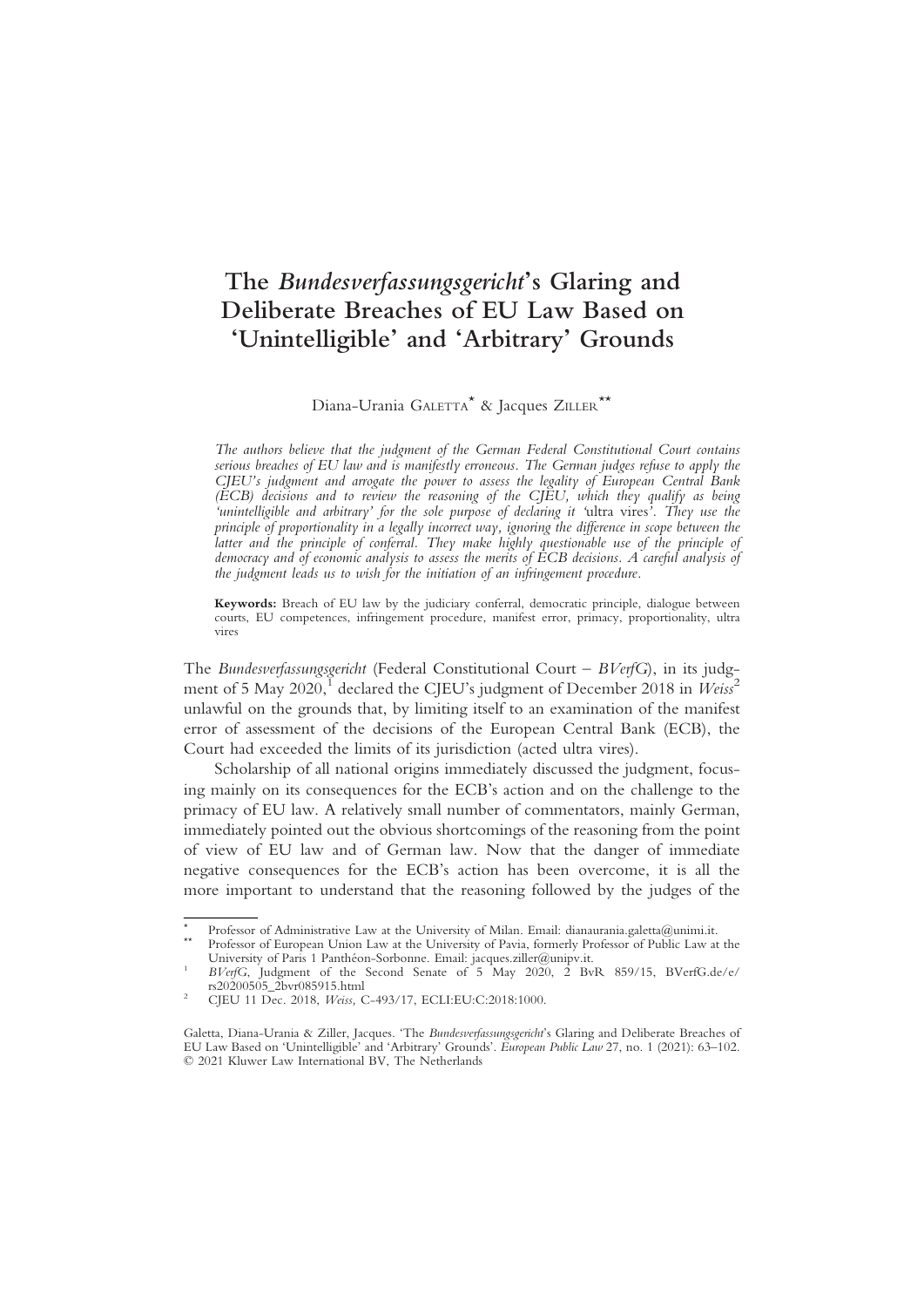Second Chamber (Zweiter Senat) in opposing the CJEU does not hold water: it is based on obvious logical legal errors and on arguments that are essentially more than questionable. Commentators accustomed to German constitutional case-law, even if they were not surprised by the tenor of the arguments used, were shocked, and this is our case, by the poor quality of these reasonings as well as by the obvious desire to clash with the Luxembourg Court at a particularly ill-chosen time, in the midst of the Covid-19 pandemic.

To fully understand the 5 May judgment, one has to know the intellectual mind-set of the German constitutionalist scholarship and the BVerfG. And it is precisely in the light of this mind-set that the manifest errors of reasoning relating in particular to the principles of conferral and proportionality are egregious, just as the reasonings of the judges in matters of democracy and economic analysis are unconvincing.

## 1 THE WEISS CASE AND THE JUDGMENT OF 5 MAY 2020

#### 1.1 WEISS ET AL V. BCE

The judgment of 5 May 2020 is the latest decision on a series of appeals brought in 2015 and 2016 by numerous German savers as well as practising lawyers and Members of Parliament, including the now famous Member of the Federal Parliament [Bundestag] Peter Gauweiler, who were joined in the proceedings.<sup>3</sup> The appellants asked the BVerfG to declare unlawful the decisions of the ECB establishing and implementing, from 2015 onwards, the Public Sector Purchase Programme (PSPP) for the purchase of government bonds on secondary markets by the European System of Central Banks (ESCB) in order to meet the liquidity needs of euro area economies. The appeals concerned:

various decisions of the ECB, the participation of the German Central Bank [Bundesbank] in the implementation of those decisions or its alleged failure to act with regard to those decisions and the alleged failure of the Federal Government and the [Bundestag] to act in respect of that participation and those decisions.<sup>4</sup>

According to the applicants, those decisions went beyond the competences conferred on the ECB by the Treaties: they were ultra vires 'inasmuch as (1) they fail to observe the division of competences between the European Union and the Member States […] they do not fall within the ECB's mandate […] and (2) they infringe Article 123 TFEU'.<sup>5</sup> They also argued that these decisions breached the

<sup>2</sup> BvR 859/15, 2 BvR 1651/15, 2 BvR 2006/15, 2 BvR 980/16. See the summary of the CJEU in *Weiss*, C-493/17, paras 13–14. *Ibid.*, para. 14.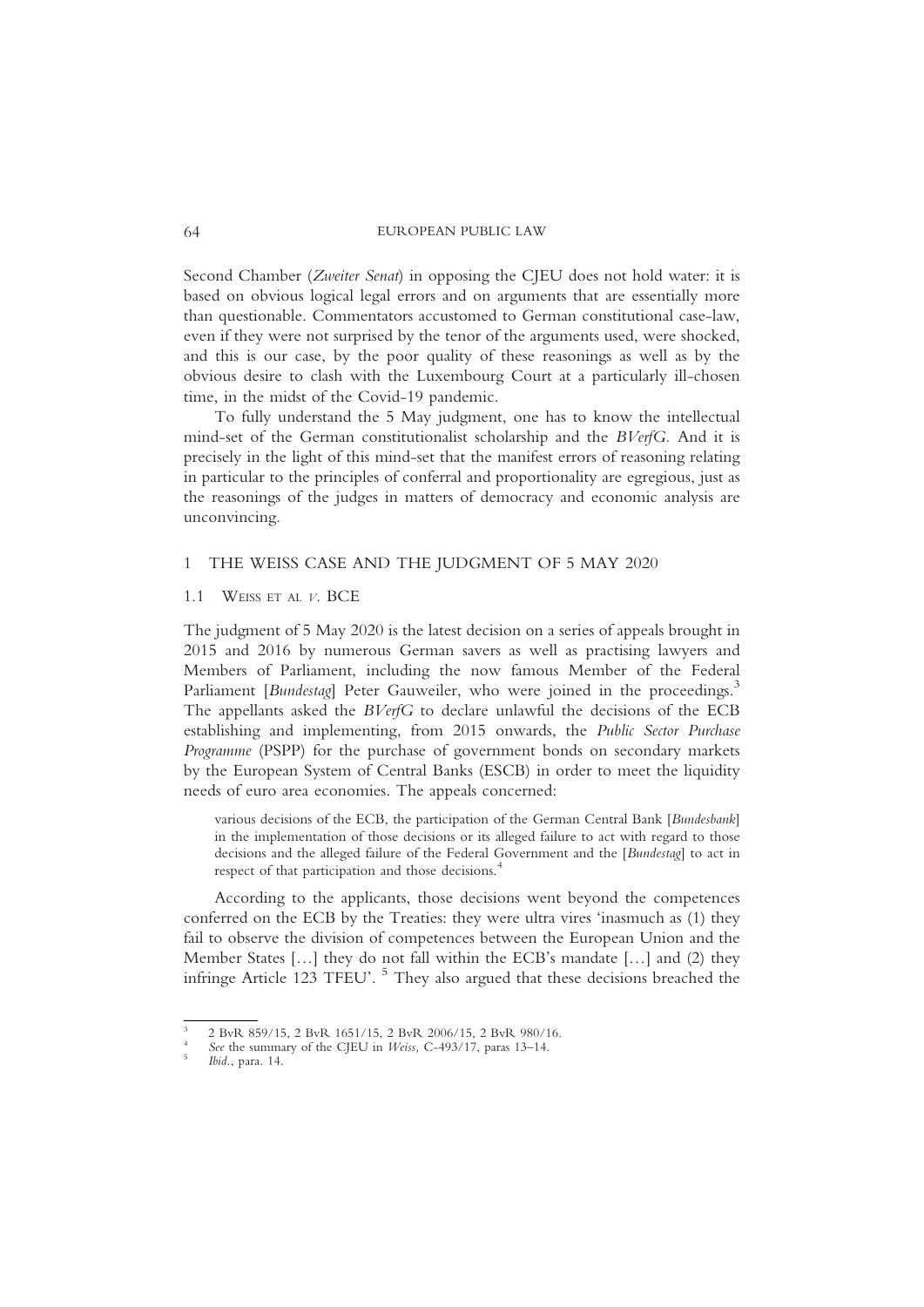constitutionally enshrined principle of democracy and thus undermined Germany's constitutional identity.

By order of 18 July 2017, the BVerfG suspended the proceedings and submitted five questions for a preliminary ruling stating that 'if Decision 2015/774 exceeds the mandate of the ECB or infringes Article 123 TFEU, it must uphold these various actions. The same applies if the rules on the sharing of losses stemming from that decision affect the budgetary powers of the [Bundestag]'. The first two questions related to the lawfulness of the ECB's decision in the light of the prohibition on debt financing in Article 123 TFEU. The third and fourth questions concerned whether the decisions did not exceed the ECB's monetary policy mandate (Articles 119 and 127(1) and (2) TFEU and Article 123(1) TFEU and Protocol (N° 4) on the ESCB and the ECB) and for that reason encroached on the competence of the Member States, and whether:

on the grounds that its volume and ongoing implementation for more than two years, as well as the economic policy effects stemming from it, call for a change in the assessment of the necessity and proportionality of the PSPP and thus, from a certain point in time, it exceeds the [ECB's] monetary policy mandate.

The fifth was whether the:

unlimited allocation of risks among the national central banks of the Eurosystem in the event of default on the obligations of central governments and assimilated issuers, which the decision in question may have introduced [infringes the prohibition on debt financing] and [the equality between Member States - Article 4(2) TEU], may make it necessary to recapitalise national central banks with budgetary resources.

In the third question, the Court was asked to state whether '[i]s the mandate of the ECB exceeded in particular as a result of the fact that': (a) on the basis of the volume of the PSPP […] the Decision referred to […] materially influences the refinancing terms of the Member States?; (b) in view of the improvement in the refinancing terms of the Member States referred to in (a) above and their effect on the commercial banks, the Decision referred […] has not only indirect economic policy consequences but its objectively ascertainable effects suggest that an economic policy aim of the programme is at least of equal priority as the monetary policy aim? (c) on account of its powerful economic policy effects, the Decision referred to […] infringes the principle of proportionality? (d) in the absence of a specific statement of reasons during the period of more than two years of implementation, it is not possible to examine whether the Decision referred to '[…] is still necessary and proportionate?'

The German Federal Government and the Bundesbank intervened in support of the ECB; the Commission, the ECB itself and the German Government, as well as

Ibid., paras 15 and 16.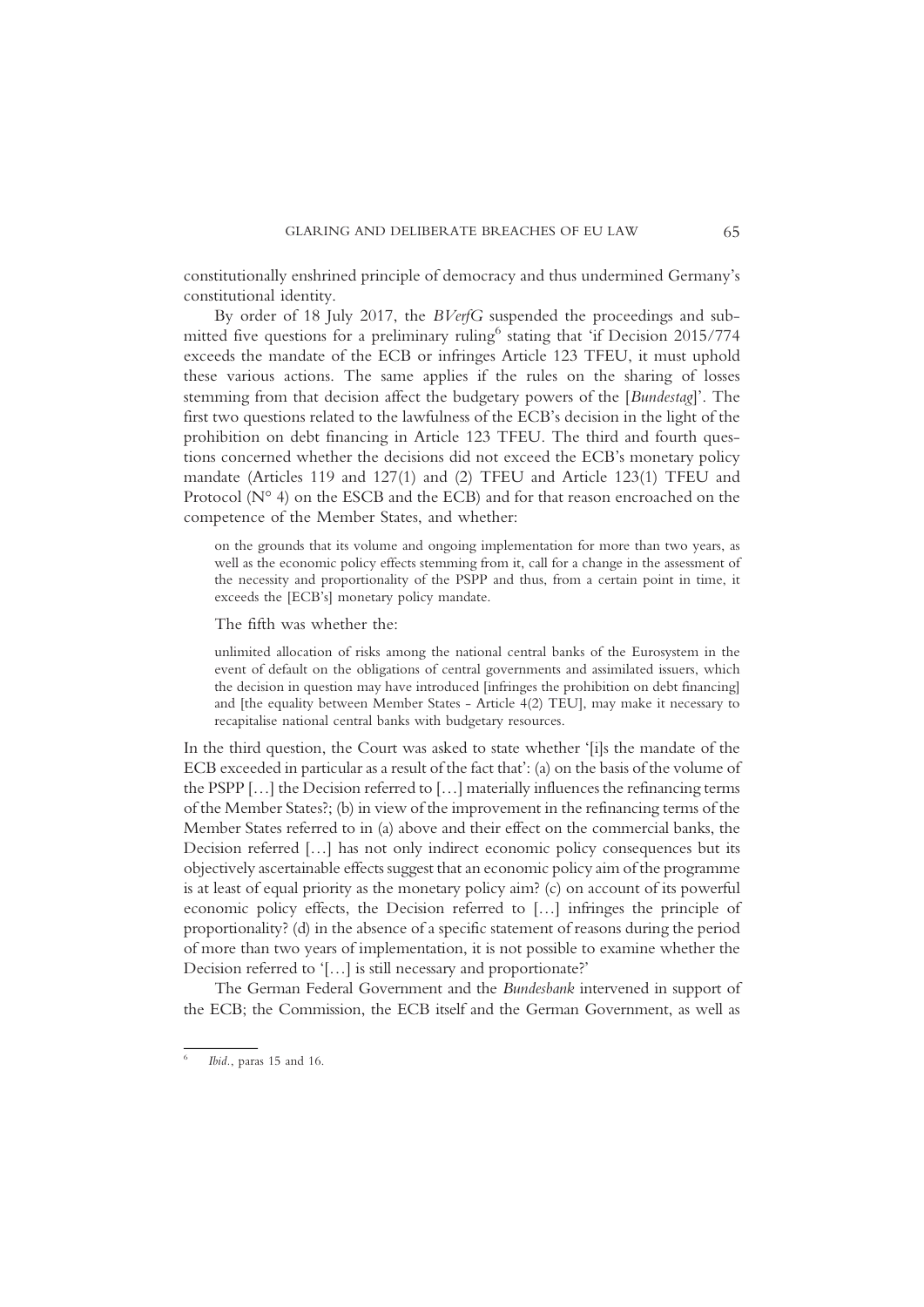Finland, France, Greece, Italy and Portugal, also submitted observations, primarily to contest the admissibility of the questions referred. By its judgment of 11 December 2018, the Court of Justice gave its answer: in its view, the examination of the first four questions referred for a preliminary ruling had revealed no factor of such a kind as to affect the validity of the ECB's decisions and the fifth question was inadmissible. The judgment answers the four questions referred by grouping them by subject matter, as the Court often does: compliance by the ECB with the obligation to state reasons (paragraph section 29-44); the powers of the European System of Central Banks (ESCB) (Paragraph 46-52); the delimitation of the monetary policy of the Union (Paragraph 53-70) proportionality in relation to the objectives of the monetary policy (paragraph section 71-100); compliance with Article 123(1)TFEU (paragraph section 108-158) - in particular on the alleged equivalence between the PSPP and the acquisition of bonds on the primary markets, the alleged removal of the incentive for Member States in difficulty to conduct a sound fiscal policy, the holding of bonds until maturity and the acquisition of bonds with a negative yield to maturity.

## 1.2 THE FEDERAL CONSTITUTIONAL COURT'S JUDGMENT OF 5 MAY 2020

One year and five months after the Court of Justice's reply to the reference for a preliminary ruling, the Zweiter Senat delivered its final judgment. This is a fairly normal timespan for the German Constitutional Court. President Vosskuhle, whose term of office ended precisely on that date, admitted in several press interviews<sup>1</sup> that the judgment had in fact been ready two months earlier, without making it clear to what extent the additional two months were due to technical reasons (perhaps linked to the preparation of the partial English translation of the text of the judgment) or to the fact that at the beginning of March the ECB was preparing to announce how it intended to respond to the financial consequences of the Covid-19 emergency. On the latter point, however, both President Vosskuhle and Judge-Rapporteur Huber stressed that judges do not take into account the political context in which they decide.<sup>8</sup>

To fully understand the judgment, one should read the text in German. Apart from being the only authentic version, it contains often peremptory formulations which are not always rendered in the English version. According to the syntax of the German language, the verb is normally placed at the end of the sentence, which weighs on the exposition of the reasoning. In addition, numerous references to scholarship and case-law are included between brackets in the German text of

<sup>7</sup> Including one on the ARD television channel, 17 May: Andreas Voßkuhle im Gespräch, in 17 May 2020 SWR extra SWR Fernsehen, //www.ardmediathek.de/ard/video/swr-extra/andreas-vo-kuhle-im-gespraech/swrfernsehen/Y3JpZDovL3N3ci5kZS9hZXgvbzEyNDEwNiI/ (accessed 20 Mav 2020).

Interviews of Justice Huber, published on 13 May 2018 by the Frankfurter Allgemeine Zeitung and of President Vosskuhle in an interview of the same date, published by *Die Zeit*, N° 21/2020.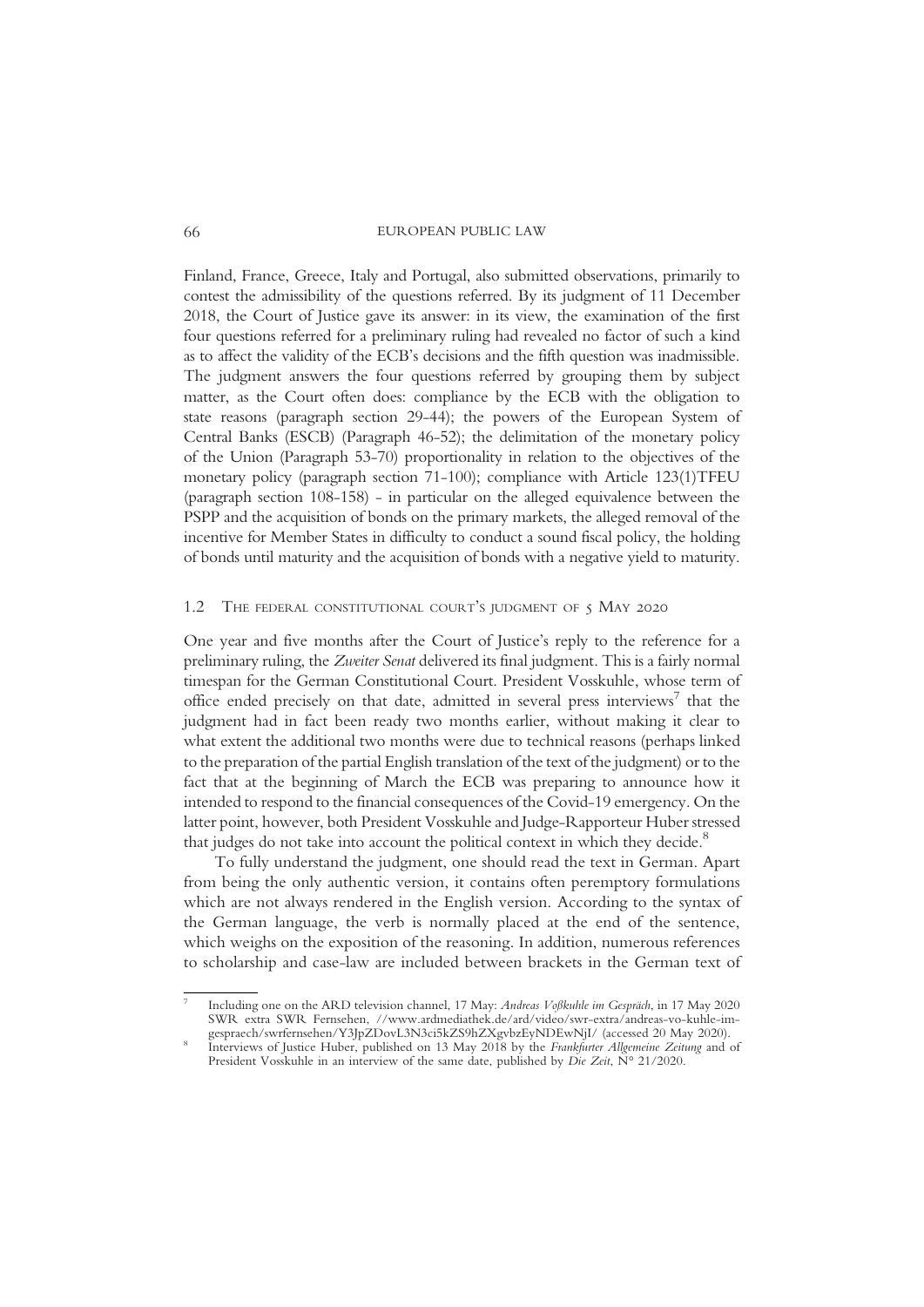the judgment. The reader, even if an experienced jurist with a perfect command of the German language, must reread almost every long sentence more than once. The English version is abbreviated because it omits references and sometimes certain passages of the text, all of which are essential for a proper understanding of the judges' reasoning. The length of the text is usual for a BVerfG judgment: one hundred and ten pages, thirty-four of which are devoted to the presentation of the arguments of the applicants and interveners and to quoting extracts from the CJEU judgment in the Weiss case.

It is the practice of the BVerfG to present the Leitsätze (maxims of the judgment, which refer to the relevant points of the grounds) $\degree$  before the actual judgment. The *Leitsätze* are useful for specialists, as they underline what the judges consider to be a specific contribution to their case-law . They may be confusing for the inexperienced reader as they are not a summary of the judgment. They often say little or nothing about the content of the operative part and are only a selection of the arguments developed in the reasons. In the present case, the Leitsätze highlight the main arguments in the grounds and the obligations incumbent on the German institutions. Four of them are devoted more specifically to Germany's participation in the EU as a Staatenverbund (see II C below), to the participation of German legislative bodies in the decision-making process of the EU institutions, to the need to leave the Member States sufficient room for manoeuvre in implementing their political choices in the economic, cultural and social fields and to the competence of the BVerfG to monitor compliance with Germany's constitutional identity in accordance with the principle of the Europafreundlichkeit [sic] (see II C below).

It should be noted that the BVerfG is composed of two Chambers (Senat), each composed of eight judges. The First Chamber is in principle competent to review the constitutionality of laws and the protection of fundamental rights on the basis of an appeal for unconstitutionality (Verfassungsbeschwerde). The Second Chamber is competent for disputes between federal institutions, between the Federation and the Länder and in a number of other matters, including those relating in particular to international law. It goes without saying that, as is the case in most courts composed of different formations, there are differences in the orientation of the jurisprudence of the two Chambers, which are well known to German scholarship.<sup>10</sup> There is, however, no plenary assembly, so that one

V. Motivation et justice constitutionnelle: le modèle allemand, in Nouveaux cahiers du Conseil constitu-<br>tionnel, 2017/2-3 (N° 55-56), at 2.

The differences of assessment between the Judges of the two chambers are clearly apparent in the interview given by former Justice Johannes Masing to the Frankfurter Allgemeine Zeitung on 16 July 2020, where, without explicitly criticizing the judgment, he argues that there may be different but equally legitimate approaches between courts and points to a contradiction between the judgment itself and the press statements made by members of the Zweiter Senat.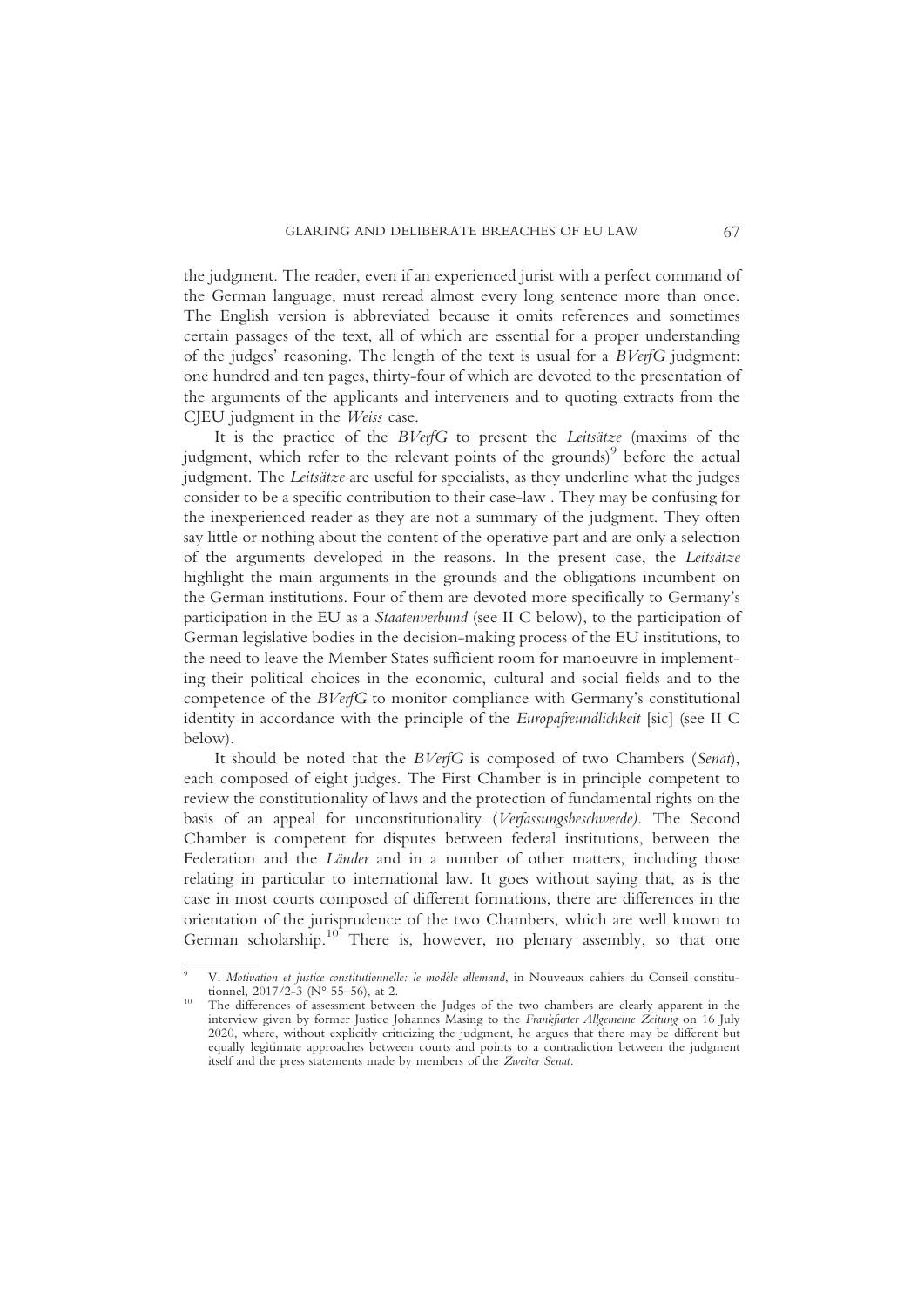Chamber always decides on behalf of the entire Court. The judgment of 5 May 2020 was adopted by a majority of seven votes out of eight. The judge who voted against is in the habit of not publishing a separate opinion, unlike most of the judges of the *BVerfG*, and the reasons for her vote are therefore not known.

As stated above, the applicants requested the BVerfG to declare the ECB's decisions on the PSPP unlawful. On this point, the applications were dismissed: The Court acknowledges that it is not a judge of the legality of EU institutions', bodies', offices' and agencies' acts.

The applicants asked the BVerfG to condemn the Bundestag and the Federal Government, as well as the Bundesbank, for not having done everything possible to prevent the Governing Council of the ECB from taking the incriminated decisions. They also requested that the BVerfG issue injunctions requiring these institutions to take all necessary measures to thwart the ECB's action. Those requests were granted, albeit partly on different grounds from those put forward by the applicants.

Finally, the applicants requested the BVerfG to order the Bundesbank to stop purchasing securities on the secondary markets under the PSPP programme. The latter request was granted with, however, a period of grace. The BVerfG prohibited the Bundesbank, as an institution of the Federal Republic of Germany, from making such purchases unless the ECB had convincingly demonstrated within three months that the decisions taken under the PPSP programme complied with the principle of proportionality.

Moreover, as it appears from the grounds of the judgment, the judges of the Zweiter Senat refuse to apply the Weiss judgment of the CJEU of 11 December 2018 and on the contrary overrule it on the grounds that the Court, by limiting itself to verifying the manifest error in its examination of the decisions of the ECB, would have exceeded the limits of its competence (ultra vires). They thus put into effect a threat that had been implicitly contained in the case-law of the Zweiter Senat for at least a decade, if not more.

# 2 UNDERSTANDING THE JUDGMENT OF 5 MAY 2020: DOGMATIK, 'LIMITED INDIVIDUAL DELEGATION OF POWER', AND SOLANGE

Before commenting on the judgment of 5 May, it is useful to underline that it is the illustration of two typical obsessions of German public law scholarship (Staatsrechtslehre): Dogmatik and the German understanding of the principle of conferral (Grundsatz der begrenzten Einzelermächtigung). It is also necessary to recall the evolution of the Solange case-law relating to the primacy of EU law in Germany.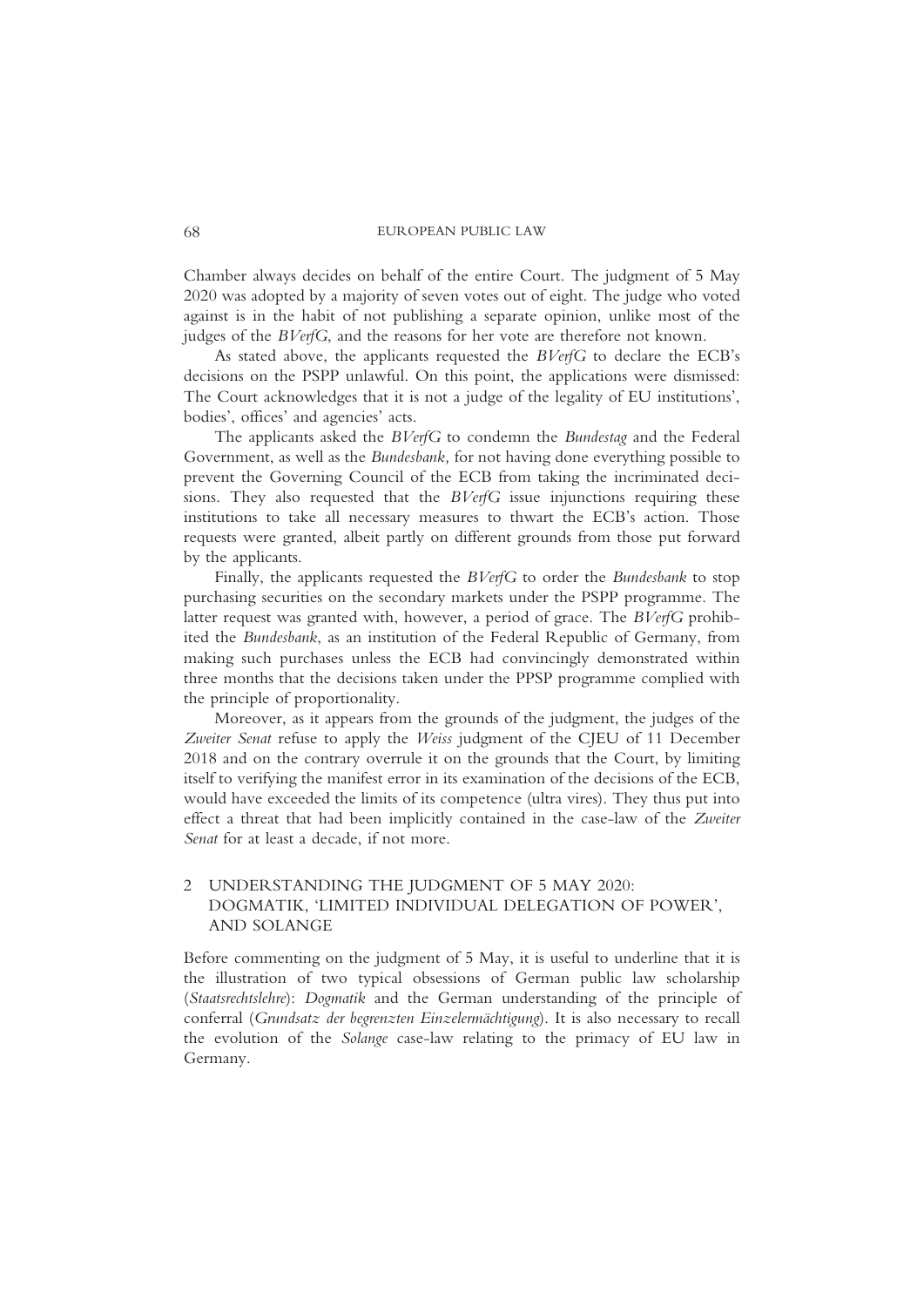#### 2.1 DOGMATIK AND PRAGMATISM

In German-speaking countries, Dogmatik refers to the exegetical examination of legal rules by which legal scholars and practitioners reconstruct the principles applicable to a given subject, with the primary objective of ensuring legal certainty and the predictability of court decisions. The principles are usually those identified by the most recognized scholarship – i.e., in Germany the prevalent scholarship – which is why the judgments of the  $B\text{VerfG}$  abound in references to, or even quotations from, scholarship. The method applied by German jurists is the legacy of the work of the Pandektisten of the nineteenth century, which led to the drafting of the German Civil Code, the Bürgerliches Gesetzbuch (BGB) of January 1900. Dogmatik is of fundamental importance for the first part of the code (*Erster* Teil), which sets out the general principles of civil law that apply to the interpretation of the BGB and its application by courts. On the model of this first part, German legal scholarship generally attempts to identify general principles, even in matters where there is no codification comparable to that of the BGB, particularly in administrative law. It may be noted that Italian legal scholarship also devotes considerable effort to the identification of principles – particularly in administrative law.

This method is different from that of French civil law scholarship, which traditionally did not go beyond a commentary on the provisions of the Civil Code of 1804 in the light of case-law, with a limited effort of theoretical reconstruction. As for traditional French administrative scholarship, it is traditionally limited to the reconstruction of the case-law of the Conseil d'État. This results among others, in a different conception of general principles of law, which are not a scholarly elaboration but tools for judicial adjudication. $11$ 

Such indications about the methodology of public law, and in particular that of administrative law, would be of little relevance had it not been for the initial influence of the Conseil d'État on the procedure of the ECJ, first by the relevant provisions of the European Coal and Steel Community (ECSC) Treaty of 18 April 1951, drafted by Maurice Lagrange, member of the Conseil d'État, and by his opinions as first Advocate General at the Court of Justice from 4 December 1954 to 8 October 1968. It should be recalled that Lagrange concluded in Costa v. Enel, which, as is well known, enshrined the principle of primacy which the judgment we are commenting calls into question. The German Karl Roehmer, a former

See in this connection the comparison between the general principles of law drawn up by the Conseil d'Etat (and the Conseil constitutionnel) and those drawn up by the CJEU: J. Ziller, Hierarchy Norms: Hierarchy of Sources and General Principles in European Union Law, in Verfassung und Verwaltung in Europa – Festschrift für Jürgen Schwarze zum 70. Geburtstag 334–352 (U. Becker, A. Hatje, M. Potacs & N. Wunderlich eds, Baden-Baden, Nomos 2014).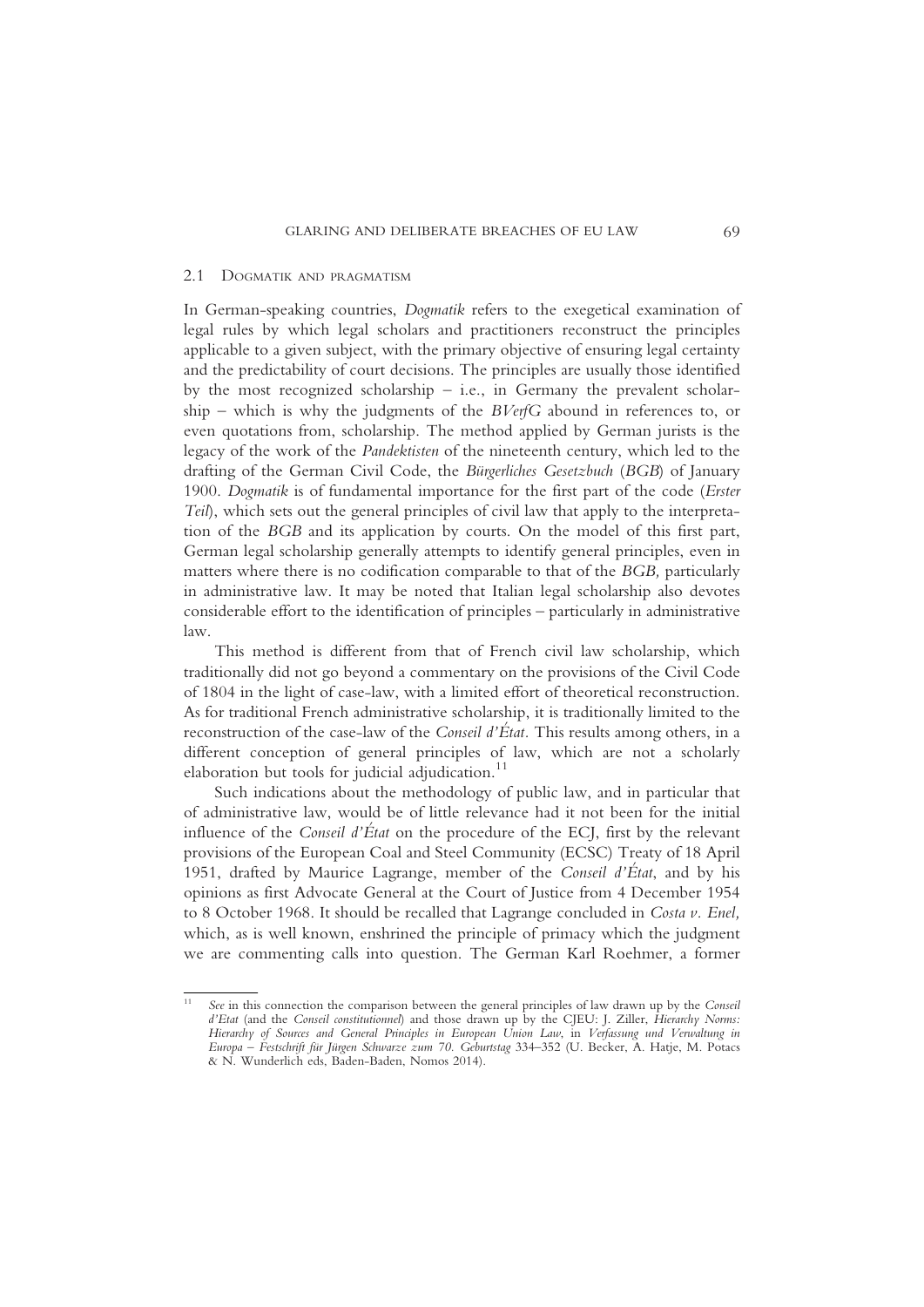judge in Cologne, then lawyer in Berlin and Saarbrucken, was appointed Advocate General a few months after Lagrange and remained in office for twenty years; however, his opinions are hardly typical of the traditional Staatsrechtslehre's Dogmatik. It should also be remembered that Community law came into being as supranational administrative law with the ECSC Treaty.<sup>12</sup>

In contrast to  $Dogmatik - a$  term that has no pejorative implication, unlike the word dogmatism – pragmatism does not have a good reputation in traditional German legal culture, whereas it is considered a positive value in the public law culture of other countries, such as France or the UK. In particular, Léon Duguit (1859–1928) introduced 'legal pragmatism' in Europe, which, according to him, is different from both the traditional French individualist doctrine and the German subjectivist doctrine.<sup>13</sup> Duguit is particularly well known, including in Germany – notably with the thesis of Dieter Grimm, who was a judge in Karlsruhe from 1987 to 1999– $14$  for his doctrine of public service, influenced by his discussions with his colleague at the University of Bordeaux Émile Durkheim (1858–1917), one of the founders of modern sociology.

This reminder is particularly important in order to understand the teleological and functionalist approach of the CJEU case-law and the fact that the opposition between Dogmatik and pragmatism is an important and long-standing source of friction between, on the one hand, the case-law of the Court of Luxembourg (including the German judges and Advocates General) and the EU law scholarship (including in Germany) and, on the other hand, the traditional German legal scholarship and the BVerfG; this opposition explains, among other things, the conflict between the two courts in the Weiss case.

In the commented judgment, the judges of the Zweiter Senat dress up as Dogmatik a reasoning which is in fact particularly pragmatic and hardly corresponds to the criteria of legal logic. In order to demonstrate that the CJEU did not respect the 'limited individual delegation of power' for the interpretation of Union law conferred on it by Article 19 TEU, the Karlsruhe judges state that the reasoning of the Luxembourg judges is 'no longer at all intelligible' (schlechterdings nicht mehr nachvollziehbar) and therefore 'objectively arbitrary' (objektiv willkürlich) (paragraph 118 of the grounds). These are the terms set out in the BVerfG judgment of 21 June 2016 Gauweiler (see below II. C.) to justify a contrario its acceptance of the previous year's judgment of the CJEU: without really explaining why, the judges of the Zweiter Senat stated in that judgment that there was no arbitrary interpretation of its own powers by the CJEU in that case.

<sup>&</sup>lt;sup>12</sup> See P. Reuter, *La Communauté européenne du charbon et de l'acier*, LGDJ (1953).<br><sup>13</sup> L. Duguit, *Le pragmatisme juridique*, Paris, Éditions La Mémoire du Droit (2008).<br><sup>14</sup> V. D. Grimm, *Solidarität als Rechtsprinzip* (Franlfurt, Athenaeum 1973).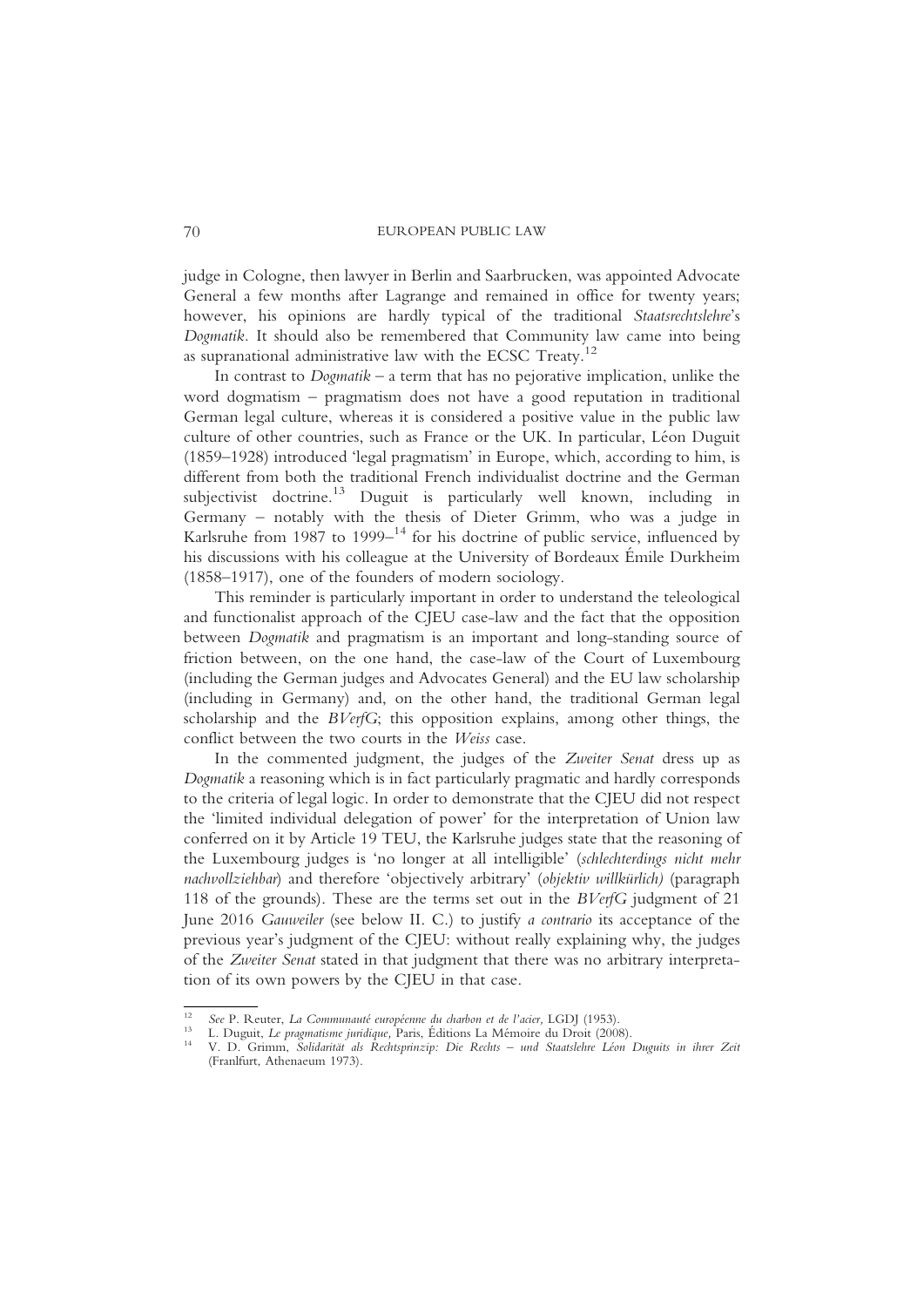When asked about the use of the terms 'no longer at all intelligible' and 'objectively arbitrary', the judge-rapporteur, Professor Peter M. Huber, in an interview with the Frankfurter Allgemeine Zeitung of 13 May 2020, said that '[such expressions] may seem harsh. But they are not, because they are the ones that allow the Federal Constitutional Court to carry out ultra vires review'. This comment for the general public says it all: the only important thing was to be able to counteract a presupposed excess of power by the CJEU; legal reasoning was only a tool for this purpose, whether or not in conformity with Dogmatik. Justice Huber added in the same interview that 'the same criteria are used to distinguish the jurisdiction of the Federal Constitutional Court from that of the Bundesgerichtshof (Federal Supreme Court in civil, criminal and commercial matters) or the Bundesverwaltungsgericht (Federal Administrative Court)'. It could not be emphasized more clearly that the Zweiter Senat considers itself in the same (hierarchically superior) position vis-à-vis the Court of Justice of a Union of twentyseven states as the Constitutional Court – on the basis of specific provisions of the Constitution and the Court Act – vis-à-vis the German supreme courts.

2.2 THE PRINCIPLE OF CONFERRAL, PRINCIPLE OF 'LIMITED INDIVIDUAL DELEGATION OF POWER'

The principle of conferral is known in German as Grundsatz der begrenzten Einzelermächtigung, which can be translated literally as 'principle of limited individual delegation of power'. In contrast to the expression 'principle of conferral', principe d'attribution, principio di attribuzione, the German wording, because of the addition of begrenzt (limited) and einzeln (individual), suggests to non-specialists an extremely narrow interpretation that does not correspond to that of international treaty law, as German internationalists are well aware. Suffice it to recall Article 31 (1) of the 1969 Vienna Convention on the Law of Treaties on the 'General Rule of Interpretation': 'A treaty shall be interpreted in good faith in accordance with the ordinary meaning to be given to the terms of the treaty in their context and in the light of its object and purpose' (emphasis added).

It is an understatement to say that the 'principle of limited individual delegation of power' is a German obsession. In the judgment of 5 May, the words begrenzte Einzelermächtigung appear twenty-two times in the grounds of the judgment, and once in the Leitsätze. The word Ermächtigung also appears twice, in connection with the 'individual delegation of power limited to the coordination of economic policies reserved to the Member States' (paragraph 127 of the grounds), and (paragraph 163) in connection with the 'delegation of power' to the CJEU 'of the task of ensuring that the law is observed in the interpretation and application of the Treaties', with a reference to Article 19(1)(2) TEU. It should be noted that the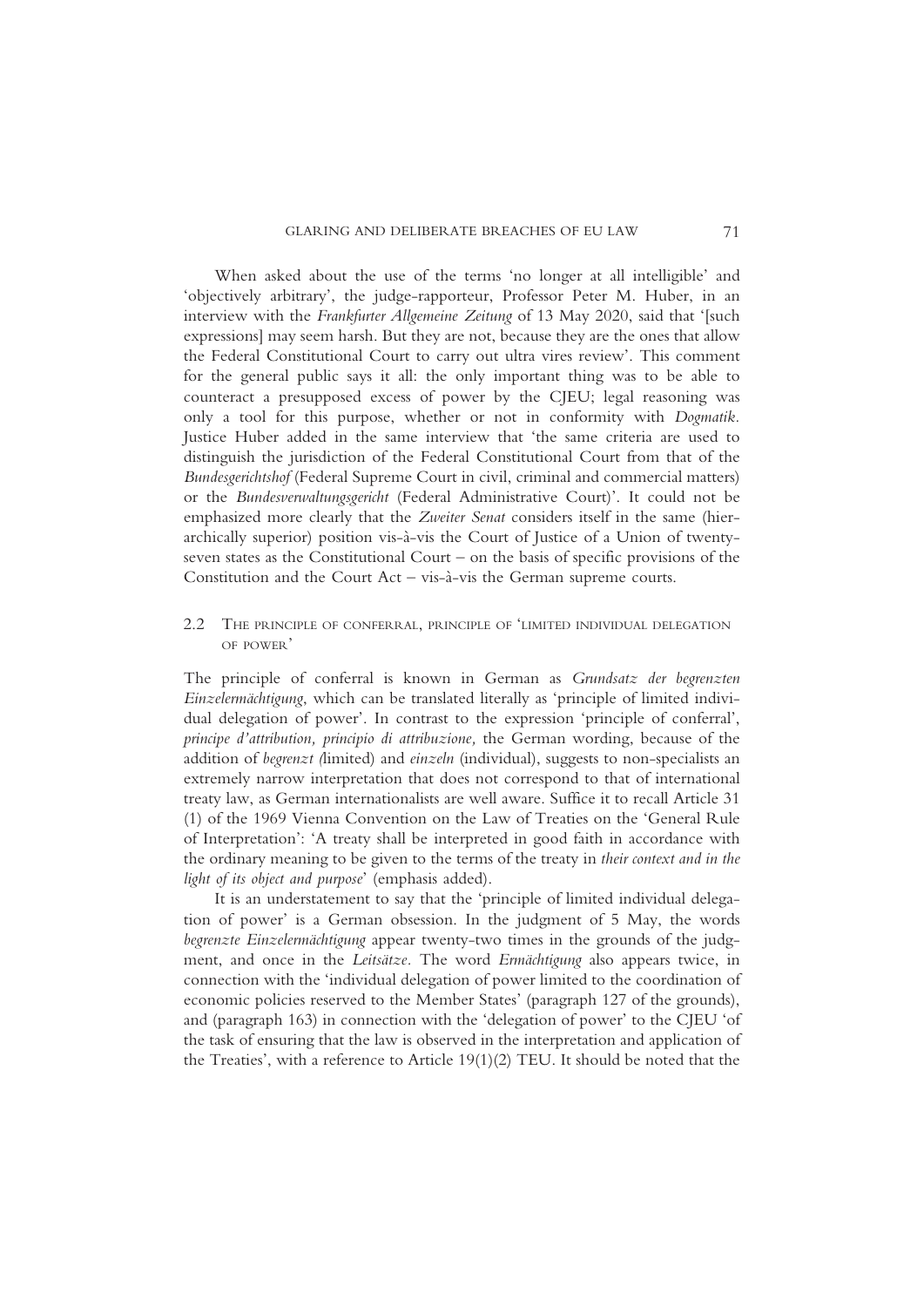judges of the Zweiter Senat are accustomed to merging the issue of the competences of the Union with that of the powers of its institutions.

The authors of the Treaties of Paris and Rome, and then of Maastricht, as well as the EU lawyers of all countries, always knew that the European Communities and the EU were governed by the principle of conferral, a principle intrinsic to multilateral treaties establishing intergovernmental organizations; that seemed to go without saying. It was the governments of the German Länder who first referred to the 'limited individual delegations of power' granted to the EEC in the preparation of the Single European Act of 1986; it is clear that the German language wording particularly inspired them. After the Länder, it was then the constitutional law scholarship which took up this Leitmotiv, followed by many German representatives in Intergovernmental Conferences (ICG). Since then they have constantly insisted on the need to include in the Treaties an exhaustive and precise list of competences of the Communities and the Union, in order to counter the so-called phenomenon of 'creeping extension of competences' (schleichende Kompetenzerweiterungen) of which the Union institutions would have long been guilty, and to which the judgment of 5 May also refers in paragraph 156.

The reality of that phenomenon has never, in our view, been convincingly demonstrated. At the Congress of International Federation of European Law (FIDE) in 2016, one of the themes was precisely 'Division of competences and regulatory powers between the European Union and the Member States'. As general rapporteur, one of the authors of this comment had at his disposal twenty-two national reports, including that of Germany. While many of the national reports referred to the recurrence of accusations of 'creeping extension of competences' in the political world, none of the national rapporteurs mentioned any documentation or scholarly writings based on solid studies that would support such an accusation.<sup>15</sup> The report on the UK referred to the considerable work undertaken by British government in view of a possible referendum, with an official report explaining in detail that the extension of Community competences was (only) the consequence of treaty changes since the Single European Act of 1986.

## 2.3 THE EVOLUTION OF THE BVERFG'S CASE-LAW ON PRIMACY FROM SOLANGE TO **WEISS**

The reasoning behind the judgment of 5 May 2020, as we shall see, surprises specialist of the BVerfG jurisprudence by its logical weakness; it is however hardly

<sup>15</sup> V. J. Ziller, General Report, in Division of Competences and Regulatory Powers Between the EU and the Member States – FIDE Congress Proceedings (J. Czuczai, P. Darák, P. Lánkos, M. Szabó, A. Zs. Varga dir., Budapest, Wolters Kluwer 2016), vol. 3, as well as the national reports.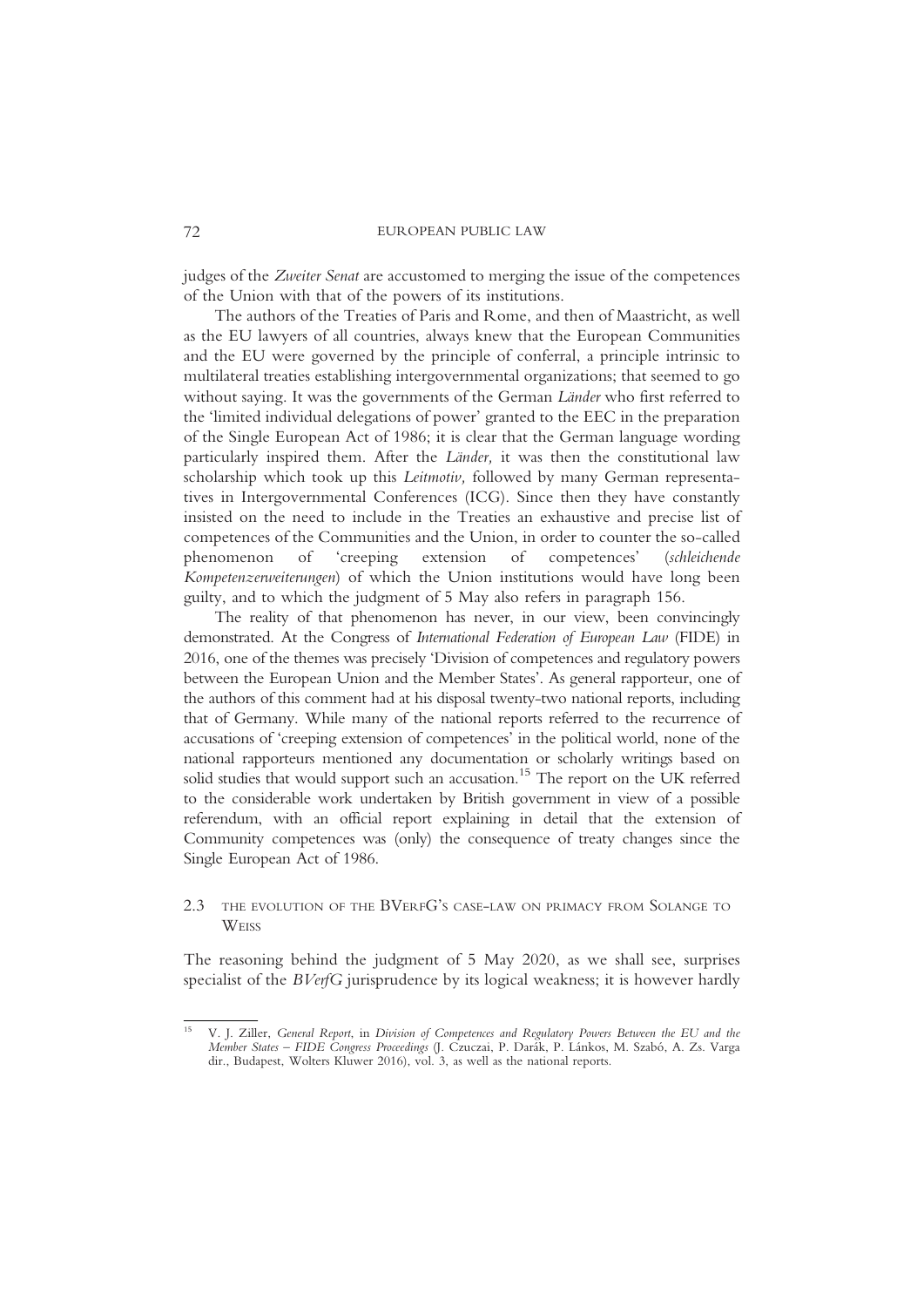surprising in substance for those who know how German constitutional judges have argued on European integration since the famous judgment on the ratification of the Maastricht Treaty of 1993<sup>16</sup> and the judgment on the ratification of the Lisbon Treaty of 2009.<sup>17</sup> Looking back on the development of this case-law, one may have the impression that the overruling of the CJEU by the judgment of 5 May 2020 was to some extent premeditated since at least the preliminary reference ruling of 18 July 2017 in Weiss, or even since that of 14 January 2014 in Gauweiler; it is therefore essential to retrace this development.

First, the Solange Doctrine (in German: 'as long as') should be briefly recalled. In short, according to this jurisprudential doctrine, the BVerfG accepted the principle of primacy (Vorrang) affirmed in Costa v. Enel, and considered that there was a presumption of compatibility of EU law with the German constitution as long as it was not shown that an EU norm was contrary to the fundamental rights protected by the Basic Law of 1949 (Grundgesetz, hereafter GG), or the socalled 'eternity clause' (Ewigkeitsklausel)<sup>18</sup> of Article 79 (3) GG, which prohibits interfering with the division of the Federation into Länder and the participation of the Länder in federal legislation, the fundamental rights enshrined in Articles 1 to 19 and Article 20  $GG$ .<sup>19</sup> Let us note in passing that the word *Vorrang* appears only once in the judgment commented here, which is certainly no coincidence: it appears only as a reminder of the supremacy of the Constitution, which:

'obliges the constitutional institutions to participate in the implementation of the [European] integration programme and to ensure that its limits are respected in its implementation and further development. They therefore have a permanent responsibility to ensure that the integration programme is respected by the institutions, bodies, offices and agencies of the European Union' (paragraph 106).

The arrogance presumptuousness of this statement is (unintentionally) highlighted in the English version, which uses the term *supremacy* instead of the word *primacy* enshrined since the Treaty of Lisbon.

<sup>16</sup> Judgment of 12 Oct. 1993, BVerfGE 89, 155. See C. Grewe, L'arrêt de la Cour constitutionnelle allemande du 12 octobre 1993 sur le traité de Maastricht: l'Union européenne et les droits fondamentaux, in Revue

Judgment of 30 June 2009 2 BvE 2/08. See J. Ziller, The German Constitutional Courts Friendliness<br>Towards European Law, 16(1) Eur. Pub. L. 53ff. (2010).

The term eternity is somewhat misleading, since Art. 146 GG would allow the Basic Law to be entirely replaced by a new constitutional text approved by referendum. See K. Rode, Verfassungsidentität und Ewigkeitsgarantie: Anmerkungen zu einem Mythos der Deutschen Staatsrechtslehre

<sup>(1)</sup> The Federal Republic of Germany is a democratic and social federal state. (2) 2) All state authority is derived from the people. It shall be exercised by the people through elections and other votes and through specific legislative, executive and judicial bodies. (3) The legislature shall be bound by the constitutional order, the executive and the judiciary by law and justice. (4) All Germans shall have the right to resist any person seeking to abolish this constitutional order if no other remedy is available. (Translation of the Bundestag).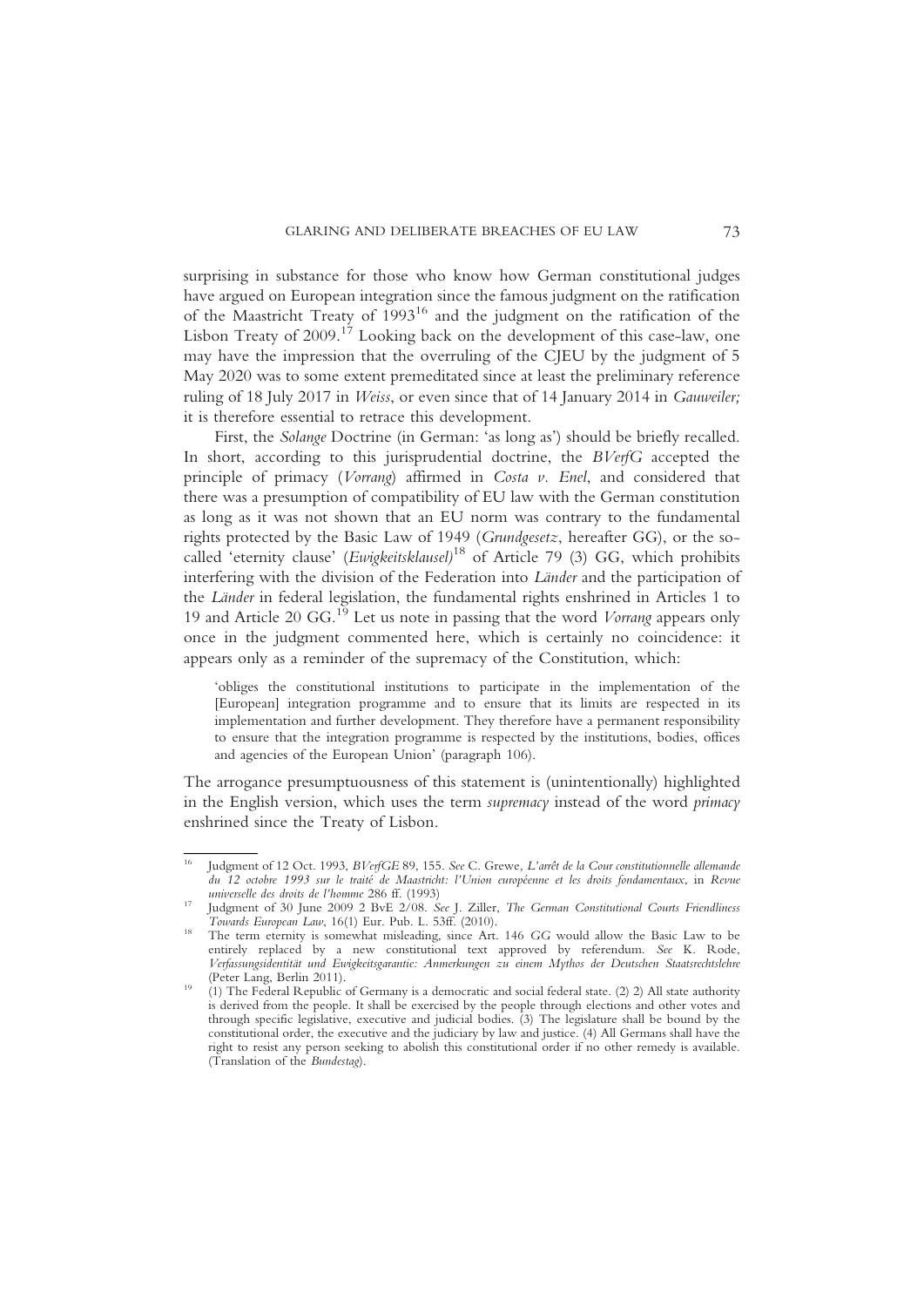In a judgment of 29 May 1974, known as *Solange I*, $^{20}$  the  $B\mathit{VerfG}$  declared itself competent to rule on a conflict between Community law and the German constitution and stated that the GG should prevail as long as a level of protection of fundamental rights equivalent to that of German constitutional law was not guaranteed by Community law. In a second judgment of 22 October 1986, known as *Solange II*,<sup>21</sup> it reversed the burden of proof, without changing the principle. Since then it has not accepted to undertake judicial review as long as the applicant does not show that the protection of fundamental rights under EU law does not correspond to the protection guaranteed by the GG. In essence, therefore, this was an approach comparable to that of the Italian Constitutional Court with its *contro-limiti* (counter-theory).<sup>22</sup> In the rare cases where the BVerfG has since then accepted the admissibility of a constitutional appeal based on the argument of non-compatibility with the GG, it rejected the appeal on merits, for instance in the Bananenurteil of  $2000^{23}$ ; or it has asked the German legislator to make better use of the margin of implementation left by EU law, as in the case of the European Arrest Warrant in  $2005.<sup>24</sup>$ 

In its judgment of 12 October 1993 on the ratification of the Maastricht Treaty in Brunner,<sup>25</sup> the BVerfG added, while maintaining its Solange doctrine, and basing itself on the new wording of Article 23 GG, that its review would not be limited to the protection of fundamental constitutional rights and principles, but could include the extension of the Union's competences resulting from an amendment to the Treaties. Let us point out in this connection that, until reunification in 1990, Article 23 GG was devoted to the possibility of the various Länder (those of the East and Berlin) to join the Federal Republic of Germany (FRG). With a view to the ratification of the Maastricht Treaty the provision was replaced by paragraph 1 of the current Article 23 GG.<sup>26</sup> Until 2009 the *BVerfG* had also rejected appeals

<sup>&</sup>lt;sup>20</sup> BVerfGE 37, 271.<br><sup>21</sup> BVerfGE 73, 339.<br><sup>22</sup> See D-.U. Galetta, General Principles of EU Law as Evidence of the Development of a Common European Legal Thinking: the Example of the Proportionality Principle (from the Italian Perspective), in Common European Legal Thinking Essays in Honour of Albrecht Weber 221 ff. (H-J. Blanke, P. Cruz Villalón, T. Klein & J. Žiller eds, Heidelberg, Springer 2016).<br>
<sup>23</sup> BVerfGE 102, 147.<br>
<sup>24</sup> BVerfGE 113, 273.<br>
<sup>25</sup> BVerfGE 89, 155 of 12 Oct. 1993.<br>
<sup>25</sup> With a view to establishing a united Europe, the Federal Republic of Germany s

development of the European Union i.e., committed to democratic, social and federal principles, to the rule of law and to the principle of subsidiarity and that guarantees a level of protection of basic rights essentially comparable to that afforded by this Basic Law. To this end the Federation may transfer sovereign powers by a law with the consent of the Bundesrat. The establishment of the European Union, as well as changes in its treaty foundations and comparable regulations that amend or supplement this Basic Law or make such amendments or supplements possible, shall be subject to paras (2) and (3) of Art. 79. (Translation of the Bundestag).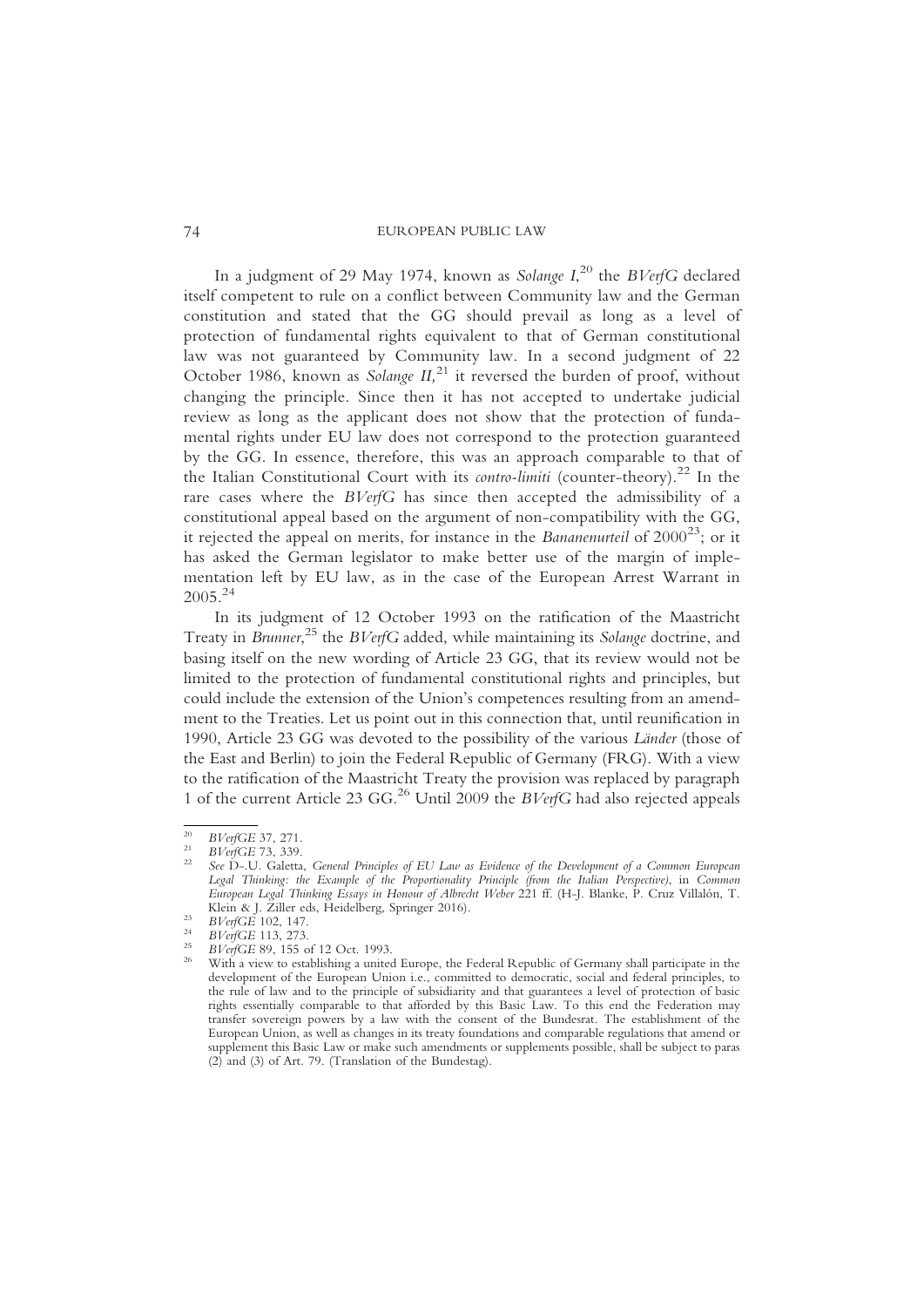concerning the review of the Union's competences. It is not well known, even in German legal literature, that the BVerfG rejected an appeal against the law ratifying the Treaty of Amsterdam in 1999, in application of a filtering procedure by a three-judge sub-committee which does not require the reasons for the decision to be given.<sup>27</sup> The Maastricht judgment refers for the first time to the EU as Staatenverbund, a term which is difficult to translate as it creates a new category, different from a federal state (Bundesstaat) and a confederation (Staatenbund). Although originally presented as Europafreundlich, the use of the term Staatenverbund by German constitutional judges has increasingly served to emphasize that the Union is not a state and therefore cannot determine the limits of its own competence (Kompetenz-Kompetenz), a power which belongs to the Member States alone as 'Lords of the Treaties' (Herren der Verträge) and cannot therefore be exercised by the CJEU.

In September 2008, a campaign against the CJEU was launched by a manifesto entitled Stoppt den EuGH (Stop the ECJ!)<sup>28</sup> signed by Roman Herzog, former President of the Federal Republic and former President of the BVerfG, as well as of the Convention which drafted the Charter of Fundamental Rights of the Union in 2000. It was a pamphlet denouncing in particular the judgment of 22 November 2005 in Mangold, C-144/04. This pamphlet clearly shows the confusion made by its authors, like many non-specialists do, between the absence of a specific sectoral competence of the Union (in this case the regulation of retirement age) and the fact that a given matter falls within the scope of Union law (in this case free movement of workers), which implies the application of general principles of Union law (in this case the prohibition of discrimination on grounds of age). Far from being isolated, this type of reasoning is the work of many public law scholars and of most of the judges of the BVerfG, and that leads to a dialogue of the deaf between Karlsruhe and Luxembourg.<sup>29</sup> The *BVerfG* then expressed its opinion on the possibility for Germany to ratify the Lisbon Treaty on 30 June 2009, before the referendum in Ireland (2 October 2009).<sup>30</sup>

From the point of view of the Solange doctrine, the judgment on the Lisbon Treaty contained at first sight only two innovations. The BVerfG reserved the right to review not only the extension of the Union's competences through treaty amendments, but also a breach of the division of competences by the EU institutions (ultra vires). The concept of 'ultra vires' used by the BverfG's case law has a

<sup>&</sup>lt;sup>27</sup> Unpublished ruling, available on written request from the Registry of the  $BVeffG$ . The committee of judges was composed, inter alia, of Judge Paul Kirchhof, rapporteur for the Maastricht judgment.

Published in the Frankfurter Allgemeine Zeitung of 9 Sept. 2008.<br>See I. L. Da Cruz Vilaca. The Iudoment of the German Constitutional Court and the Court of Iustice – Iudicial

Cooperation or Dialogue of the Deaf ?, Rivista CERIDAP, https://ceridap.eu (5 June 2020).<br>BVerfG, 2 BvE 2/08, 30 June 2009.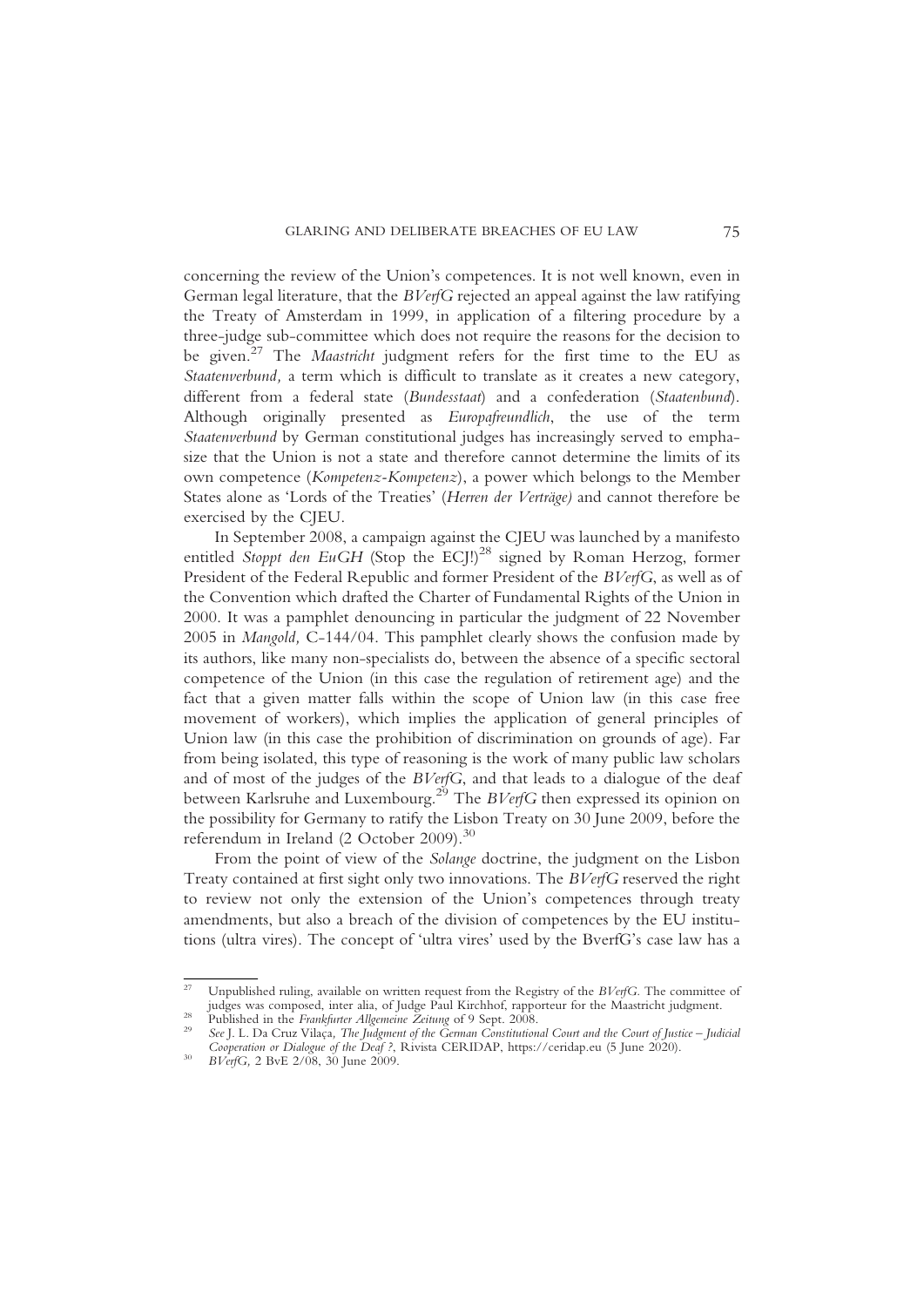different meaning than it has in English law, because it is only used as equivalent to 'lack of competence' in Article 263 TFEU. It is with the Lisbon judgment that the above-mentioned self-arrogating formula appears, according to which the German institutions are responsible for ensuring that the EU institutions, bodies, offices and agencies comply with the European integration programme. The BVerfG also reserves a new case of review, namely the EU's respect for the constitutional identity of the Member States – which would be expressly guaranteed by Article 4 (2) TEU after the entry into force of the Lisbon Treaty. Germany's constitutional identity is equated by the BVerfG with the 'eternity clause', so that only the BVerfG may check whether acts of the Union's institutions comply with the 'German constitutional identity'. At the time of issuing, the judgment could have very different interpretations, more or less unfavourable to the opening towards European integration.<sup>31</sup> With the judgment of July 6 of the same year in Honeywell,<sup>32</sup> the BVerfG established that a preliminary reference was necessary before proceeding to a declaration of ultra vires, as well as drastic conditions for declaring ultra vires, so that one had the impression of a mere virtual statement, on the line 'Barking Dogs Never Bite'.

Let us also point out that with the case-law initiated by the *Maastricht* judgment, the BVerfG has reversed the logical interpretation of the new provision of Article 23 GG.<sup>33</sup> Instead of considering it as a provision opening the German Constitution to deeper European integration, which was the primary intention of the provision, the BVerfG, while using the term Europafreundlichkeit (friendly attitude towards Europe) at all times, has in fact developed a closing jurisprudence, centred on the eternity clause and the notion of constitutional identity.<sup>3</sup>

The Zweiter Senat, on the other hand, does not draw any conclusions with respect to EU law from Article 25 GG on public international law and federal law<sup>35</sup> and in particular from Articles 27 and 46 of the Vienna Convention on the Law of Treaties. According to Article 27 'A party may not invoke the provisions of its internal law as justification for its failure to perform a treaty'. Article 46 (1) provides that '[a] State may not invoke the fact that its consent to be bound by a treaty has been expressed in violation of a provision of its internal law regarding

<sup>&</sup>lt;sup>31</sup> See F. Mayer, Rashomon à Karlsruhe, in Revue trimestielle de droit européen 77 ff. (2010)<br><sup>32</sup> 2 BvR 2661/06.<br><sup>33</sup> See C. Calliess, *70 Jahre Grundgesetz und europäische Integration: 'Take Back Control Oder ''Mehr<br>De* 

Other constitutional or supreme courts invoke constitutional identity, but without reference to an 'eternity clause' in their constitution. See in particular National Constitutional Identity and European Integration (A. Saiz Arnaiz & C. Alcoberro Llivina eds., Cambrige, Intersentia 2013).

The general rules of international law shall be an integral part of federal law. They shall take precedence over the laws and directly create rights and duties for the inhabitants of the federal territory. (Translation of the Bundestag).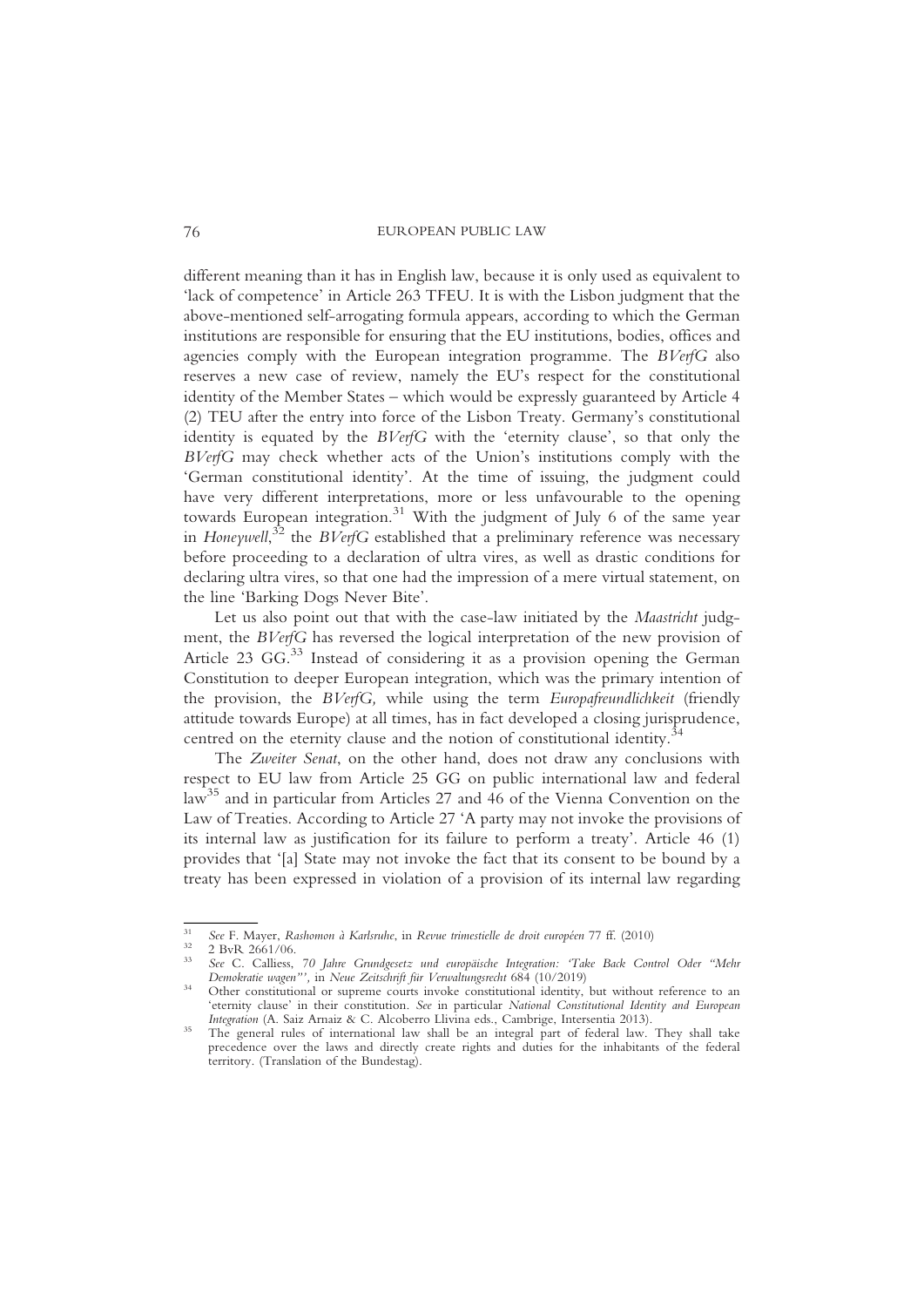competence to conclude treaties as invalidating its consent unless that violation was manifest and concerned a rule of its internal law of fundamental importance '; this could in the extreme justify the jurisprudence of the Zweiter Senat. But according to Article 46 (2), '[a] violation is manifest if it would be objectively evident to any State conducting itself in the matter in accordance with normal practice and in good faith'. The judges of the Zweiter Senat most probably consider Article 23 GG as a lex specialis in relation to Article 25. In addition, the BVerfG has also developed a parallel jurisprudence that denies the democratic character of the EU on the grounds that the principle 'one man, one vote' is not respected for the election of the European Parliament – due to the considerable differences in population between Member States.

We will not dwell on the various episodes (mentioned in detail in the judgment of 5 May 2020) by which the Zweiter Senat has, little by little, developed its argumentation and raised the bar of ultra vires review, except to recall the Gauweiler case. With their order for a preliminary reference, the judges of the Zweiter Senat had agreed for the first time on 27 January 2014 to proceed to such a reference; but at the same time, they threatened the Court of Justice, in a rather menacing manner, to refuse to apply its future decision if the EU judges did not endorse their own reasoning. The issue had been raised as ancillary during the examination of a constitutional action against the ratification of the Treaty establishing the European Stability Mechanism. The applicants had taken advantage of that procedure to also request the BVerfG to declare the unlawfulness of the announcement by ECB President Mario Draghi of the OMT (Outright Monetary Transactions) programme and the general framework published on the internet, which might be intended to support Greece in order to prevent the weakening of the euro zone. Among the many curiosities of this ancillary action, let us point out that it was not directed against an ECB decision within the meaning of the Treaties. An action for annulment of those announcements was brought by 5,217 applicants residing in Germany to the General Court, which dismissed it on several grounds of inadmissibility, including the nature of the disputed 'acts'. 36

To keep the dialogue with the BverfG open, the CJEU accepted the referral, despite the hypothetical nature of the questions asked, on the grounds that the referring Court considered them necessary for the solution of the pending dispute. It looked as if BVerfG had eventually accepted the grounds of the CJEU's judgment of 16 June 2015 in Gauweiler, C-62/14<sup>37</sup> with its own judgment of 21 June 2016.38 The latter judgment had gone largely unnoticed since the focus of

<sup>&</sup>lt;sup>36</sup> Trib. EU, 10 Dec. 2013, *von Storch*, T-492/12 DEP, ECLI:EU:T:2013:702.<br><sup>37</sup> CJEU 16 June 2015, *Gauweiler*, C-62/14 ECLI:EU:C:2015:400.<br><sup>38</sup> 2 BvR 2728/13.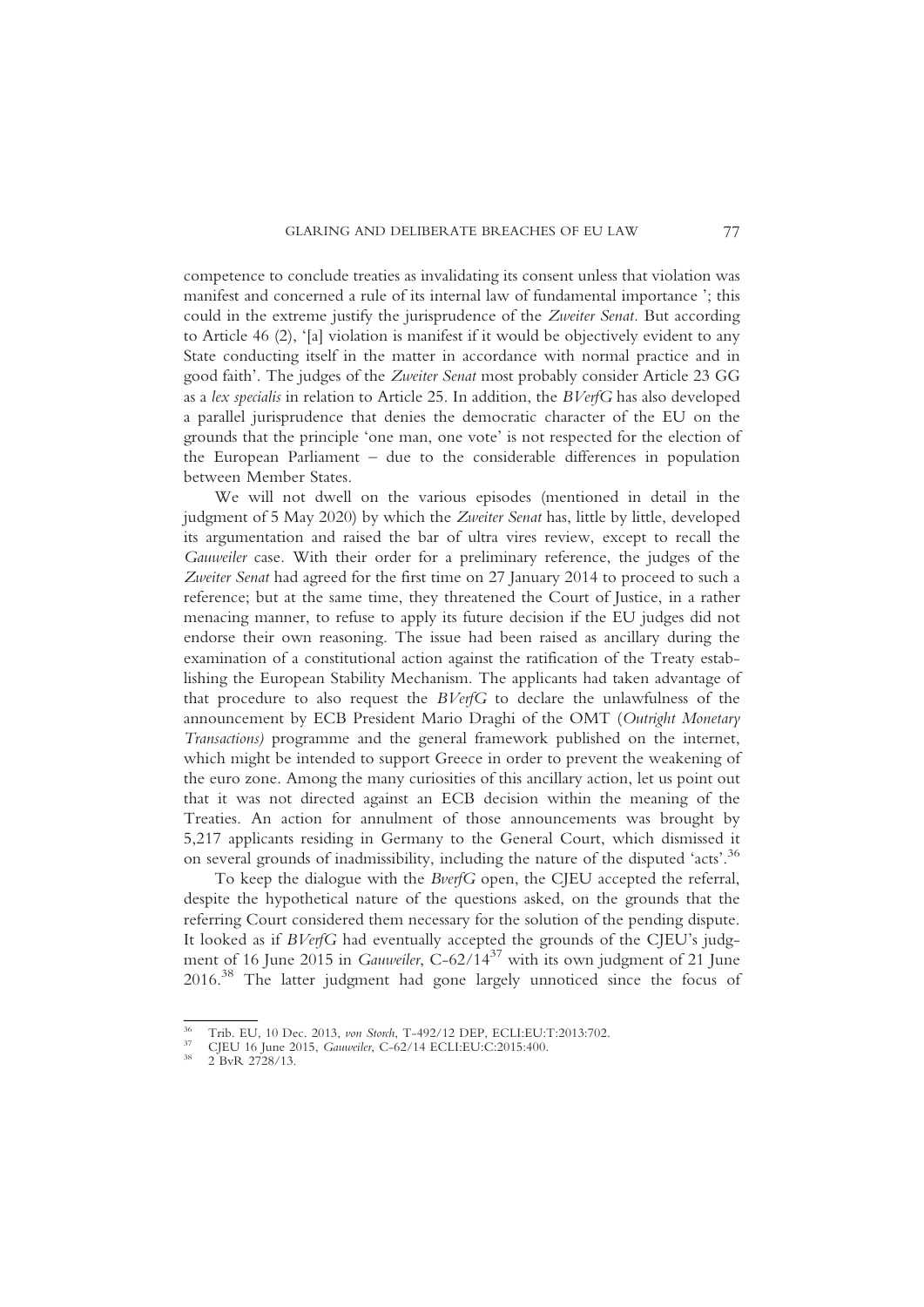attention on European integration was the referendum on Brexit, held on 23 June 2016. The seemingly conciliatory attitude of the *BverfG* in that judgment – which is largely explained by the fact that the OMT programme had not been implemented – concealed from all those who did not analyse it in detail that the judgment contained a time bomb.

Indeed, our initial relief did not take into account the Zweiter Senat's will to tussle, which was nevertheless clear in the 2014 order for reference, nor the stubbornness of Mr Gauweiler and his colleagues 'serial applicants' (many applicants in Gauweiler also presented requests in Weiss). The judgment on the Treaty of Lisbon had opened up easy access to the  $BVerfG$ , by accepting a very broad definition of standing. This definition is based on the idea that Article 38 (1) GG gives every voter standing for constitutional appeal to protect the Bundestag's freedom of policy choice, and therefore also applies to restrictions of sovereignty which lead to the extension of the Union's competences by means of amendments to primary law and/or the adoption of acts of the Union institutions. This means drawing very far-reaching consequences from a provision on the election of Members of Parliament and the prohibition of imperative mandate.<sup>39</sup>

The time bomb finally exploded with the judgment of 5 May 2020, preceded by the order of reference for a preliminary ruling of 18 July 2017 (see I. A. above). That explosion caused serious damage in the form of flagrant, deliberate, and premeditated breaches of Union law. The explosion has probably also caused damage to the reputation of the German Constitutional Court.

# 3 FLAGRANT AND DELIBERATE BREACHES OF EU LAW BASED ON 'UNINTELLIGIBLE' AND 'ARBITRARY' GROUNDS

Beyond its immediate practical effects, which were defused within two months thanks to the concerted action of the Bundesbank and the ECB, as well as the German Bundestag and Federal Government, the judgment of 5 May 2020 remains particularly conspicuous as a challenge to the Court of Justice of the Union. Far from being based on a solid and clear argument, this challenge is founded, we submit, on extremely serious errors of reasoning regarding the delimitation of the Union's competences and the use of the principle of proportionality.

Members of the German Bundestag shall be elected in general, direct, free, equal and secret elections. They shall be representatives of the whole people, not bound by orders or instructions and responsible only to their conscience. (Translation of the Bundestag).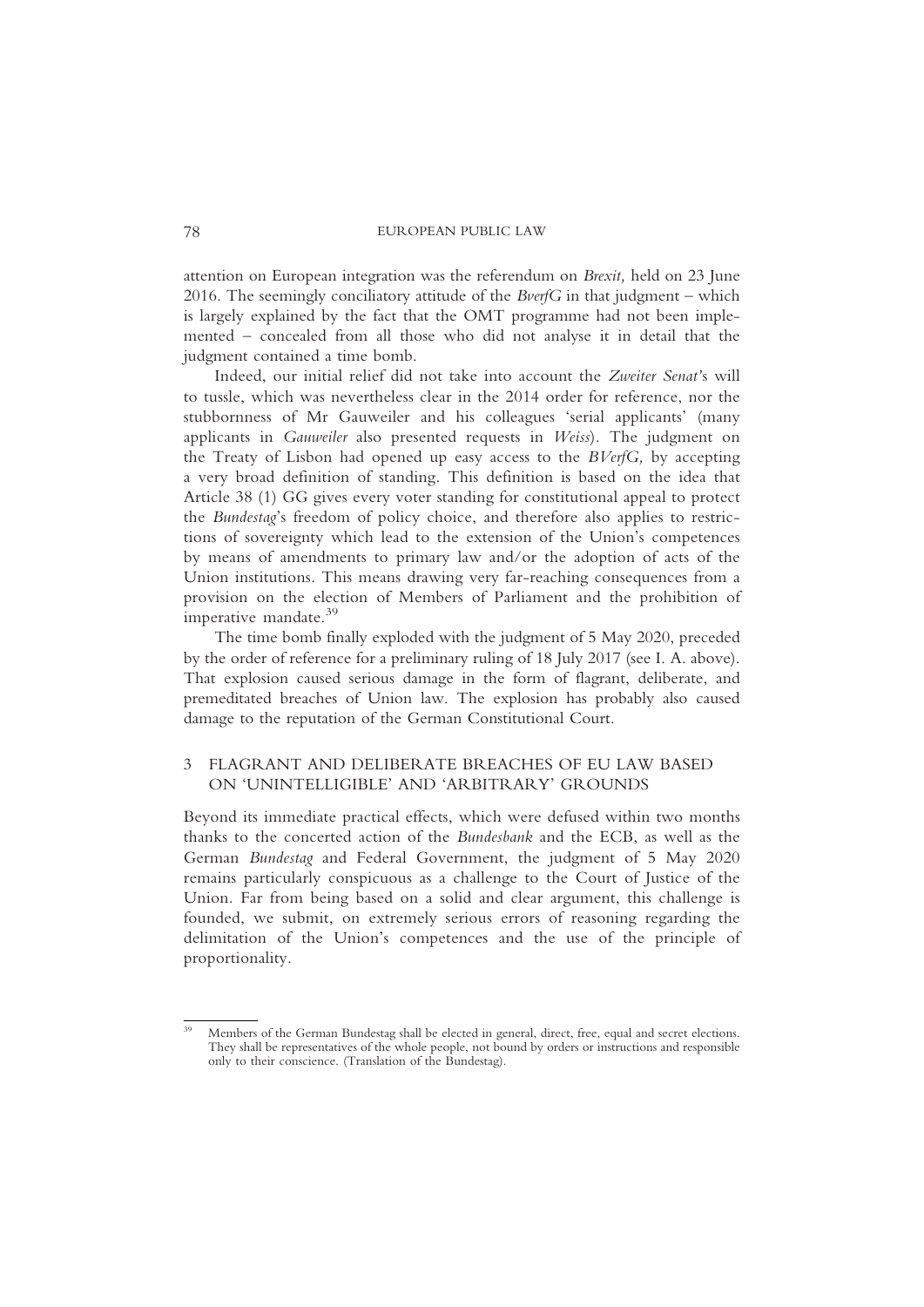3.1 INFRINGEMENTS OF EUROPEAN UNION LAW BY THE OPERATIVE PART AND THE GROUNDS OF THE JUDGMENT

The operative part of the judgment of 5 May 2020 consists of five points. The first one concerns the joinder of the actions and the second the dismissal of certain parts of the applications. The judgments of the BVerfG are not subject to appeal, but in view of the content of the judgment, it could not be ruled out that at least some of the appellants may submit new applications, this time concerning the manner in which the judgment of 5 May was executed by the German federal institutions. Indeed, Mr Gauweiler and other applicants lodged such an application in August 2020.

By the third point, the judgment condemns the Federal Government and the Bundestag for breach of the right guaranteed to the applicants by Article 38 paragraph 1 GG in conjunction with the Articles 20 and 79 GG, in that they failed to take the necessary measures against the fact that the ECB Council 'neither verified whether, nor explained that the measures in question correspond to the principle of proportionality'.

By the fourth point, the remainder of the applications are dismissed, and by the fifth the Federal Republic of Germany is ordered to pay the costs.

The third point of the operative part clearly breaches the Treaties both in its wording and by the clarifications given in the grounds. The condemnation of the Federal Government and the Bundestag is as such a violation of Article 130 TEU, since it implies that those German institutions have the power to take measures to influence the Council of the ECB, whereas that article prohibits the ECB, the member banks of the ESCB and the members of their decision-making bodies from 'seeking or taking instructions', in particular 'from the governments of the Member States or from any other body', and, moreover, provides that 'the governments of the Member States undertake to respect this principle and not to seek to influence the members of the decision-making bodies of the ECB […]'.

The grounds add further infringements since they contain injunctions against these two federal institutions as well as against the Bundesbank, a member of the ESCB, with a sanction indirectly directed against the ECB. It is true that the judgment does not specify the form of the measures to be taken, which might suggest that it would be sufficient for the Federal Government simply to request information from the ECB Council and for the Bundestag, or, for example, to invite the President of the ECB to a hearing, as it did with President Draghi. This lack of precision on the form of the measures does not prevent an infringement, which simply results from their purpose, since the *BVerfG* orders national institutions to review the ECB's policy and, if necessary, to oppose it.

Moreover, the wording of the sanction contains a double, undeniable and manifestly deliberate infringement of several fundamental provisions of the Treaties. Indeed, the injunction to the Bundesbank forces it to breach Article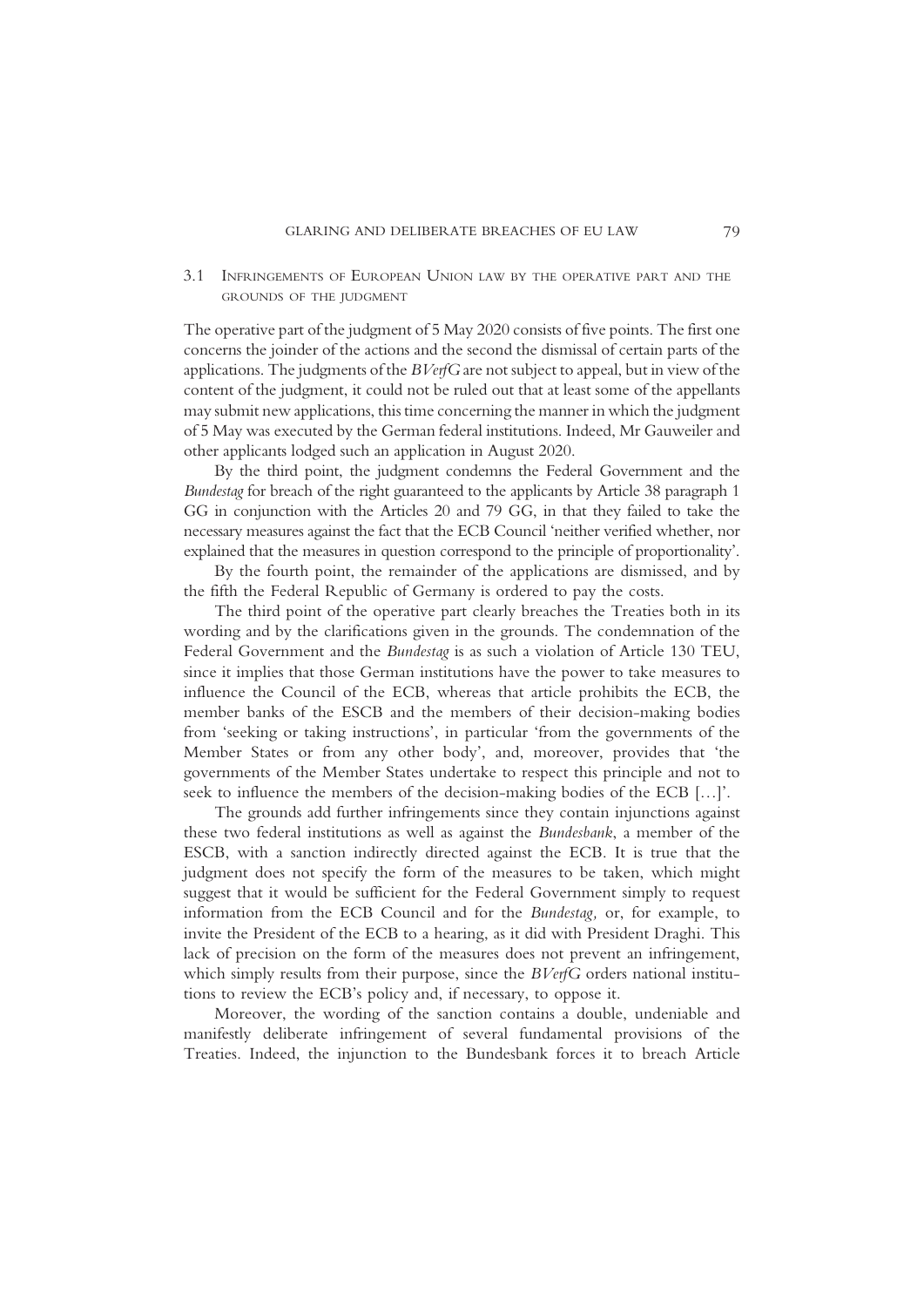14.3. of the Protocol (No. 4) on the Statute of the ESCB and of the ECB, according to which central banks 'shall act in accordance with the guidelines and instructions of the ECB'. This injunction also breaches, at least indirectly, Article 35.6 of the Protocol, which establishes the competence of the CJEU 'to rule on disputes concerning the fulfilment by national central banks of obligations under the Treaties and this Statute'.

The injunctions furthermore incite the Federal Government and the Bundestag to a breach of Article 130 TEU since, according to this article, 'the governments of the Member States undertake' not to seek to influence the members of the decision-making bodies 'of the national central banks in the performance of their tasks'.

Finally, all these injunctions constitute a deliberate breach of Article 4(3) TEU on the duty of sincere cooperation. They are in fact contrary to the third indent of paragraph 3, according to which Member States 'shall refrain from any measure which could jeopardize the attainment of the objectives of the Union', since the purpose of Article 130 TFEU is to guarantee the independence of central banks which the authors of the Treaty consider necessary to safeguard the objectives of monetary policy laid down in Article 119 paragraph 2.

The injunctions are also in breach of Article 4 paragraph 3, 2nd indent TEU, according to which the Member States – and thus their institutions – 'shall take any general or specific measures […] resulting from acts of the institutions of the Union', which means an obligation for the *BVerfG* to execute the judgment of 11 December 2018.

The judgment is furthermore in breach of Article 267 TFEU, since in the presence of an act of a Union institution that it cannot understand, the Constitutional Court, as 'a national court or tribunal whose decisions are not subject to judicial review under national law', was 'required to refer to the Court' two questions: the interpretation of the 2018 judgment – since the BverfG declared it 'unintelligible' –, and the annulment of the ECB's decisions. The fact that the CJEU had already ruled on the questions raised in the first reference for a preliminary ruling did not in any way exempt the BVerfG from making a new reference. On the contrary, the very wording of the judgment of the CJEU allowed the BVerfG to accept that the decisions of the ECB should not be annulled retroactively, in the absence of a manifest error of assessment, but to ask if they should be annulled for their continued application from December 2018. Such a referral was in fact not conceivable for judges of the Zweiter Senat from the moment they had decided to sentence the CJEU for limiting its review to manifest error.

Finally, the injunction against the Bundesbank contains a potential breach of a general principle of Union law by threatening to deprive the ECB's decisions of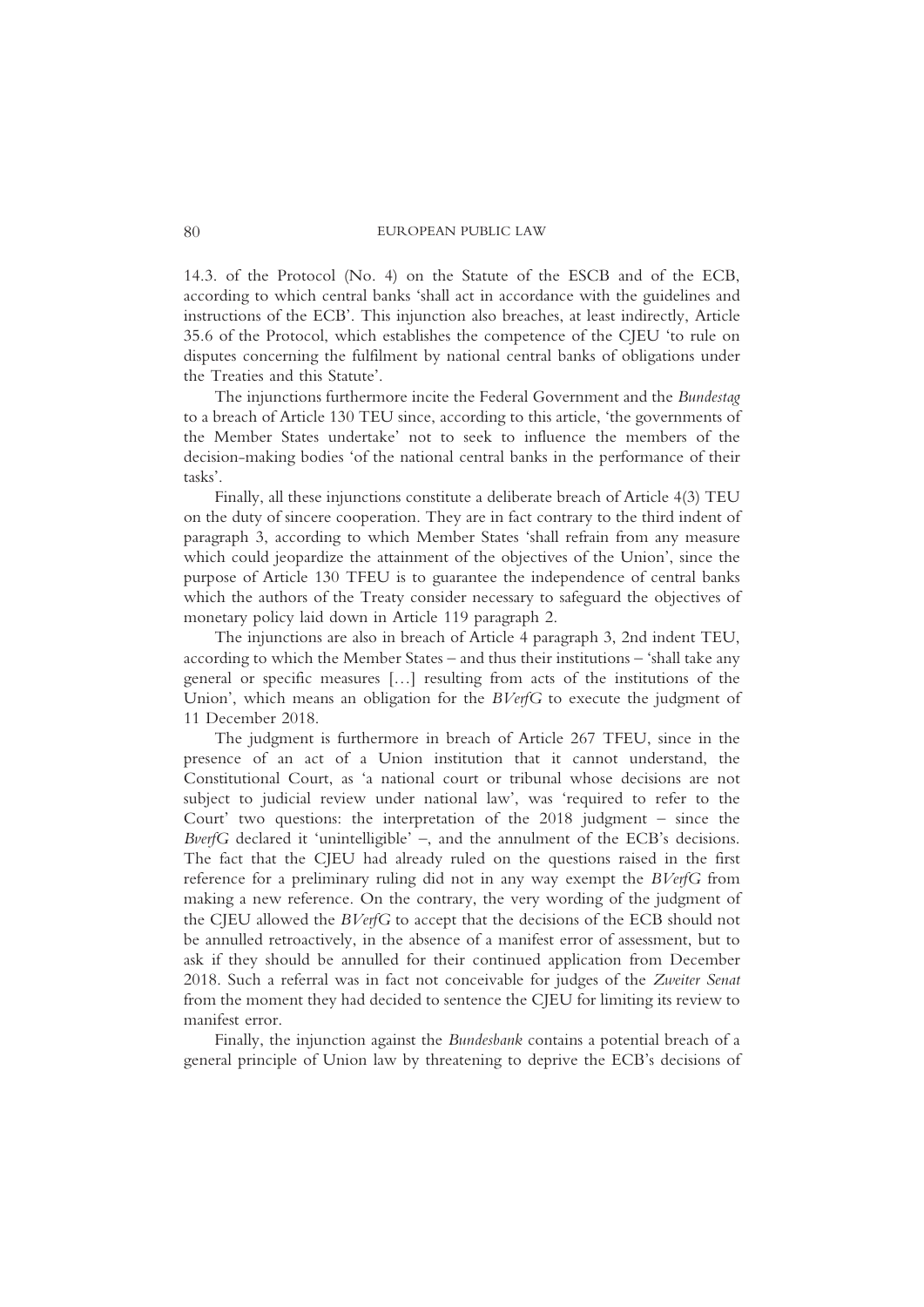effectiveness on the territory of the Federal Republic of Germany if the ECB were not to comply convincingly with the request that reasons be given for its decisions in the light of the principle of proportionality. A deliberate infringement of the principle of the uniform application of Union law was thus announced by the Zweiter Senat. As the CJEU stated in its judgment in Hagen, 49-71, 'unless reference is made, explicitly or implicitly, to national law, the legal concepts used in Community law must be interpreted and applied uniformly throughout the Community'.<sup>40</sup> One may add that, unless there is an explicit derogation, secondary EU law applies in all Member States and must be applied in the same way, as is the case with the relevant ECB decisions.

The judges of the Zweiter Senat defend themselves indirectly in the text of the judgment, and directly in their various public statements by invoking the theory that these obligations are only valid as long as the Court remains within its mandate, with a reasoning which we shall see is 'unintelligible', to use the vocabulary of these judges.

3.2 THE UNINTELLIGIBLE APPLICATION OF THE PRINCIPLE OF PROPORTIONALITY TO THE DELIMITATION OF COMPETENCES

The first and main criticism against the judgment of 5 May 2020 is that the BVerfG is for the first time enacting its threat not to apply the rulings of the CJEU, a threat already made in several of its previous judgments, notably the one on the Lisbon Treaty, and in the text of its references for preliminary ruling in Gauweiler and Weiss. Whatever they may say, the judges of the Zweiter Senat arrogate to themselves the power to assess as a last resort the legality of an act of the European Union, in flagrant contradiction with Article 19 TEU. The German constitutional judges do not limit themselves to reasoning on the basis of their own law – the Basic Law of 1949 as interpreted by their own jurisprudence – which would be in conformity with the institutional mandate of their Court; they claim to impose their way of reasoning in EU law on the CJEU.

The reasoning of the judges of the Zweiter Senat can be summarized as follows. Of course, they recognize that under Article 19 TEU the CJEU has a monopoly on the authentic interpretation and assessment of the legality of acts of the institutions, bodies, offices and agencies of the Union, of which the ECB is a member. They point out that the  $BVerfG$ , for its part, is responsible for the authentic interpretation and assessment of the constitutionality of acts of the institutions of the Federal Republic, which is indisputable. On the basis of Articles 23 GG, the BVerfG verifies that, when applying Union law, the

<sup>40</sup> ECJ 1 Feb. 1972, Hagen, 49–71, ECLI:EU:C:1972:6, para. 6.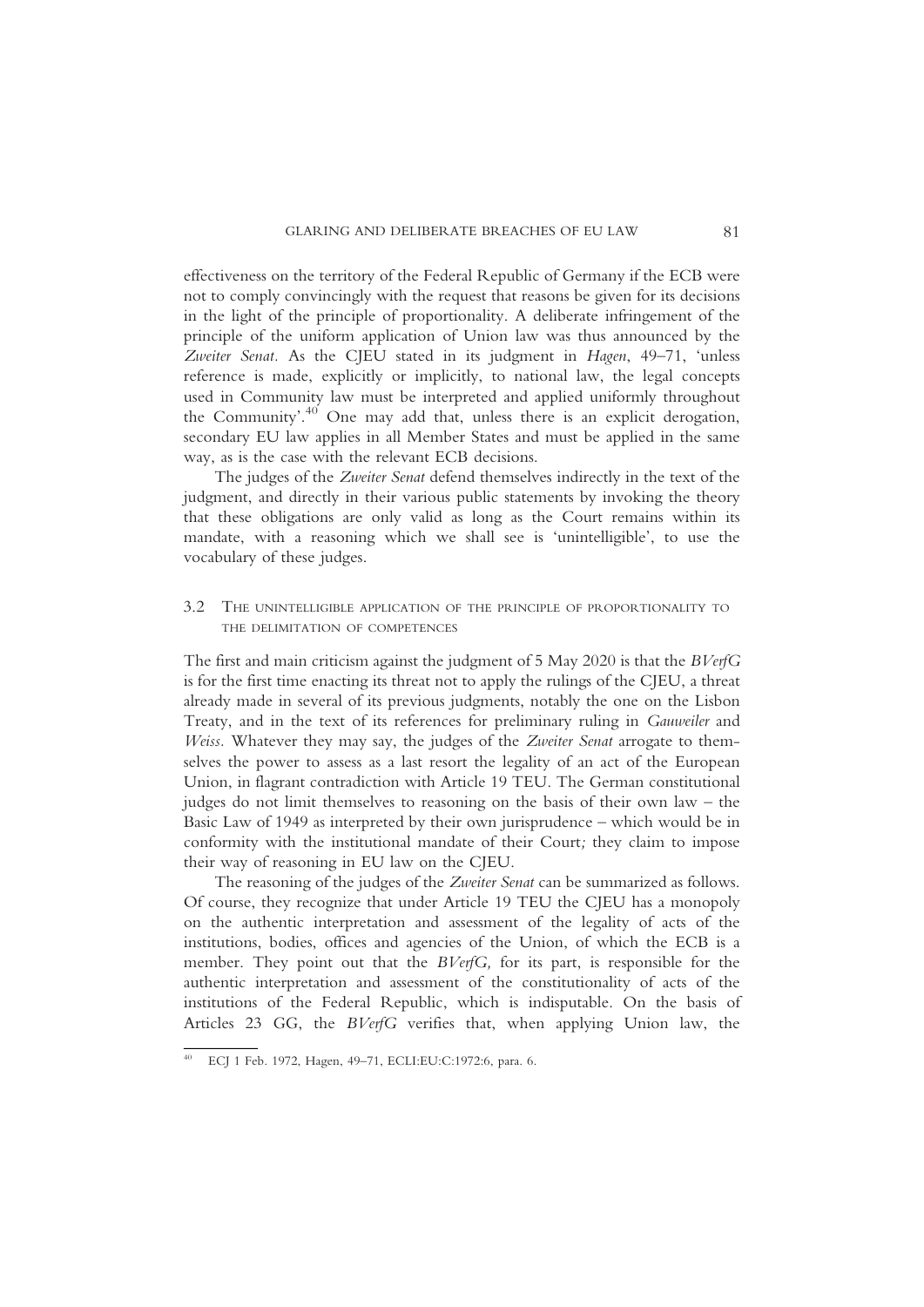institutions of the FRG do not violate fundamental rights, the fundamental principles of the German constitutional order or its constitutional identity; it also verifies that they do not apply acts of the institutions of the Union which do not have a 'limited individual delegation of power' as basis (ultra vires). In its judgment the Zweiter Senat declares the relevant acts of the ECB and the ruling of the CJEU ultra vires.

In the German legal and political debate on the Union's Kompetenz-Kompetenz', the main target has long been the Court of Justice, which has been accused of always wanting to have the last word and of behaving arrogantly. In this connection, we can only refer to the former German judge at the European Court of Human Rights Angelika Nussberger,<sup>41</sup> who refers as Basta-Rechtsprechung ('enough jurisprudence') to the attitude of all supreme courts that claim to have the last word, as the BVerfG does. As she points out, all these courts have simply a functional competence, which implies that one must accept, whether one likes it or not, the competence of Luxembourg to interpret Union law in the last resort, that of Strasbourg for the ECHR, just as one accepts that of Karlsruhe for the German Constitution.

In their judgment, the judges of the Zweiter Senat take the view, as they already stated in their reference for a preliminary ruling, that compliance with the principle of conferral depends on compliance with the principle of proportionality, which is an interpretative principle constituting a constitutional tradition common to the Member States. That reasoning does not hold water.

The judgment of 5 May 2020 in fact states that the CJEU did not respect the principle of conferral because it merely verified if there was a manifest error of assessment of the proportionality of the ECB's decisions. The judgment refers to Article 5(1) and (4) TEU and to paragraph 66 et seq. of the judgment of the CJEU Weiss. However, the CJEU never stated that the principle of proportionality applies to the delimitation of powers, contrary to what the judges of the Zweiter Senat state through these referrals.<sup>42</sup> The judges of the Zweiter Senat, in their zeal to demonstrate ultra vires of the ECB decisions and of the CJEU judgment, do not comment on the first sentence of Article 5(1) TEU: 'The limits of Union competences are governed by the principle of conferral'. They refer only to the second sentence: 'The use of Union competences is governed by the principles of

A. Nussberger, Die Crux des letzten Wortes – Basta? Die Gerichte haben eine dienende Funktion, Frankfurter Allgemeine Zeitung 6 (20 May 2020).

Participating in an online seminar organized on 30 June 2020 by the Konrad Adenauer Stiftung, Justice Peter Müller even stated that it was the CJEU itself that had made this connection between proportionality and conferral in its judgment in Gauweiler, whereas it is easy to see that the Court of Justice deals with the two questions separately (paras 65 and 66 of the judgment see supra n. 36), as Advocate General Cruz Villalón does even more clearly in para. 124 of his Opinion of 14 Jan. 2015 in Gauweiler ECLI:EU:C:2015:7.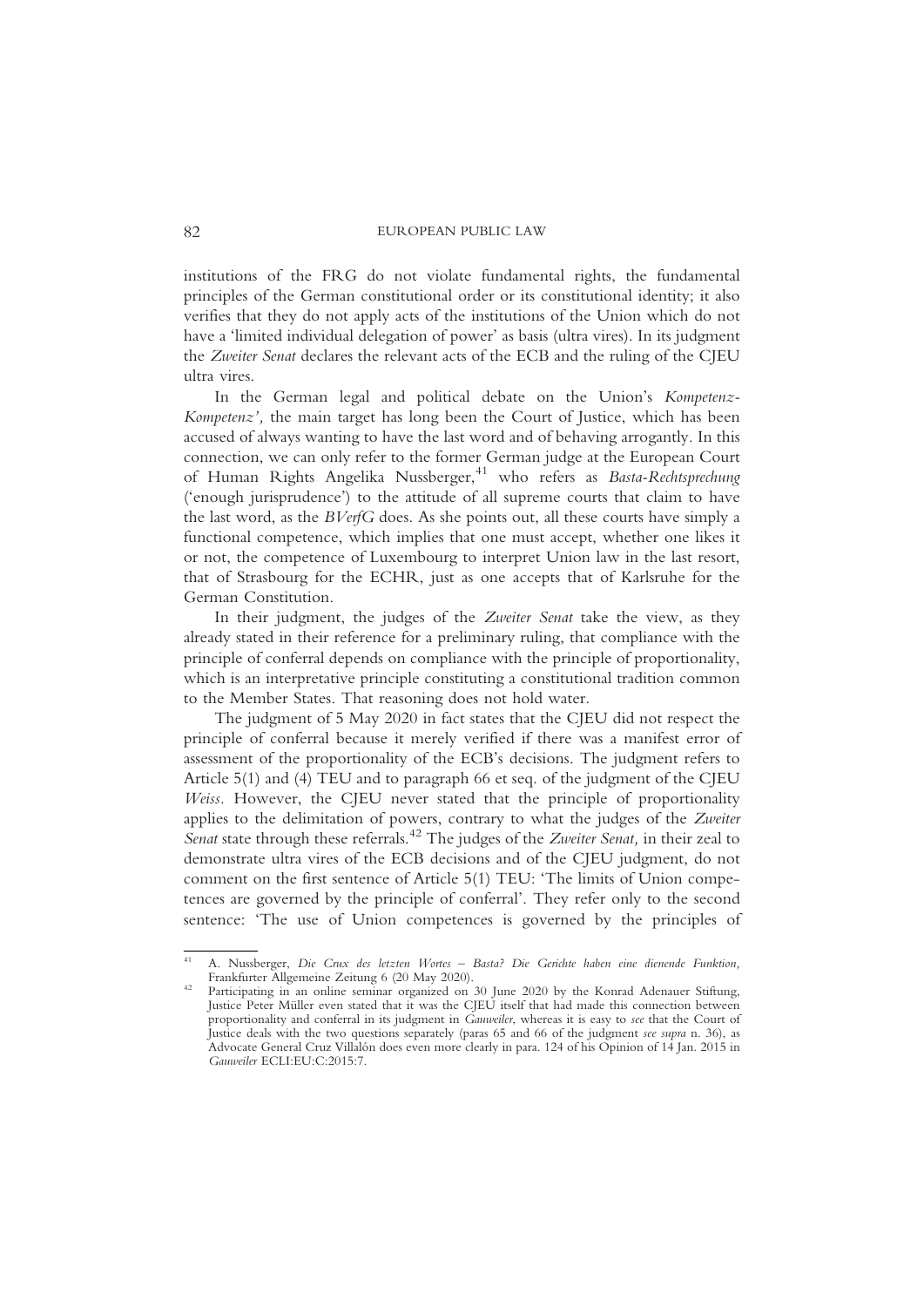subsidiarity and proportionality'. The provisions of Article 5(1) of the TEU could not be clearer. However, it is worth dwelling on them briefly, precisely because of the reasoning of the judges of the Zweiter Senat, which simply deserves a zero score, or, to use their own expression, is unintelligible. Article 5(2) TEU lays down the principle of conferral, which implies not only that a competence must be conferred on the Union by the Treaties in order for it to legislate on the matter, but also that once a competence is conferred on the Union (by the 'Lords of the Treaties'), the transfer is irreversible unless the Treaties are again amended or repealed; moreover, it is no coincidence that Article 23 GG uses the expression Übertragung der Kompetenzen (transfer of powers) to the Union. Only once it has been established that the Union has competence can Article 5(1), second sentence, TEU apply, which refers to the principles of subsidiarity and proportionality.

While the principle of proportionality also applies to the exercise of the Union's exclusive competences – contrary to the principle of subsidiarity – it has absolutely nothing to do with the scope of competence, but only with the way in which the Union exercises the competences conferred on it. According to Article 5(4) TEU, to which the judgment of 5 May also refers: 'Under the principle of proportionality, the content and form of Union action shall not exceed what is necessary to achieve the objectives of the Treaties' (emphasis added). Also, German scholarship expressly uses the terms Kompetenzausübungschränke (limits to the exercise of competence).43 On this fundamental point of their reasoning the judges of the Zweiter Senat commit a very serious error of law. As most of the critical comments to the judgment have pointed out, particularly in Germany, it is not clear how it would be possible that, once the Union's competence has been established on the basis of the principle of conferral, using that competence in a manner which does not comply with the principle of proportionality could deprive the action subject to review of its legal basis, rendering the corresponding act 'ultra vires'. <sup>44</sup> Only a question of a lack of legality of the measure arises, which could therefore lead to its annulment under Article 263 TFEU; an annulment which, in any event, could only be pronounced by the General Court or the Court of Justice of the EU; this is indeed the reason why the judges of the Zweiter Senat place themselves on the ground of competence and not on that of legality. However, not

See a.o. I. Härtel, Die Zuständigkeiten der Union, in Europarecht. Grundlagen und Politiken der Union 447 (2d ed., M. Niedobitek ed., Brussels De Gruyter 2019).

As stated earlier in this comment, the concept of 'ultra vires' in the BverfG's case law has a different meaning than it has in English law, because it is only used as equivalent to 'lack of competence' in Art. 263 TFEU. For judicial review on the basis of the other grounds cited in Art. 263, German Scholarship uses the words 'intensity of regulation benchmark' (Maßstab für die Regelungsintensität): Kompetenzabgrenzung und Kompetenzausübungsschranken: Prinzip der begrenzten Ermächtigung. Subsidiaritätsprinzip. Grundsatz der Verhältnismäßigkeit, in R. Streinz, EUV/AEUV Kommentar (3d ed., Munich, Beck 2018), § 43.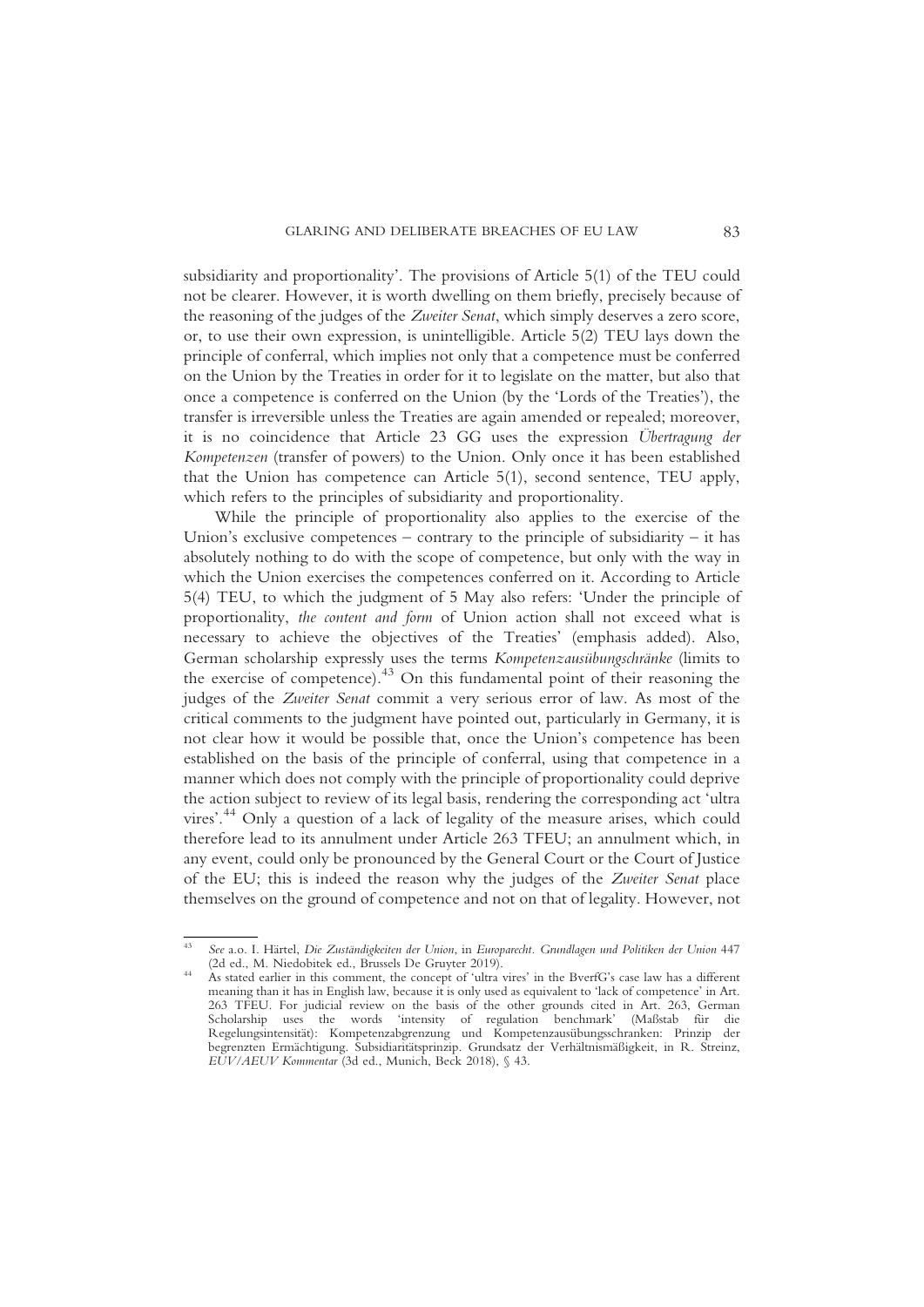only is the premise of their reasoning on the principle of proportionality unfounded or even 'unintelligible', but their application to the case of this principle is flawed, as we shall see below.

The judges of the Zweiter Senat accept the competence of the CJEU to rule on its own competences, which were conferred on it by Article 226 of the EC Treaty, now Article 19 TEU, but only 'provided that its judgment can be related to recognized methodological principles and does not appear objectively arbitrary' (paragraph 112 of the grounds). The novelty of the judgment of 5 May is the effective application of principles developed in the Honeywell and Gauweiler judgments, i.e., the application of the Solange reservation to methods of legal interpretation.

Assuming that the notion of 'constitutional tradition common to the Member States', as recognized by the Charter of Fundamental Rights and Article 6 TEU, can be extended to methods of interpreting the law, which is neither obvious nor demonstrated by the judges of the Zweiter Senat, the way in which they proceed in comparative law is highly questionable, as we shall see below. Criticizing their comparative law method would be devoid of interest in positive law if the judges of the Zweiter Senat had not used comparative law precisely to affirm that the principle of proportionality is an indispensable tool for the review of the delimitation of the competences of the Union. Far from applying a Dogmatik – which implies the construction of a structured and solid legal reasoning based on the best scholarship – the judgment of 5 May merely cites a rather limited and debatable selection of scholarship considered to be relevant (paragraph section 124–125). By way of example, the judgment states that the principle of proportionality 'has been taken up in all (partial) European legal orders' by referring to the chapter on Finland in a volume on constitutional review in Europe.<sup>45</sup> The judgment refers seven times to a publication of which the judge-rapporteur, Professor Huber, is co-editor.<sup>46</sup> The judges of the Zweiter Senat engage in the perilous exercise of demonstrating that all the constitutional courts apply the German three-step method of interpretation of the principle of proportionality. As far as the French Constitutional Council is concerned, the judgment refers to the chapter on France in the above-

<sup>45</sup> K. Tuori, Verfassungsgerichtsbarkeit in Finnland, in Ius Publicum Europaeum – VI Verfassungsgerichtsbarkeit in Europa: Institutionen 190 (A. von Bogdandy, C. Grabenwarter & P. Huber eds, Karlsruhe, C.F. Müller 2016). <sup>46</sup> These are Volumes I – Foundations and Fundamental Features of State Constitutional Law, II – Open

State – Science of Constitutional Law, and VI – Constitutional Jurisdiction in Europe: Institutions of the Ius Publicum Europaeum series, published by the prestigious Karlsruhe C publishing house. F. Müller. No reference is made, moreover, to Volume VIII – Administrative Jurisdiction in Europe: Institutions and Procedure, although it contains useful references on the way in which the supreme administrative courts reason, inter alia, on proportionality.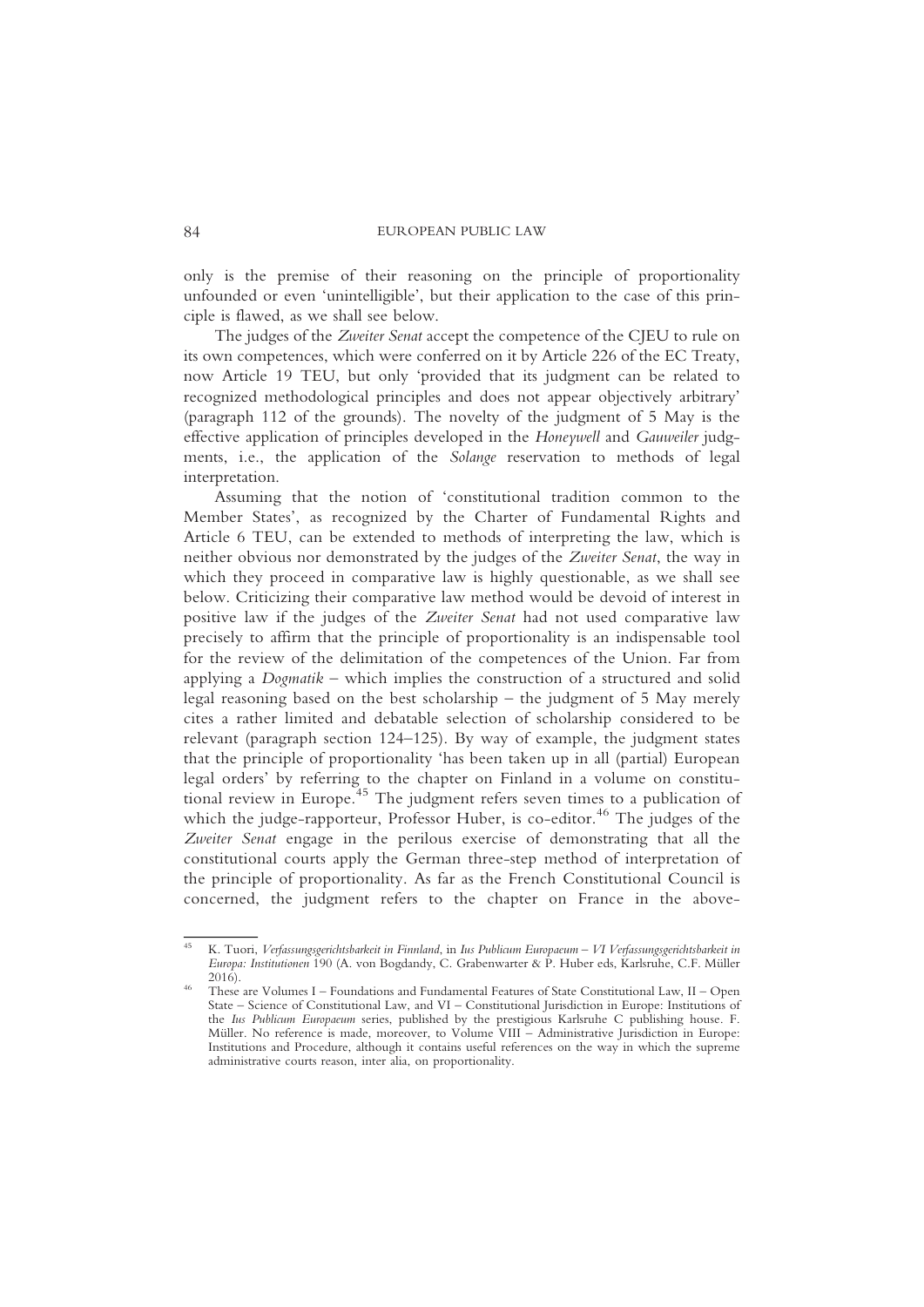mentioned volume.<sup>47</sup> However, the text in question explains, before referring to the three-step review, how the French constitutional court only reviews manifest disproportionality in most cases, which would, on the contrary, justify the Weiss judgment of the European Court of Justice. These are only venial sins of the BVerfG judgment, differently from its argumentation on the delimitation of competences.

The whole reasoning of the judges of the Zweiter Senat is based on the distinction between monetary policy, an exclusive competence of the Union, and economic policy, a competence of the Member States. In fact, as we shall see, their reasoning is only intended to pave the way for the need to review the ESCB action and the decisions of the ECB on which it is based, and for their condemnation of the Weiss judgment of the CJEU, which they find unlawful on the basis of its application of the principle of proportionality.

## 3.3 ARBITRARY APPLICATION OF THE VERHÄLTNISMÄSSIGKEITSGRUNDSATZ TO EUROPEAN UNION LAW

Assuming that the premise of the Zweiter Senat's reasoning is admissible and that the principle of proportionality is indeed relevant for the review of the delimitation of the Union's competences – which we believe is obviously not the case, by virtue of the very provisions of the EU Treaties – the question would arise as to whether the criticism of the CJEU's judgment in Weiss is well-founded.

The judges of the Zweiter Senat are stating that methods of interpretation may differ from one Member State to another. They also argue that only a 'manifest error of methodology' in the use of the principle of proportionality could lead to ultra vires. They then try to prove, by questionable comparative law reasoning, that the German method of interpretation is entirely shared by the other constitutional and supreme courts. Indeed, they proceed in a surprisingly superficial way, judging by the scholarship cited in the judgment, but also by the substance of their reasoning.

The principle of proportionality takes the lion's share of this judgment. The term verhältnismäßig/unverhältnismäßig appears sixty-seven times: fifty times in the grounds of the judgment and five times in the Leitsätze (the other twelve times in the parties' claims). This is a clumsy and poorly disguised attempt to lecture the CJEU on what this principle is and how it should be applied. This being said, what the judges of the Zweiter Senat want to apply is not the principle of proportionality as developed by the case-law of the CJEU as a general principle of EU law, but the German Verhältnismäßigkeitsgrundsatz.<sup>48</sup>

O. Jouanjan, Verfassungsgerichtsbarkeit in Frankreich, in IPE VI (see supra n. 43, at 245). See amongst many others: Galetta, supra n. 22.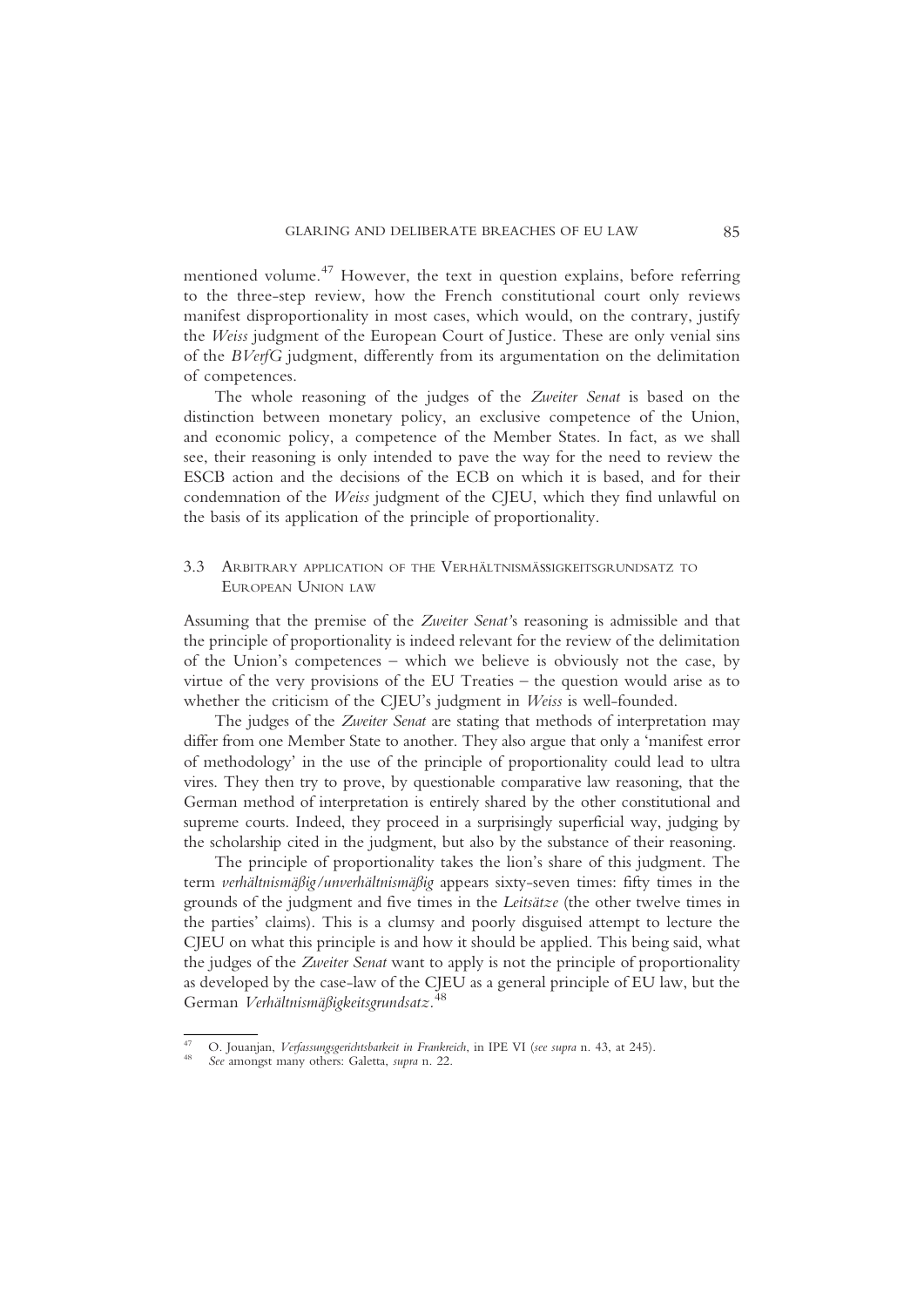Although imparted from the benches of the Zweiter Senat, the lesson begins with a reference to Anglo-American scholarship: even German constitutional judges are not spared the recent mania of many academics to cite literature mainly in English, even when it is irrelevant. The assertion that the principle of proportionality 'has its roots in the common law' (paragraph 124), far from corresponding to what British or American scholarship generally says, is contradicted by the traditional case-law of common law courts, which have long limited themselves to the application of the Wednesbury reasonableness test and have only recently and reluctantly accepted the application of the principle of proportionality.<sup>49</sup> The reference to the common law 'roots' no doubt serves the judges of the Zweiter Senat to dispel the suspicion that they want to impose their own traditional method of applying the principle of proportionality, which is quite different, for example, from the method applied by the French administrative judge in policing matters after the First World War.

Of course, we do not mean that the Anglo-American literature mentioned in the text of the judgment is entirely irrelevant. However, it is remarkable that these references are accumulated in the text of the judgment to the detriment of references to the great masters of German public law who expressed themselves on the content of the principle of proportionality: Fritz Fleiner, but also Ruppert von Krauss, Klaus Stern, to name but a few.<sup>50</sup> This is perhaps to conceal the attitude of cultural domination, which, on the contrary, in our opinion, clearly appears in the whole reasoning of the Zweiter Senat concerning the principle of proportionality, and the need, which has been emphasized on many occasions, for the decisions adopted in the context of the PSPP programme and the case-law of the CJEU to comply with it.

This being said, and this is why the grounds of the judgment are a clumsy attempt to apply the German pattern of reasoning on proportionality to the CJEU, the Zweiter Senat is making a manifest error: it simply forgets that, although the CJEU has taken its inspiration from the German model of judicial review of the principle of proportionality, this does not make the German Federal Constitutional Court the guardian of the way in which the Court of the Union applies this principle in its case-law. The Zweiter Senat criticizes the way in which the Luxembourg Court has applied the principle of proportionality so far, as being incorrect from the point of view of method; and it does not accept that the CJEU drafts its judgments differently from the BVerfG. In the first place – and this is not insignificant – the Luxembourg Court, like many constitutional or supreme courts

See D-.U. Galetta, Il principio di proporzionalità tra diritto nazionale e diritto europeo (e con una sguardo anche<br>oltre confini dell'Unione Europea), in Rivista Italiana di Diritto Pubblico Communitario 903 ff. (2019/6)

Only the 1961 work by P. Lerche, Übermaß und Verfassungsrecht, Zur Bindung des Gesetzgebers an die Grundsätze der Verhältnismäßigkeit und der Erforderlichkeit, is mentioned.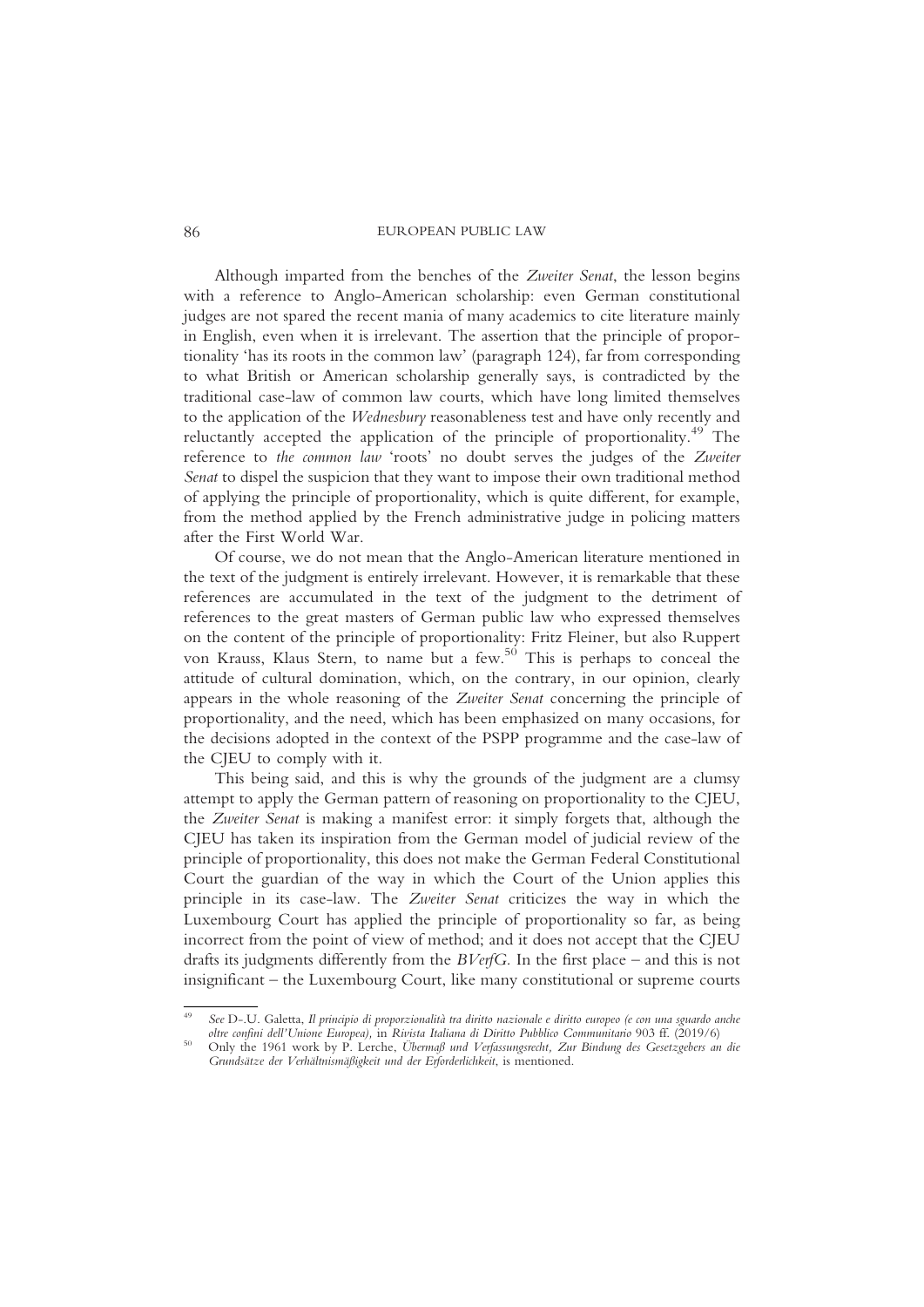in Europe, does not refer to scholarship in the reasons of its judgments, contrary to what the German Constitutional Court does in abundance. The more concise style of the judgments of the CJEU, as well as the absence of reference to scholarship, can easily generate ambiguity: the more widely argued BVerfG judgments on proportionality, supported by references to the scholarship, would therefore be better in substance.

It should be stressed, perhaps more than ever, that the European Union, like the Court of Justice, which is one of its main institutions, is the result of mediation between different national traditions: those of the Member States, each of which has contributed something, thus avoiding the domination of one (legal) culture over the others. This of course also applies to the way in which judgments are drafted, which is largely shaped by the national tradition of each country. This applies a fortiori to general principles of law. Although they often originate in the national traditions from which they are borrowed by the European judges, once they have become part of the Court's case-law they become autonomous with respect to the original systems and become general principles of EU law.<sup>51</sup>

According to the judgment of 5 May 2020, the Governing Council of the ECB 'has neither verified nor explained that the measures decided upon comply with the principle of proportionality' (paragraph 116). It goes without saying that the judges of the Zweiter Senat cannot know whether or not the Governing Council has verified the proportionality of its measures, since the meetings of the Council are not public, which is justified by the sensitivity of the markets to news about its decisions. What the Zweiter Senat obviously means in a clumsy way is that there is a lack of reason giving for these measures; if so, it was exclusively up to the Court of Justice to review those grounds. The judges of the Zweiter Senat arrogate themselves the power to review the action of the Governing Council of the ECB and to delegate the exercise of such a reviewing power to the Federal Government and the Bundestag. Thus they claim to replace the CJEU. According to the judgment of 5 May, the latter breached its mandate, the 'limited individual delegation of power' conferred on it by Article 19 TEU, by confining itself to the review of manifest error of assessment rather than explaining in detail how it applies the three stages of the review of proportionality, adequacy, necessity and proportionality in the strict sense.

The difference in style and drafting of judgments between German and European judges has a decisive weight in their assessments. In the judgments of the CJEU on proportionality – to which the Zweiter Senat refers at length in paragraph 126 – often only the essential passages of the Court's reasoning are

<sup>51</sup> V. D-.U. Galetta, Le fonti (del diritto amministrativo europeo), in Diritto amministrativo europeo (M. P. Chiti ed., Milan, Giuffrè, 2d ed.); See also Ziller, supra n. 11, at 334ff.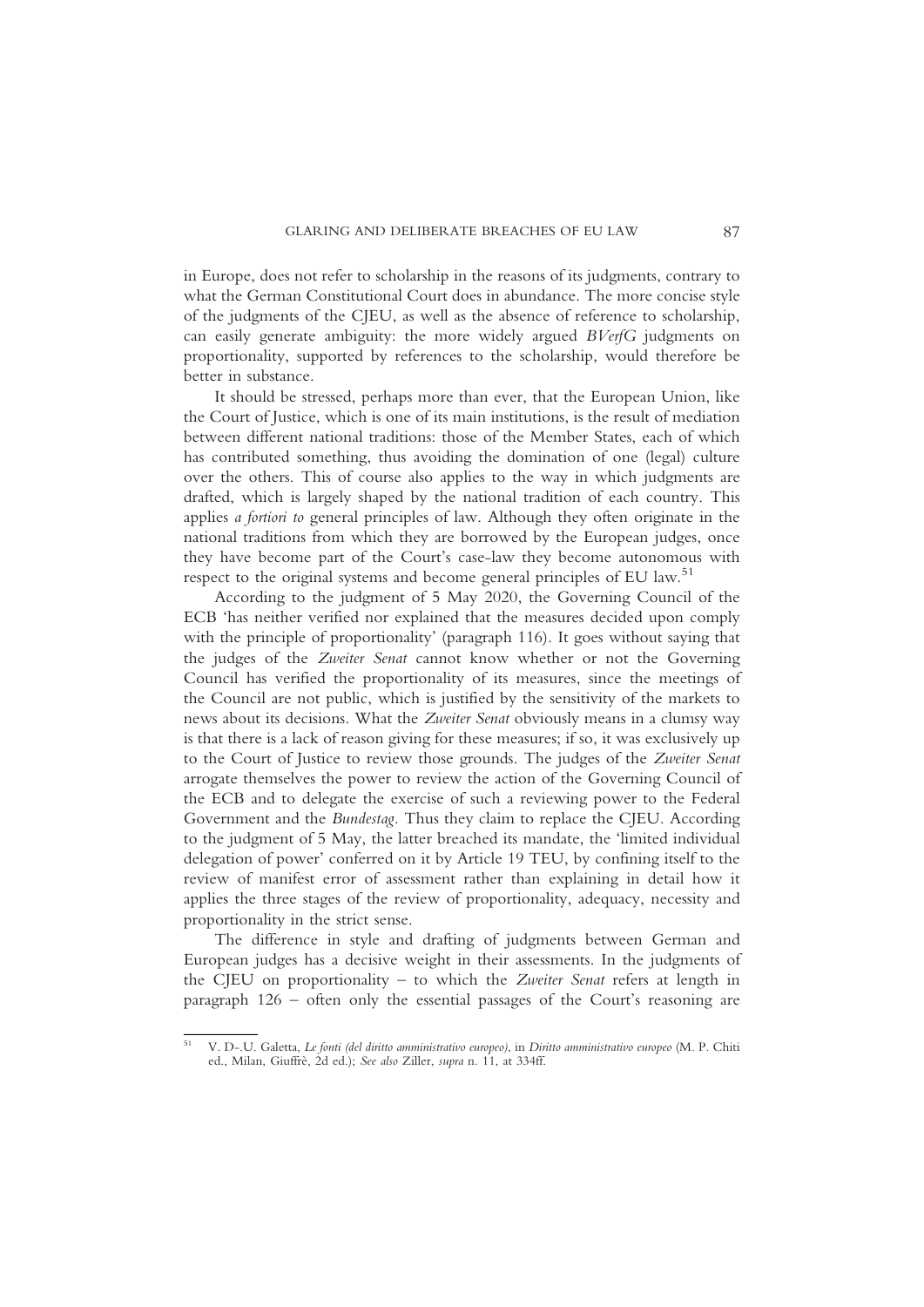highlighted: for example, the review of adequacy of a measure is generally carried out quickly and is hardly explained. Moreover, the reconstruction of the facts and, above all, the reconstruction of the legal frame of reference already takes a large place in the judgments of the EU courts, for the simple reason that they must take account of the different national legal systems, whose rules must be correctly combined or cross-referenced with the rules of Union law relevant to each case. For the same reason, the proportionality review of the EU courts is sometimes apparently carried out by changing the order of application of its constituent elements compared to what the German courts do. Moreover, it is often the concise way the reasoning of the CJEU is presented in law that leads scholarship to criticize logical leaps in the Court's reasoning.

That is not all: the judges of the Zweiter Senat forget that when the EU judges apply the principle of proportionality, they often act in their capacity of administrative judge and not of judge of legislation; and that limits the possibility of a predictive assessment of proportionality, as German administrative law scholars are well aware; in fact, and we will come back to this point, the judgment is based on an inadequate premise, namely that German judges and scholars share a common and unambiguous vision of how to apply the principle of proportionality, and of the density of judicial review in this area.<sup>52</sup>

The Zweiter Senat takes no account of all that has just been indicated when it criticizes the case-law of the Court of Luxembourg for not following exactly the pattern of reasoning on the principle of proportionality that would be applied by the German constitutional court. It is noteworthy that in paragraph 126 the judgment explicitly notes with a critical tone that '[i]n the case-law of the Court of Justice, the terms "adapted" (geeignet), "required" (erforderlich) or "necessary" (notwendig) often characterize the application of the principle without being in full conformity with German terminology and Dogmatik'.

According to the judgment (paragraph 127):

the way in which the Court of Justice has applied the principle of proportionality in the present case is inappropriate or without function (ungeeignet, beziehungsweise funktionlos) for the delimitation between monetary policy and economic policy as regards the PSPP, i.e. between an exclusive competence of the European Union (Article 3(1)(c) TFEU) and the delegation of power to the latter materially limited to the coordination of economic policies reserved to the Member States (Article 4(1) TEU; Article 5(1) TFEU).

In this respect, it is questionable whether the judges of the Zweiter Senat really understood that competences in the field of economic policy, although not falling within the concurrent competences set out in Article 4 TFEU, are also

<sup>52</sup> See W. Leisner, Der Abwägungsstaat: Verhältnismäßigkeit als Gerechtigkeit (Berlin 1997); M. Albers, Gleichheit und Verhältnismäßigkeit, in Juristische Schulung 2008/11, at 945 ff.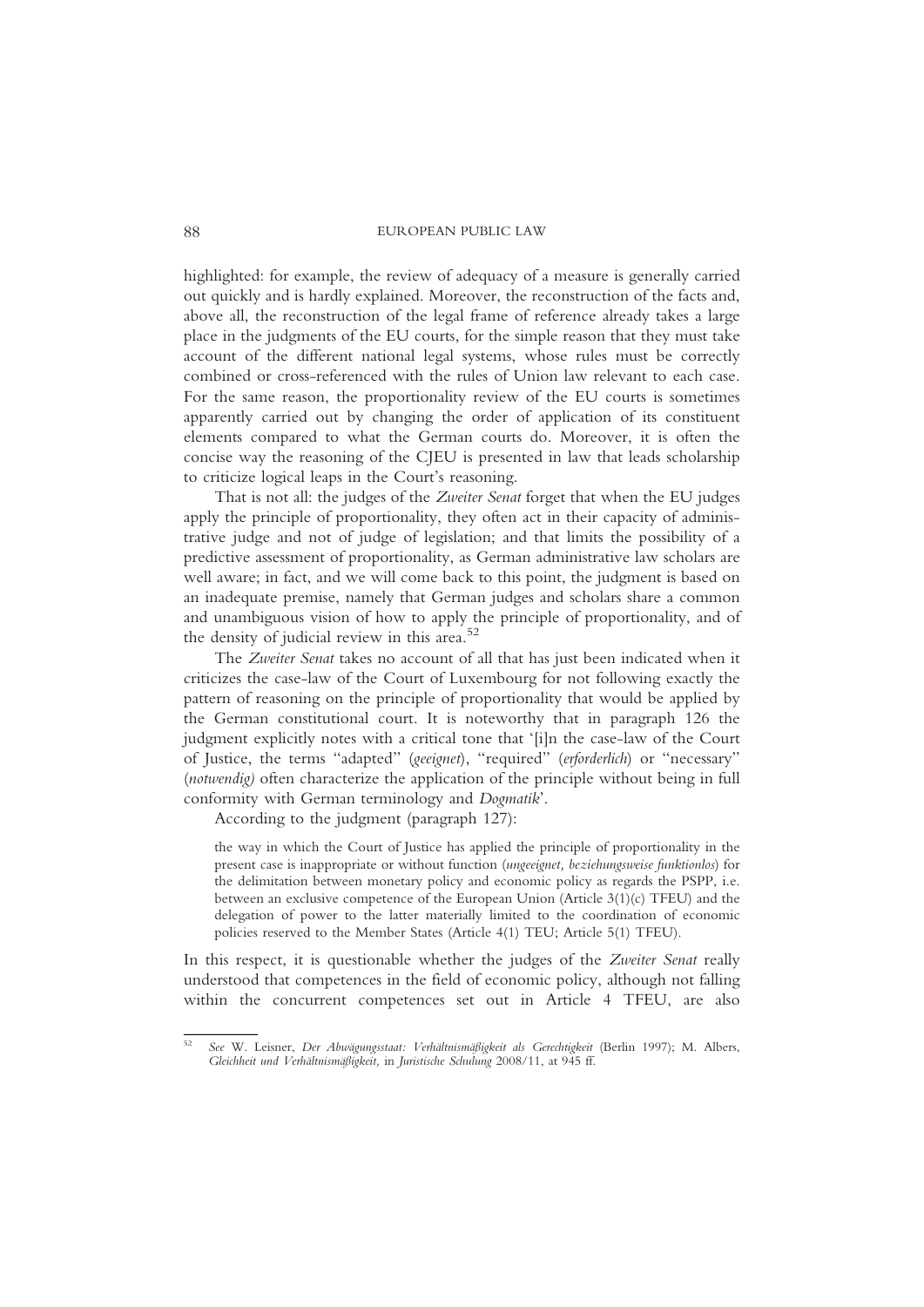competences of the Union: not only because, as provided for in Article 5 and 119 TFEU, the Council, an institution of the Union, has the power to adopt measures appropriate for the coordination of the economic policies of the Member States, but also and above all because Articles 121 and 126 TFEU provide for procedures for overseeing the economic policies of the Member States, with the possibility of sanctions decided by the Council by qualified majority on a proposal from the Commission. It is true that, in paragraph 163 of the judgment, the Zweiter Senat refers to these latter provisions as 'exceptions'; but it does so by blithely shifting from the Union's competence in the area of economic policy (which exists) to the mandate of the ECB and the ESCB, which is merely a support for economic policy. The Zweiter Senat emphasizes that this is 'economic policy within the Union' (and therefore not 'of' the Union), referring to Article 127 TFEU, but without dwelling on the fact that Article 127(2) deals with 'the basic tasks to be carried out through the ESCB', which means that the list is not exhaustive.

As for the limitation of judicial review to manifest error of assessment, which is at the heart of the German judges' criticisms of the CJEU, we think that supreme and constitutional courts – including the German federal and Länder courts – often limit themselves to a review of manifest error, as we noted above in the case of the French Constitutional Council, and as Professor Huber is well aware.<sup>53</sup> It would also be possible to show that the choice of fields for which the judges limit themselves to this type of review varies from one area to another and, above all, from one legal system to another, which deeply undermines the criticism of the Zweiter Senat.

Looking at the argument of the judges of the Zweiter Senat, on how EU judges apply the principle of proportionality, and assuming that it is intelligible, one cannot help thinking that it is somewhat arbitrary. It should be noted in this connection that, by their refusal to make a further reference for a preliminary ruling combined with a three-month period for the ECB, the judges of the Zweiter Senat are establishing, as it were, an irrebuttable presumption of incorrect application of the principle of proportionality against the Court of Justice, and only a rebuttable presumption against the ECB.

# 3.4 THE UNINTELLIGIBLE AND ARBITRARY OVERRULING OF THE CIEU's WEISS JUDGMENT ON THE BASIS OF THE DEMOCRATIC PRINCIPLE

As the basis of their power to review the distribution of competences between the Union and its Member States, the judges of the *Zweiter Senat* do not only invoke the 'principle of limited individual delegation of power', but also the democratic

<sup>53</sup> See supra notes 45 to 47.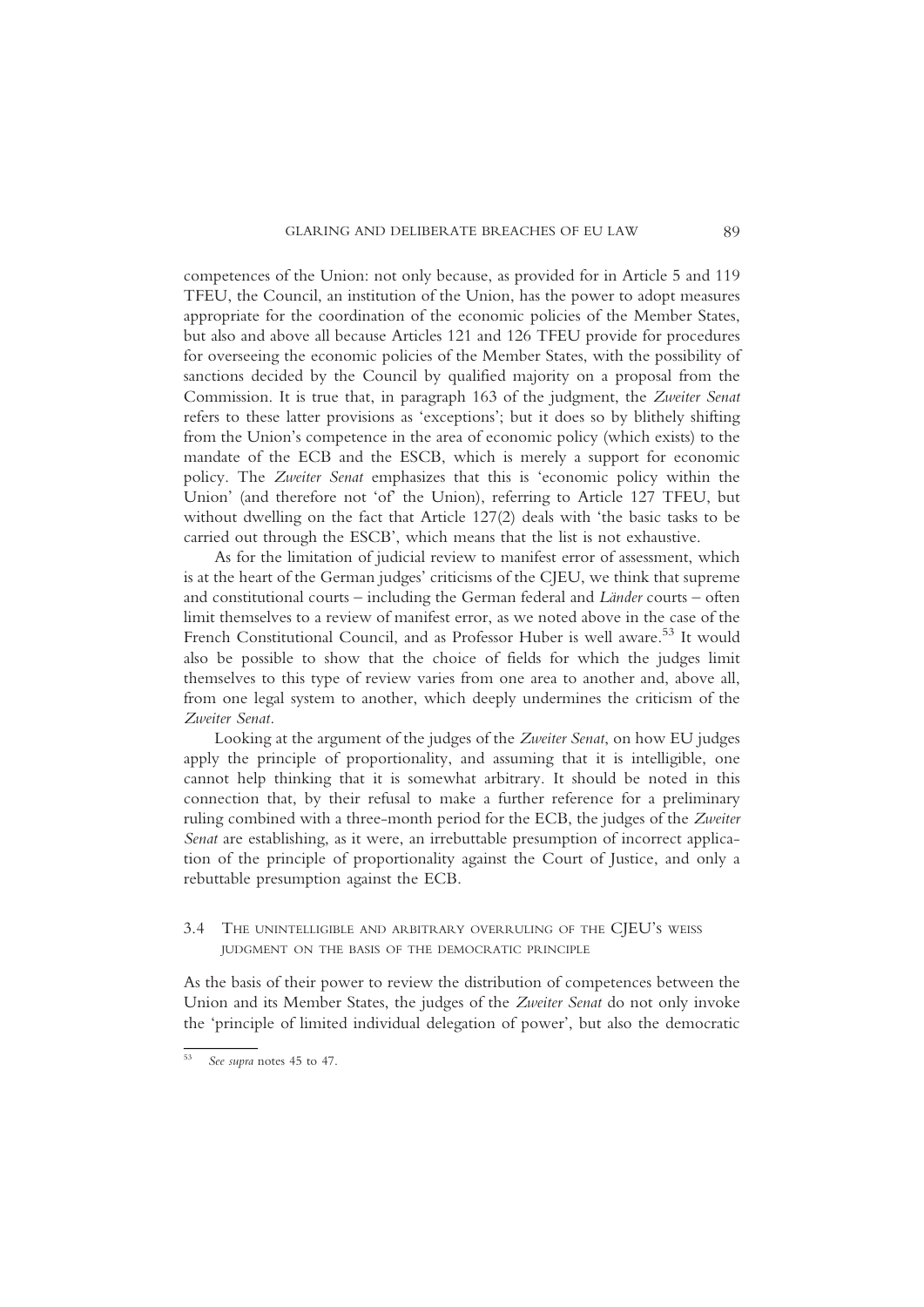principle, as pointed out by Judge-Rapporteur Huber and former President Vosskuhle in their already quoted press interviews.

In the debate on the jurisprudence of the BVerfG concerning the action of the ECB, it is often said that the Constitutional Court protects democracy because the ECB has no democratic legitimacy. Let us digress here to point out that there is, to our knowledge, no other important example of a court giving or being able to give injunctions to a central bank, either in the Member States of the Union or in other comparable national contexts; judicial review, if any, is limited in most countries to the formal legality of individual acts and does not impinge on the determination and conduct of monetary policy.<sup>54</sup> Where central banks are dependent on political power, as was the case in many European countries with the de facto or de jure nationalization of central banks after the Second World War, in particular for the Banque de France, the Banca d'Italia and the Bank of England, it is generally the government that can give injunctions to the central bank and not parliament.<sup>55</sup> Although the ECB is clearly not politically accountable to the European Parliament, let us remember that the members of its Governing Council, including its President, regularly report to the EP on their actions.<sup>56</sup> They also accept invitations from the parliaments of the Member States, as Mario Draghi did, for example, on 28 September 2016 before the Bundestag's Committee on European Affairs, which invited him to a hearing behind closed doors for a debate on the PSPP programme.<sup>57</sup>

This being said, it is not the lack of democratic legitimization of the ECB which is called into question by the  $BVerfG$  in its case-law and in particular in the judgment of 5 May, since it is a consequence of the Treaties. The BVerfG argues (see II. C. above) that Article 38(1) GG is not limited to the formal legitimization of the Bundestag through elections, but also applies in the context of European integration and serves to ensure that the legislature does not see its political choices too narrowly limited. In paragraph 104 of the grounds, the judgment of 5 May 2020 states that this provision protects voters against the loss of substance of their 'power of government' (Herrschaftsgewalt):

<sup>&</sup>lt;sup>54</sup> V. J. Kleineman, *Central Bank Independence: The Economic Foundations, the Constitutional Implications and Democratic Accountability (Stockholm, Brill 2001).* 

Ibid.<br>V. A. Giovannini et J.-F. Jamet, Matching Accountability with Independence: The ECB's Experience, in Il<br>Politico – Rivista italiana di scienze politiche, n° 1–2020, at 103 ff.

V. Le Monde, 29 Sept. 2016 The Bundestag has recently welcomed Mario Draghi, who explains that the president of the ECB, anxious not to lose the battle of communication, hastened to make his opening speech public, before lingering with journalists at the exit. Mario Draghi has often been the subject of fierce attacks in the German press, e.g., in the Bild Zeitung of 13 Sept. 2019, which ran the headline So saugt Graf Draghila unsere Konten leer (This is how Count Draghila sucks our bank accounts dry).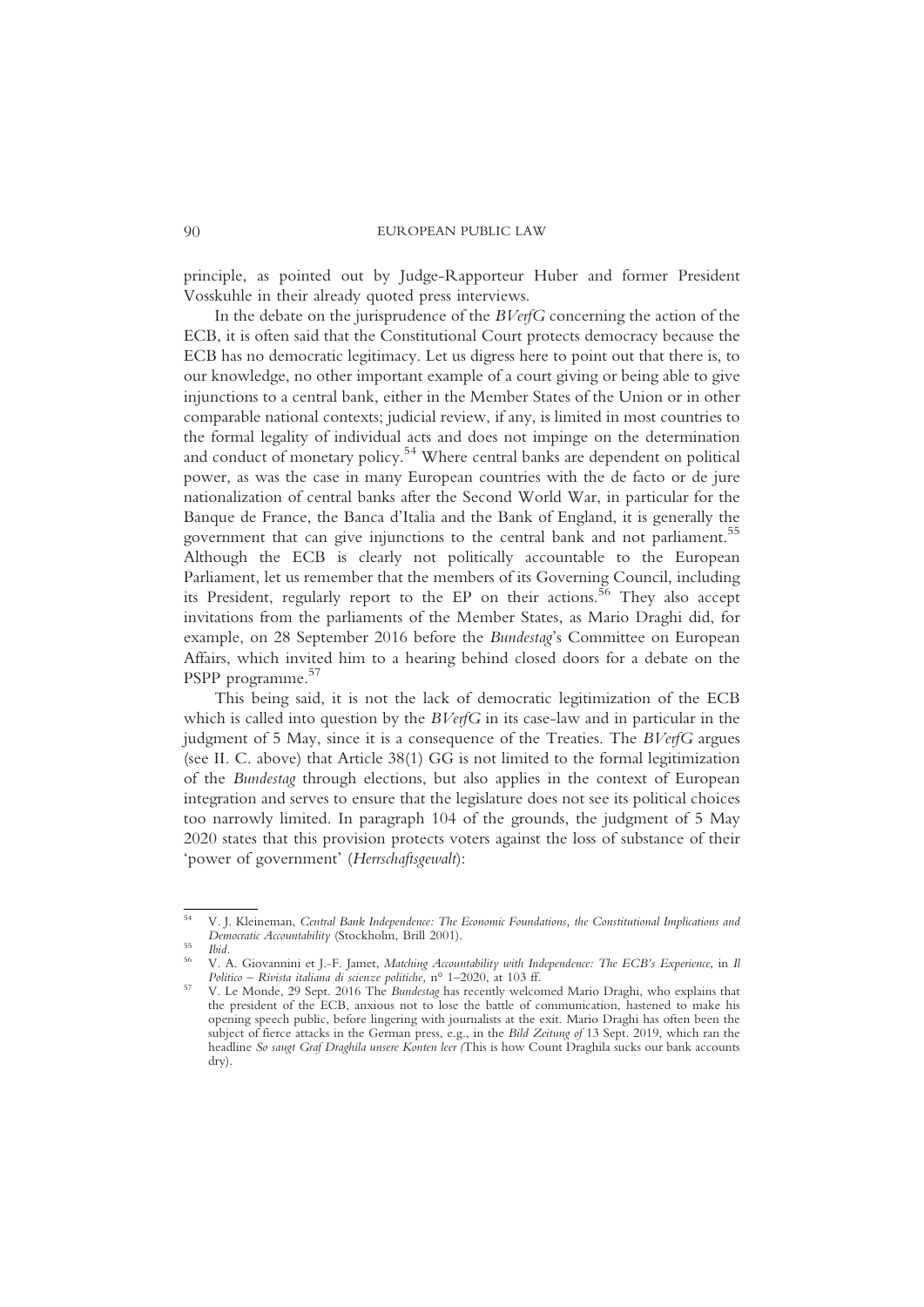In particular, the Bundestag's Finance Act and its general responsibility for budgetary policy are protected as an indisputable element of the principle of democracy […] According to Article 20, paragraph section 1 and 2 GG, which is immutable, the Bundestag is responsible to the people for deciding on all major revenues and expenditures […] It must decide on the total sum of the burdens on the citizens and the essential public expenditure […] For this reason, there is in any case a transfer of sovereign rights which violates the principle of democracy if the determination of the nature and amount of the levies is substantially supranationalised and the *Bundestag's* decision-making power in this area is thus lost [...].

We are not here debating or assessing the merits of a case-law based on a provision of the Constitution relating to the election of federal MPs and the prohibition of mandatory mandates; we only intend to underline the expansive nature of a theory which gives the constitutional judge, and not the democratically elected parliament, the power to restrict the conferral of competences to the European Union, and indeed to any intergovernmental organization. In the present case, this also explains why the plaintiffs in the Weiss case were so easily followed by the judges of the Zweiter Senat in their request to subject the ECB's decisions to a proportionality test designed to protect their savings. Contrary to the judgment in the socalled Banana case, <sup>58</sup> the judgment of 5 May does not mention the (saver's) right of ownership under Article 14 GG (and Article 17 of the EU Charter); in our opinion, this is explained in particular by the fact that the protection of fundamental rights on the basis of a Verfassungsbeschwerde is normally the responsibility of the First Chamber of the BVerfG and not of the Second, whose case-law was well known to the plaintiffs. The judgment of 5 May refers, in paragraph 173, to the 'risk of bubbles in property and shares and the economic and social consequences for almost all citizens, affected at least indirectly as, for example, shareholders, tenants, owners, savers and insured persons'. The words 'at least indirectly' should be underlined: they make it clear how far away we are from a situation where there would be a problem with the protection of inalienable human rights.

A further digression is necessary: in our opinion, with the judgment of 5 May 2020, the Zweiter Senat blithely jumps from reality – namely that it is the governments of the Member States that have concluded the Community and Union Treaties – to an abstract concept according to which 'the peoples' of the individual Member States would be the 'Lords of the Treaties', in accordance with the democratic principle. Such a concept is in no way confirmed by public international law or by Union law: on the contrary, it may be useful to recall that the ICG of 2003–2004, which drew up the Treaty establishing a Constitution for Europe, did not wish to take up as it stood the Preamble drawn up by the European Convention, which contained the words 'Grateful to the members of the

See supra n. 22.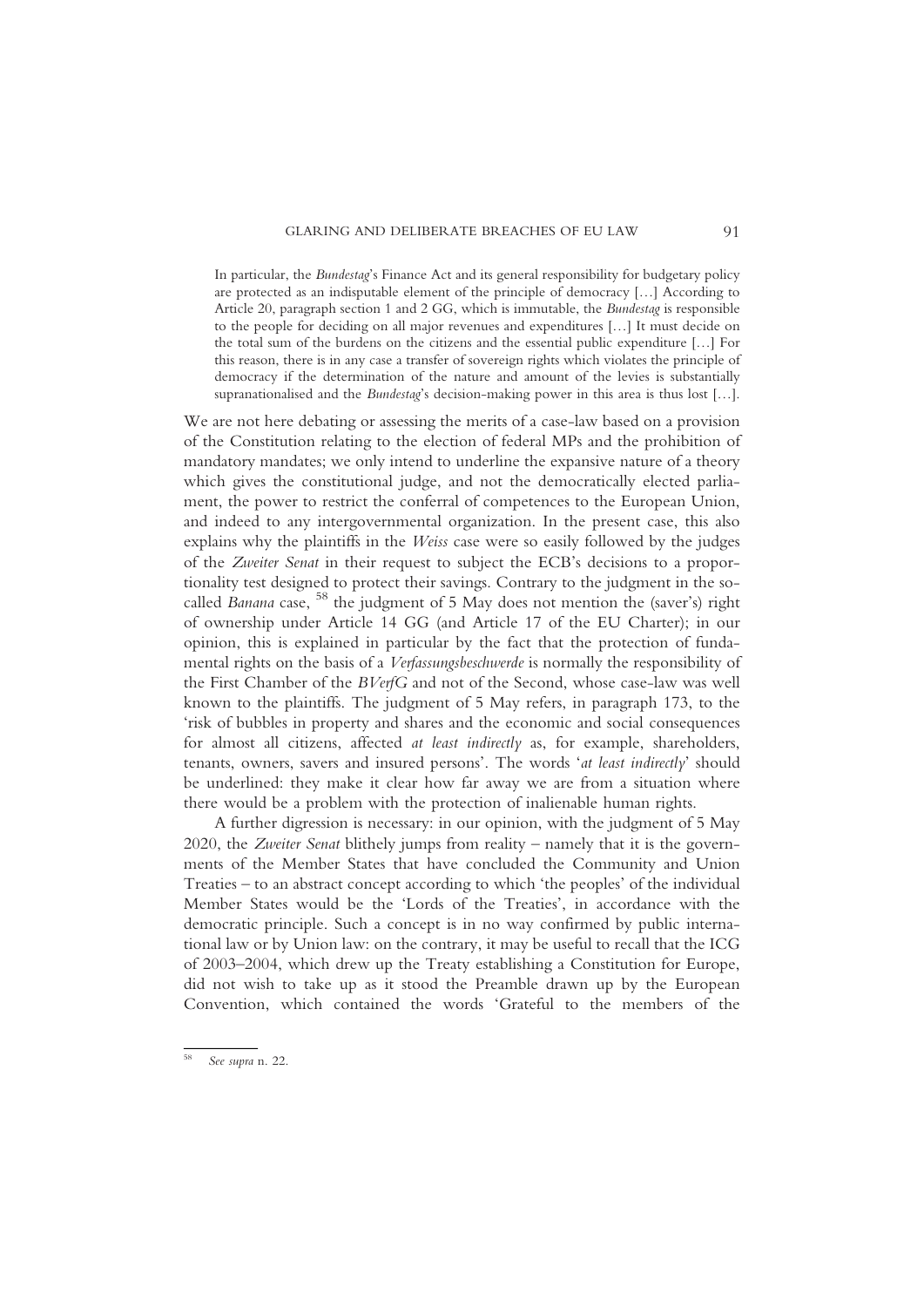European Convention for having prepared this Constitution on behalf of the citizens and States of Europe  $\left[-1\right]^5$ citizens and States of Europe […]'.

The reference to the principle of democracy simply means that the Zweiter Senat is carrying out a review of respect for constitutional identity, but without having mentioned it in its questions referred to the CJEU, contrary to the requests of the applicants to the BVerfG in Gauweiler and Weiss. The constitutional judges presumably wanted to reserve exclusively for the BVerfG the possibility of determining the contours of German constitutional identity. Is there not some arbitrariness in the choice thus made by the Zweiter Senat in its order of 18 July 2017?

To use the very vocabulary of the Zweiter Senat, the grounds of the judgment of 5 May 2020, which, let us recall it, result in flagrant and deliberate breaches of EU law, can therefore, in our opinion, be qualified at least in part as unintelligible. For the rest, these grounds also contain somewhat flawed analyses.

## 4 FLAWED ANALYSES IN GERMAN LAW AND ECONOMIC (AND MONETARY) POLICY

Assuming that one were to accept that it is for the constitutional and supreme courts of the Member States to prevent a violation of the principle of conferral by the institutions of the Member States – which we don't – and to accept also that applying the principle of proportionality differently in method and intensity than the German constitutional court is in breach of the CJEU's mandate – which we  $don't$  – let us point out that the judges of the Zweiter Senat themselves make a very flawed application of the principle of proportionality in the judgment of 5 May 2020, both in relation to the relevant German scholarship and to the economic policy arguments which they use to demonstrate an infringement.

## 4.1 A FLAWED APPLICATION OF THE PROPORTIONALITY TEST UNDER GERMAN PUBLIC LAW

To apply the strictest version of the German proportionality test to the case, the Karlsruhe judges should have verified as a first step – appropriateness test – whether the measures chosen by the ECB were appropriate for the result sought in order to show, if needed, that they were not or could no longer achieve that result.<sup>60</sup> As second step – necessity test – they should have checked whether alternative

https://www.statewatch.org/media/documents/news/2003/jul/cv00850.en03.pdf (accessed 3 Aug. 2020)

<sup>2020).</sup> <sup>60</sup> See inter alia, BVerfG 18 Dec. 1968, cited in BVerfGE 25, at 1. More recently, see BVerwG 02 May 1995, in DVBl, 1996, at 38; BVerwG 01 Feb. 1996, Neue Juristische Wochenschrift, 1996, at 1487; BVerwG, 21 Mar. 1996, Agrarrecht, 1997, at 18 et seq.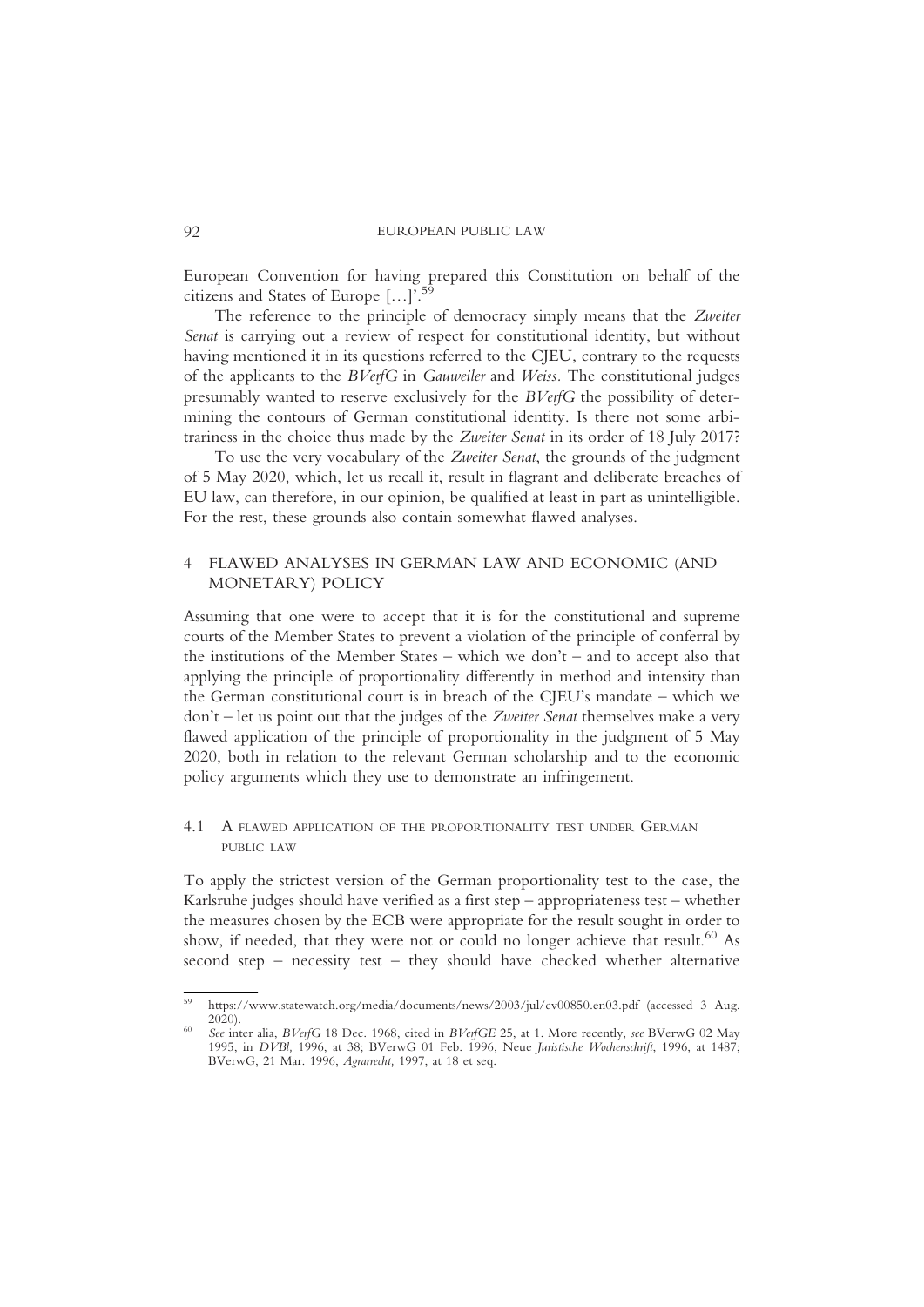measures were available and whether they would have achieved the objective with the same intensity. $61$  For the third step – proportionality in the strict sense test – once the two criteria of adequacy and necessity had been met, they should have taken into account the urgency and essential importance of the primary interest to be protected (stability of the eurozone) before concluding whether or not the sacrifice of conflicting interests was avoidable. The judgment of 5 May 2020, as a matter of fact, is essentially limited to the third stage of the review.

For this assessment of proportionality in the strict sense, it would have been necessary to balance the advantages of the measure chosen to rescue EU countries hit by the sovereign debt crisis with the disadvantages for German savers. The Zweiter Senat confines itself to the latter disadvantage. As a matter of fact, economists' opinions on the effects of low interest rates are completely contradictory: some of them submit that the PSPP has had a much more limited impact on the economy than is usually asserted in the German debate.<sup>62</sup> In such conditions of uncertainty the final choice could only be made by the judge through a review of opportunity, since the decision does not depend on objective parameters, but on subjective ones. The judges of the Zweiter Senat forget that even in the context of a proportionality review on the 'German model' the judge must refrain from assessing the alleged negative effects of a measure that are not based on duly ascertained facts, but concern an ongoing process. Such a review inevitably ends up assessing ex post whether a measure can be qualified as contrary to the principle of proportionality, on the basis of elements of assessment which the decision-maker could in no way have at his disposal *ex ante* ... as if the ECB had a crystal ball .

According to the typical reasoning of a German judge, these would be 'prognostische Entscheidungen wertenden Charakters' (prognostic decisions of an evaluative *nature*) for which the margin of appreciation is beyond his review.<sup>63</sup> In such a case the administrative or political authority must choose and not the judge, or else the very existence and value of separation of powers is being negated.<sup>64</sup> Such a well-

V. E. Grabitz, The Principle of Proportionality in the Case Law of the Federal Constitutional Court, in Archiv des öffentlichen Rechts, 1973, at 568 ss.

A. Belke, D. Gros, Anleihkäufe: viel Lärm um Nichts, in Frankfurter allgemeine Zeitung (25 May 2020). The authors summarize their numerous publications on the subject in various macroeconomic periodicals.<br>V. E. Pache, Tatbestandliche Abwägung und Beurteilungsspielraum 141 ff. (Mohr Siebeck, Tübingen 2001).

and, more recently, C. Hille, Die gerichtliche Kontrolle von Wirtschaftlichkeit im Vergaberecht 500 ff. (Nomos, Baden-Baden 2018), which explains well the problem of the margin of appreciation (Wertunsspielraum) which is beyond the review of the German court.

See C. Calliess, Schriftliche Stellungnahme von Prof. Dr Christian Calliesss zur Öffentlichen Anhörung des Ausschusses für die Angelegenheiten der Europäischen Union des Deutschen Bundestages am Montag, den 25. Mai 2020 zum Thema 'Urteil des Bundesverfassungsgerichts vom 5. Mai 2020 (2 BvR 859/15) in Sachen Staatsanleihekäufe der Europäischen Zentralbank', https://www.Bundestag.de. who discusses the internal relationship between BverfG, the Federal Government and the Bundestag.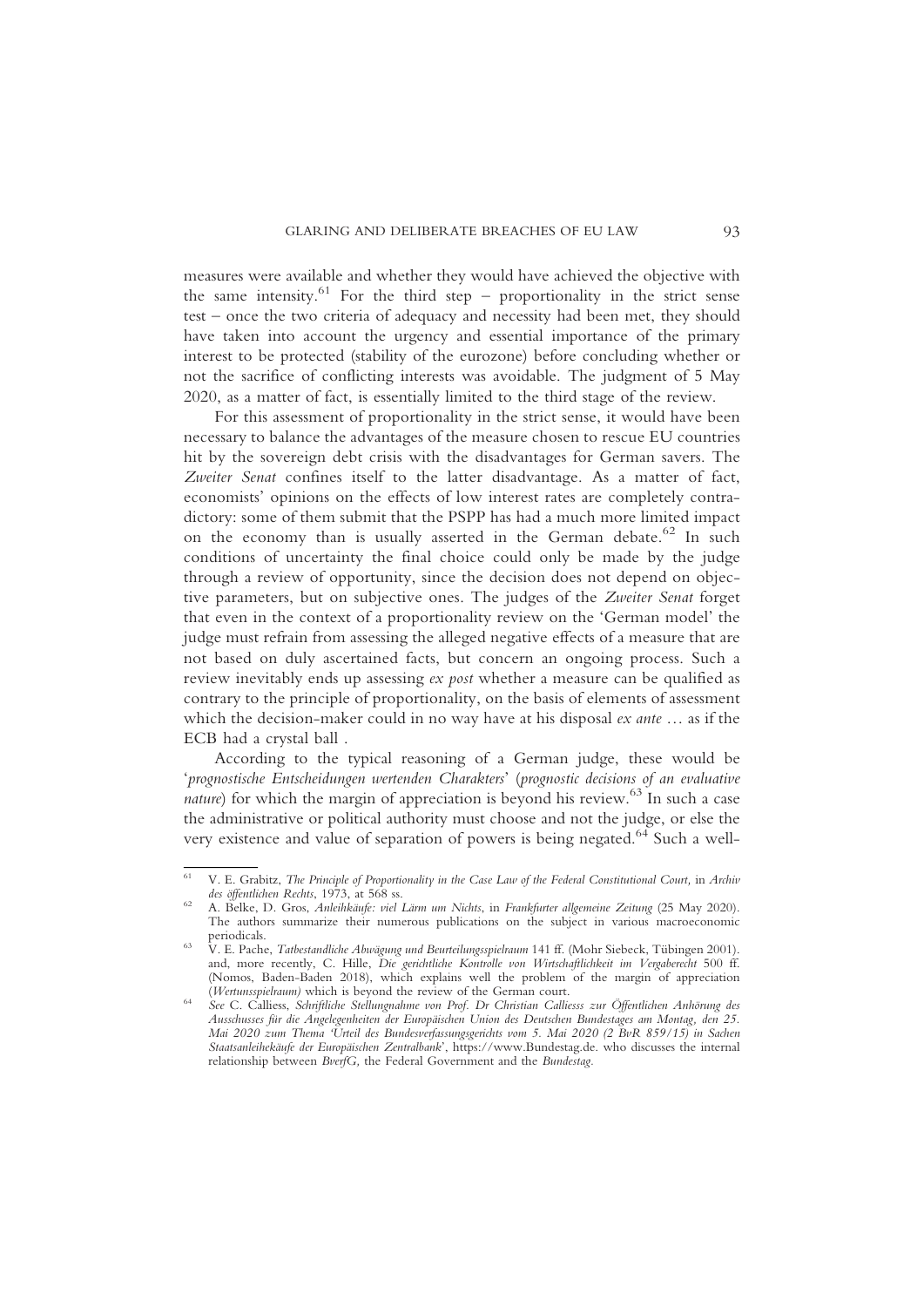understood assessment of proportionality according to proper German law standards, far from being in support of the claim of the Zweiter Senat's seven judges that the reasoning of the Court of Justice in the Weiss is 'unintelligible' and 'arbitrary', would on the contrary fully justify why the Court of Luxembourg's fifteen judges limited their review to manifest error of assessment. The judges of the Zweiter Senat, arrogate the power to replace the competent institution's assessment (by the ECB) of the measures taken to deal with the crisis, with their own assessment. In so doing, they clearly exceed their judicial function according to the very standards applied in this respect by German scholarship, exercising a function which is not theirs: that of public decision-maker.

Moreover, the assessment of those measures in the judgment of 5 May 2020 is based on a very limited number of scholarly contributions and grey literature, almost all of German origin; <sup>65</sup> in particular, it takes no account of ECB documents explaining its policy – which were accessible before their judgment –,  $66$  which are showing how the ECB proceeded in its analyses and weightings prior to the adoption of the decisions on the CSPP.

## 4.2 A PROPORTIONALITY CHECK BASED ON FLAWED ECONOMIC POLICY REASONING

The centrale debate in Weiss, as already in Gauweiler, and even before that in Pringle,<sup>67</sup> has shown how difficult the distinction between monetary policy and economic policy is: although it appears in the Treaties, in particular in Article 119 TFEU, it is not based on clear and established economic definitions. There is little point in criticizing the poor drafting of the Treaty, as not only a large part of the scholarship but also many politicians do, because it is the result of a conscious choice of the 'Lords of the Treaties'.

The provisions on economic and monetary union were drawn up at the 1991 ICG68 in the relevant Group of State Representatives, composed of representatives of the governments of the then twelve Member States and the eleven central

 $65$  See e.g., para. 139 of the judgment; this is obviously not apparent from the English translation, which does not include the references which form an integral part of the grounds of the judgment.

See the summary by the Bundesbank's representative on the ECB Council, presented to the members of the Juristische Studiengesellschaft: I. Schnabel, Narrative über die Geldpolitik der EZB – Wirklichkeit oder Fiktion, Karlsruhe (11 Feb. 2020), https://www.ecb.europa.eu/press/key/date/2020/html/ecb. sp200211\_1~b439a2f4a0.de.html, with also an English-language version, accessed on 1 June 2020. If the judges of Karlsruhe had taken notice of this presentation, they would have known that their statement according to which the ECB 'has neither verified nor explained that the measures decided upon comply with the principle of proportionality' was wrong, because it shows that it had indeed

CJEU 27 Nov. 2012, Pringle, C-370/12, ECLI:EU:C:2012:756.<br>See J. Cloos, G. Reinesch & D. Vignes, Le traité de Maastricht: genèse, analyse, commentaires (Brussels, Bruylant 1993).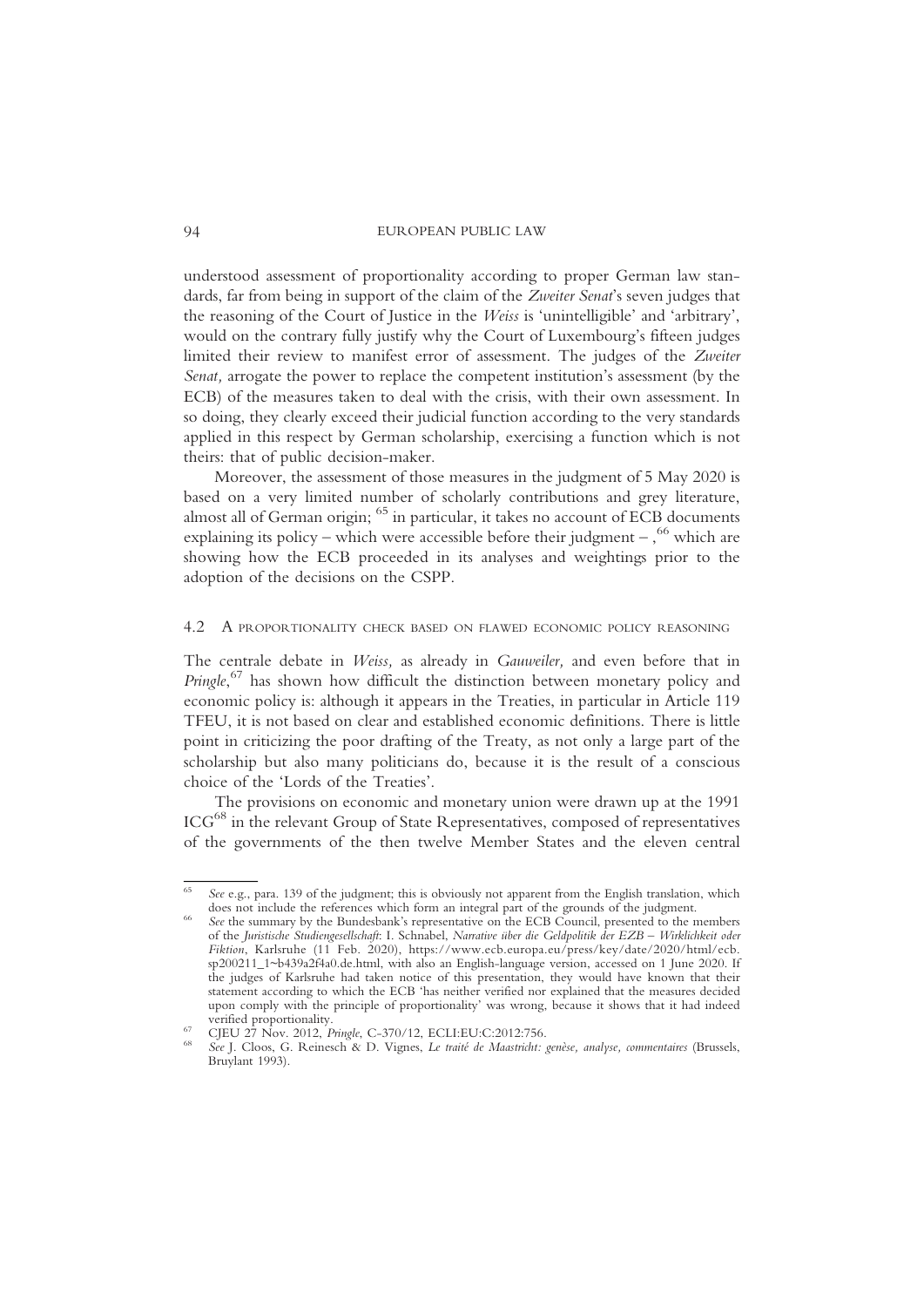banks,<sup>69</sup> among which the *Bundesbank* representatives were particularly active. It is also noteworthy in this connection that in Pringle the CJEU referred for the first time to the preparatory work of the Treaties as a means of interpretation.<sup>70</sup>

At the ICG, there was a clash between French and German representatives: France called for setting up an 'economic government', including strengthening institutional arrangements for the entire economic policy, not just for monetary policy. On the other hand, German politicians and the Bundesbank saw this as an attempt by France to transpose to the Community level its traditional economic interventionism dating back to Colbert, the minister of Louis XIV, and to introduce economic policy planning. Some even said that France wanted to introduce a kind of Soviet-style Gosplan into the European Community, just as East Germany had finally got rid of it with reunification. For the French representatives there could hardly be a total separation between economic policy on the one hand and monetary policy on the other, since – at least since the nationalization of the Banque de France in December 1945 – the latter was considered as one branch of economic policy alongside fiscal policy, price policy and spatial planning through investment. In Germany, on the other hand, since Ludwig Erhard's monetary reform of 1948 it had been clear that the stability of the Deutsche Mark was the result of the independence of the Bundesbank and that the two policies were separated. German jurists largely share the prejudices regarding French étatisme, as they ignore that France practiced a kind of public private partnership since the middle of the XIXth century with it concessions de service public and concessions de travaux public. It is also largely ignored that the only historical precedent to the EEC's state aid regime is the Conseil d'Etat's case-law on the liberté du commerce et de l'industrie. It may also be useful to recall that at the 1991 ICG, the Italian Government was the only one to have an indisputable democratic mandate as a result of the consultative referendum held on 18 June 1989, in which 80% of the voters, with a turnout of 88%, were in favour of giving the European Parliament a mandate for the establishment a new framework for common policies, including economic policy.

The drafting of Article 119 TFEU is nothing more than the result of a compromise between the French and German positions, which postponed until later the rebalancing between the action of the ECB – which first had to be built and to gain the confidence of the markets – and the 'economic governance' of the Union, with the participation of the directly elected European Parliament. It therefore makes little sense to analyse these provisions and their application

<sup>69</sup> At that time there was only one central bank for Belgium and Luxembourg, which had been in monetary union since 1922. A *Banque centrale du Luxembourg* was created in 1998 to implement the ESCB provisions

Pringle, C-370/12, para. 135.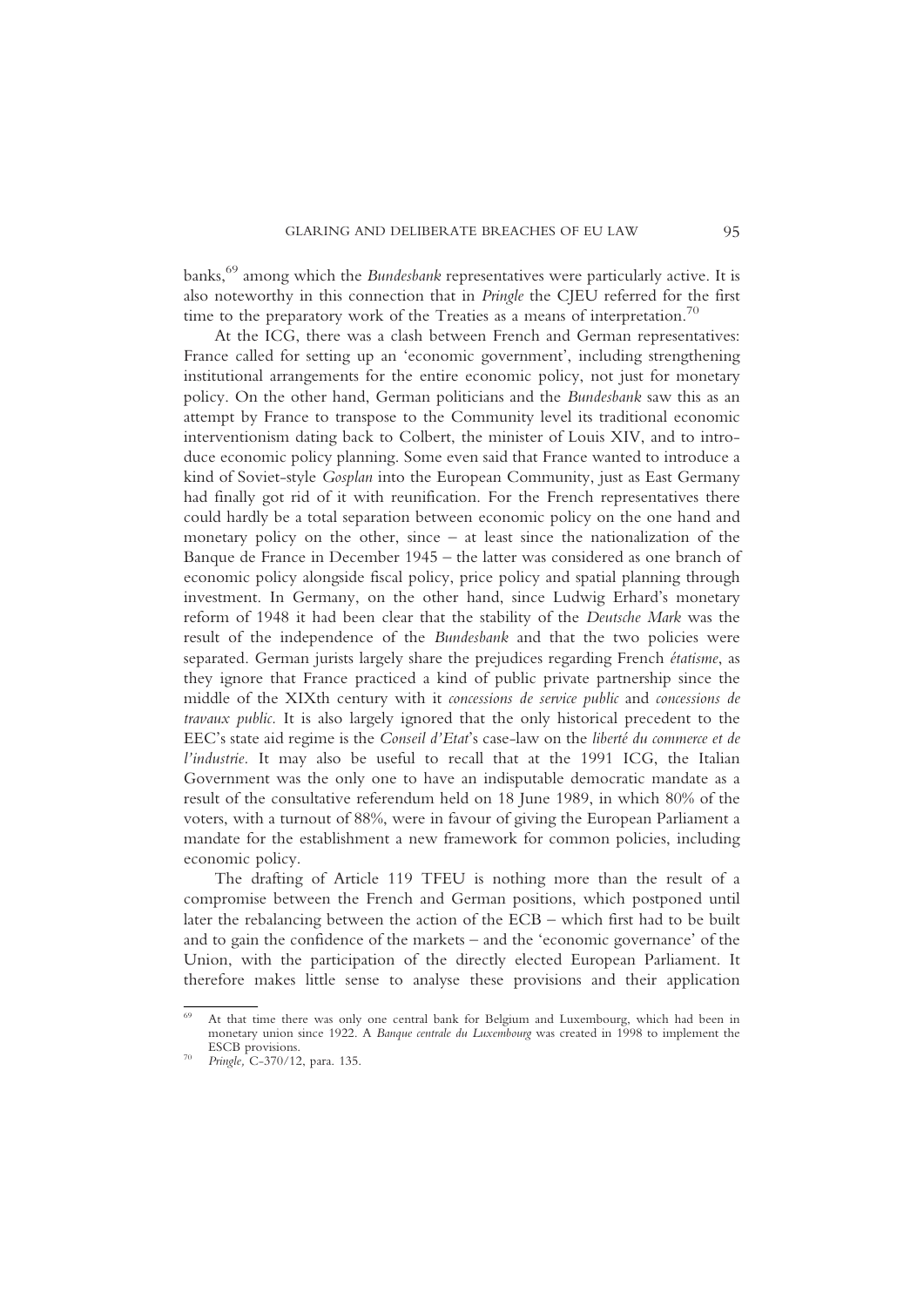according to a traditional Dogmatik rather than by applying the functional and teleological analysis favoured by the Court of Justice since the 1950s. As indicated earlier, the entire reasoning of the judges of the Zweiter Senat is presented as a flawed *Dogmatik* of the distinction between monetary policy as an exclusive competence of the Union, and economic policy as a competence of the Member States (see supra III C.).

The judgment of 5 May 2020 admits, in line with the Gauweiler case-law of Karlsruhe and Luxembourg, that monetary policy can have consequences in terms of economic policy and that it therefore falls under the primary law of the Union. Nevertheless, rather than sticking to the judicial restraint in matters of 'technical discretion', as one says in Italian administrative law, and thus limiting themselves to a review of material error or at best of manifest error of appreciation as French administrative judge would do, the judges of the Zweiter Senat do not hesitate treading in the field of economic analysis.

It appears from the relevant developments in the judgment that the judges are convinced that for contemporary economic scholarship the only acceptable objective of monetary policy is maintaining price stability; in so doing, they give a reductive interpretation of Article 119(2) TFEU. Admittedly, contrary to some of the applicants and their supporters, the judges of the Zweiter Senat refuse to condemn the ECB's fixing of the definition of price stability at 2% inflation. For the rest, however, they criticize the ECB's choices for the allegedly negative effects of a low interest rate such as applied in response to the financial crisis of 2008 and to the sovereign bond crisis of 2010, as indeed also did the US Federal Reserve.

A careful reading of the judgment reveals a convoluted line of reasoning based on unsupported prejudices in the field of economic policy; those prejudices are, moreover, in conflict with other objectives of the Union such as economic, social and territorial cohesion. It suffices to quote an extract from the judgment: 'It was already foreseeable at the time of the adoption of Decision (EU) 2015/774 that several Member States in the euro zone would again increase their debts in order to stimulate the economy through investment programmes' (paragraph 117); the judgment refers to a Commission document with no legally binding relevance.<sup>71</sup> Moreover, the judges of the Zweiter Senat do not show that the financing of investment programmes would be contrary to the Treaty. As a matter of fact we submit, in the medium term the opposite could be expected, as many economists argue, who are not mentioned in the judgment of  $5 \text{ May.}^{72}$ 

Document of the European Commission's Directorate-General for Economic and Financial Affairs, https://ec.<br>europa eu (accessed 1 Iune 2020)

See E. Venizelos, Passive and Unequal: The Karlsruhe Vision for the Eurozone, Verfassungsblog 27 May 2020, https://verfassungsblog.de/passive-and-unequal-the-karlsruhe-vision-for-the-eurozone/ (accessed  $\hat{1}$  July 2020).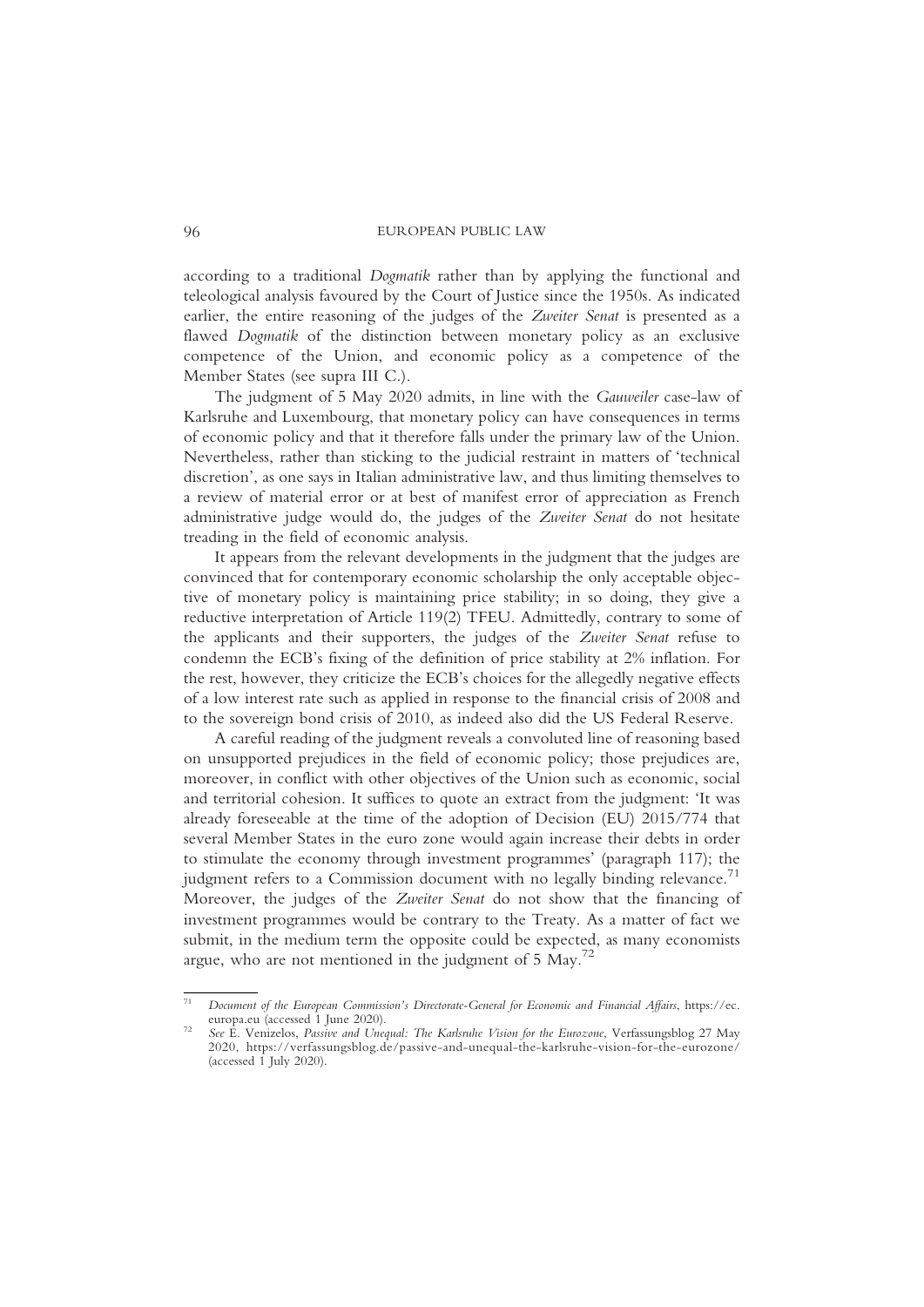## 5 CONCLUSION

The Zweiter Senat of the BVerfG hit the EU like a tsunami, which was tested by the health emergency of the Covid-19 pandemic and the ensuing economic crisis. Beyond the specific content of the judgment itself what was striking was its date of publication; far from fading behind the urgency, the judge-rapporteur Peter Huber and the President of the BVerfG Andreas Vosskuhle, who was on the last day of his term of office,<sup>73</sup> hastened to comment on their judgment, acknowledging that in this context it could be 'somewhat irritating', $74$  but insisting that they were not making politics.

Thanks to the goodwill of the ECB, the Federal Government and the Bundestag, this injunction has ceased to apply, at least temporarily. On 2 July 2020, the ECB, while stressing that it was subject only to the jurisdiction of the CJEU, authorized the Bundesbank 'in the spirit of European integration'<sup>75</sup> to disclose to the Federal Government and the Bundestag confidential documents showing how the ECB had assessed the effects of its measures. On 26 June, the Federal Minister of Finance wrote to the President of the Bundestag that, after examining the documents, he had concluded that the ECB's decisions satisfied the requirements of the  $BVerfG^{76}$  and on 10 July the *Bundestag* adopted a motion to the same effect<sup>77</sup>; in its meeting of 3–4 June, the *Bundesbank* Council came to the same conclusion, as was announced to the Press two months later.<sup>78</sup>

However, there is no guarantee that these statements are the end of the story. At the beginning of august, the serial applicants in Weiss indeed applied to the BVerfG for an injunction to implement its judgment and as a first step requested communication of some of those documents, which had been classified, because they would be dealing with German saver's interests. Nothing guarantees that there will not be other challenges of the assessment of the German federal authorities; and it is not said that their appeals would be dismissed as inadmissible.<sup>79</sup> On 15 June 2020, the BVerfG did indeed dismiss appeals against another ECB

<sup>73</sup> R. Müller, Andreas Voßkuhle's Term of Office Will End Soon: With the Historic Decision on the ECB's Bond Purchase Programme, the President of the Federal Constitutional Court ends his Term of Office as Spectacularly as<br>he Began It, Frankfurter Allgemeine Zeitung (5 May 2020).

Interviews of Judge Huber, published on 13 May 2018 by the Frankfurter Allgemeine Zeitung and of President Vosskuhle in an interview of the same date, published by Die Zeit, No. 21/2020.

Introductory remarks by Yves Mersch, Member of the Executive Board of the ECB and Vice-Chair of the Supervisory Board of the ECB, at the Salzburg Global webinar, accessible sur, https://www.ecb.<br>europa.eu/press/key/date/2020/html/ecb.sp200702~87ce377373.en.html (consulté le 5 juin 2020).

Federal Government: ECB has Fulfilled Judgement from Karlsruhe, Frankfurter Allgemeine Zeitung (29 June 2020).

 $\frac{77}{18}$  Text, https://dip21.bundestag.de/dip21/btd/19/206/1920621.pdf (accessed 15 June 2020).<br><sup>78</sup> Weidmann sieht Forderungen des Verfassungsgerichts als erfüllt an. Frankfurter Allgemeine Zeitung (3 Aug.

<sup>2020).</sup> <sup>79</sup> Die EZB-Kläger lassen nicht locker, Frankfurter Allgemeine Zeitung (3 Aug. 2020).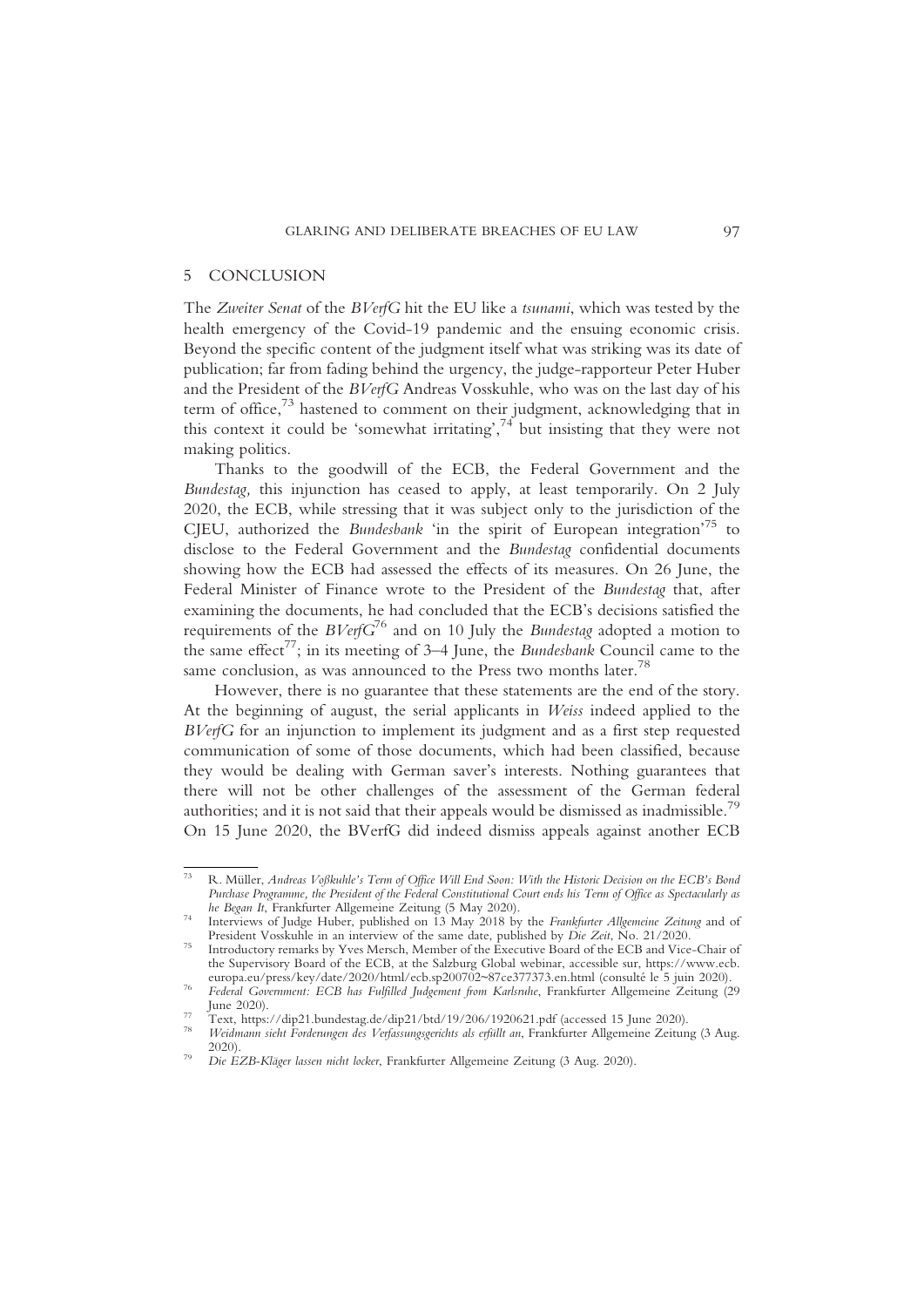programme, the Corporate Sector Purchase Programme, on the ground that the applicants had not sufficiently developed their arguments, but explained why it was quite possible that that programme was ultra vires.<sup>80</sup> Moreover, it is quite likely that new appeals will be brought before the BVerfG against the ECB's interventions since the outbreak of the pandemic, or even against the position of the federal government which allowed the agreement on the Recovery Fund to be reached at the European Council of  $18-21$  July  $2020$ .<sup>81</sup> The result apparently obtained by the conditional injunction of the judgment of 5 May indeed encouraged potential claimants in the idea that such appeals are worth undertaking:

If the claim of the judges of the Zweiter Senat to assess the legality of the ECB's decisions on the basis of the principles of conferral and proportionality is unintelligible from the point of view of EU law, it is also very dangerous.<sup>82</sup> It is dangerous not only because the *BVerfG* rejects the principle of uniform application of EU law on the basis of the democratic principle and the principle of conferral, but also because it is as a flagrant demonstration of the intolerable arrogance that characterizes the approach of certain Member States in the management of the economic emergency linked to the Covid-19 pandemic.

Even if the injunction against the Bundesbank and the deprivation of effect of the ECB's decisions on the territory of the Federal Republic of Germany does not eventually materialize, the breaches of EU law resulting from the judgment of 5 May 2020 are not erased. The question of launching an infringement procedure necessarily arises. It is obvious that the choice of whether or not to open a procedure, as well as the successive choices during the pre-litigation and litigation phases, is at the discretion of the Commission; even if the European Parliament adopts a resolution to this effect. It was an MEP's question that led to a statement by the President of the Commission on 10 May, according to which the next steps "may include the option of infringement proceedings",<sup>83</sup> and to the hearing of experts organized on 14 July by its Constitutional Affairs and Legal Affairs Committees.<sup>84</sup>

In their interviews with the press, Judge Rapporteur Huber and outgoing President Vosskuhle also referred to the precedents of the judgments of the Czech Constitutional Court of 31 January 2012 in the Landtová Pl. US  $5/12^{85}$  and of the

<sup>&</sup>lt;sup>80</sup> 2 BvR 71/20; the text of the ruling is only available in German.<br><sup>81</sup> In this respect, Calliess, *supra* n. 64, notes that the judgment is full of 'warning messages' with reference<br>to the ECB's *Crown-Programm*.

Scale Cruz Vlaça, supra n. 29. 83<br>
https://ec.europa.eu/commission/presscorner/detail/fr/STATEMENT\_20\_846 (accessed 11 May 2020).

See the programme on, https://www.europarl.europa.eu/cmsdata/209860/JURI-AFCO\_Judgement %20German%20Constitutional%20Court\_programme.pdf (accessed 14 July 2020).

I. Komárek, Czech Constitutional Court Playing with Matches: The Czech Constitutional Court Declares a .<br>Judgment of the Court of Justice of the EU Ultra Vires; Judgment of 31 Jan. 2012, Pl. ÚS 5/12, Slovak Pensions XVII, 8(2) Eur. Const. L. Rev. 323 ss.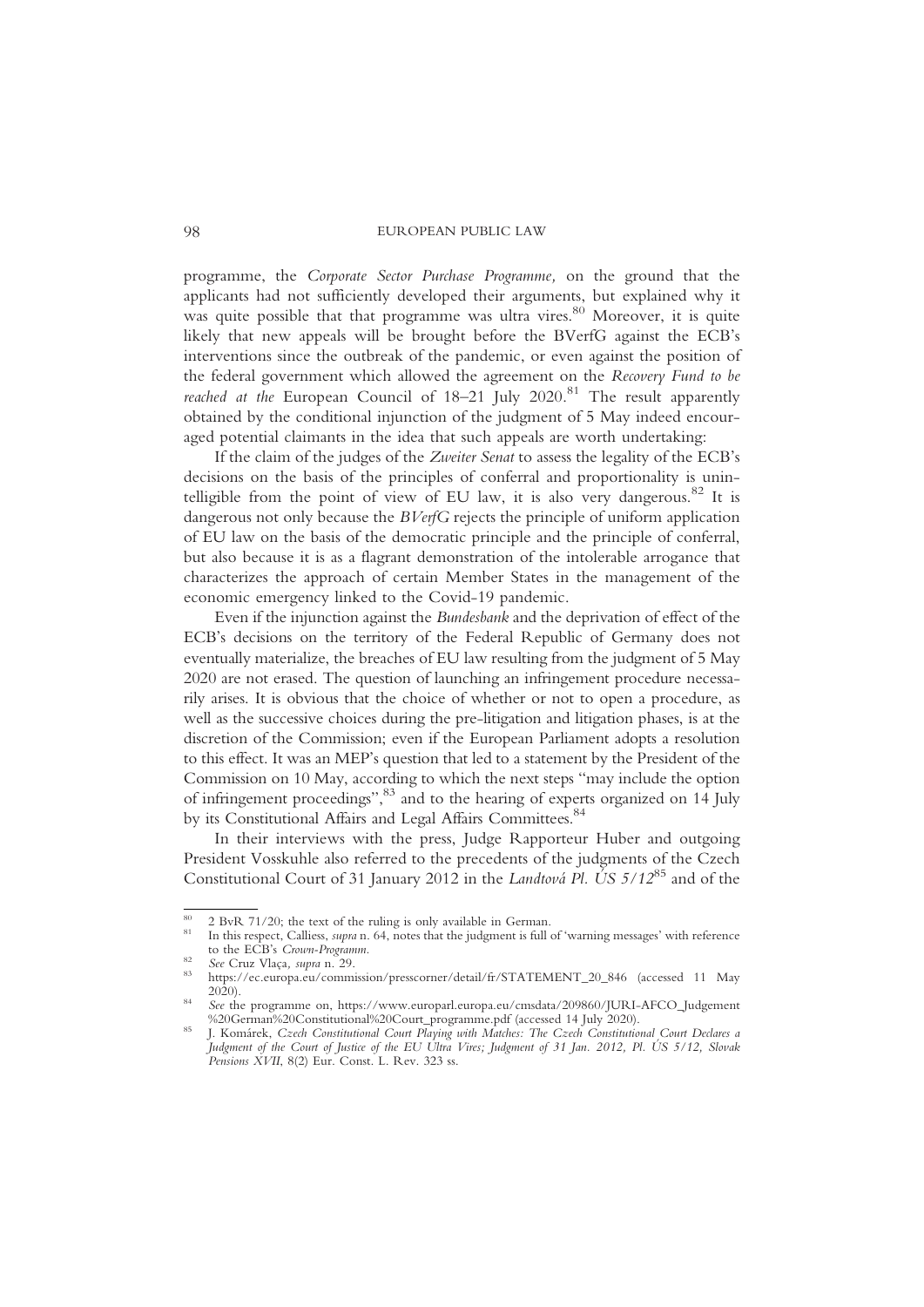Danish Supreme Court in  $15/2014$ ,  $Ajo<sup>86</sup>$  as a further arguments for claiming the right not to enforce a judgment of the Court of Justice. Many commentators and some judges of the BVerfG have also pointed out that the Commission did not initiate infringement proceedings in those cases – which may have been a mistake. The judgment of the CJEU in Landtovà, C-399/09 was answering a preliminary question referred by the Czech Supreme Administrative Court, not the Constitutional Court, so that a reference for interpretation should have been made by the latter in order to be able to present its position to the CJEU, as the Italian Constitutional Court did in *Taricco* bis.<sup>87</sup> In  $A$ jos, the Danish Supreme Court was the referring court seeking confirmation that, given the lack of horizontal effect of the Directives, its interpretation of Danish legislation, not in conformity with the prohibition of discrimination on grounds of age, could be upheld. The Supreme Court did not accept applying a general principle of law where there was a relevant directive and therefore did not draw the necessary consequences from the judgment of the Court of Justice in the case.<sup>88</sup> These two precedents are anyway different in their practical outcome from the BVerfG judgment of 5 May 2020 because they concerned issues of limited scope: the pensions of certain Slovak nationals in the Czech Republic and the settlement of a specific dispute between individuals in Denmark. On the other hand, the BVerfG judgment of 5 May has serious systemic consequences for EU law and for the Union itself, because the deprivation of effect of ECB decisions in Germany, preventing the Bundesbank from purchasing securities on the secondary market, would have immediate repercussions in the other Member States of the Union, first and foremost in those with the weakest financial situation.

As most commentators have noted, recourse to the democratic principle also encourages governments and supreme or constitutional courts to do the same, particularly in the case of Hungary and Poland, where governments may have a sizeable majority in parliament. The judges of the Zweiter Senat reply that they are not responsible for the effects of their case-law abroad, which may be right from a legal point of view, but is contradicted in practice by the fact that the BVerfG has taken care since at least its Maastricht judgment to publish immediately a press release in English, as well as a translation into that language of the judgments and orders illustrating its position on European integration. On the other hand, it is worthwhile noting that two other constitutional Courts have on the contrary made statements after the BVerfG's judgment in Weiss, which clearly signal that they do

U. Šadl & S. Mair, Mutual Disempowerment: Case C-441/14 Dansk Industri, acting on behalf of Ajos A/s. v. Estate of Karsten Eigil Rasmussen and Case no. 15/2014 Dansk Industri (DI) acting for Ajos A/s. v. The

estate left by A., 13(2) Eur. Const. L. Rev. 347 ss.<br>CJEU 5 Dec. 2017, Criminal proceedings against M.A.S. and M.B., C-42/17, ECLI:EU:C:2017:936.<br>CJEU 19 Apr. 2016, Dansk Industri, C441/14-, ECLI:EU:C:2016:278.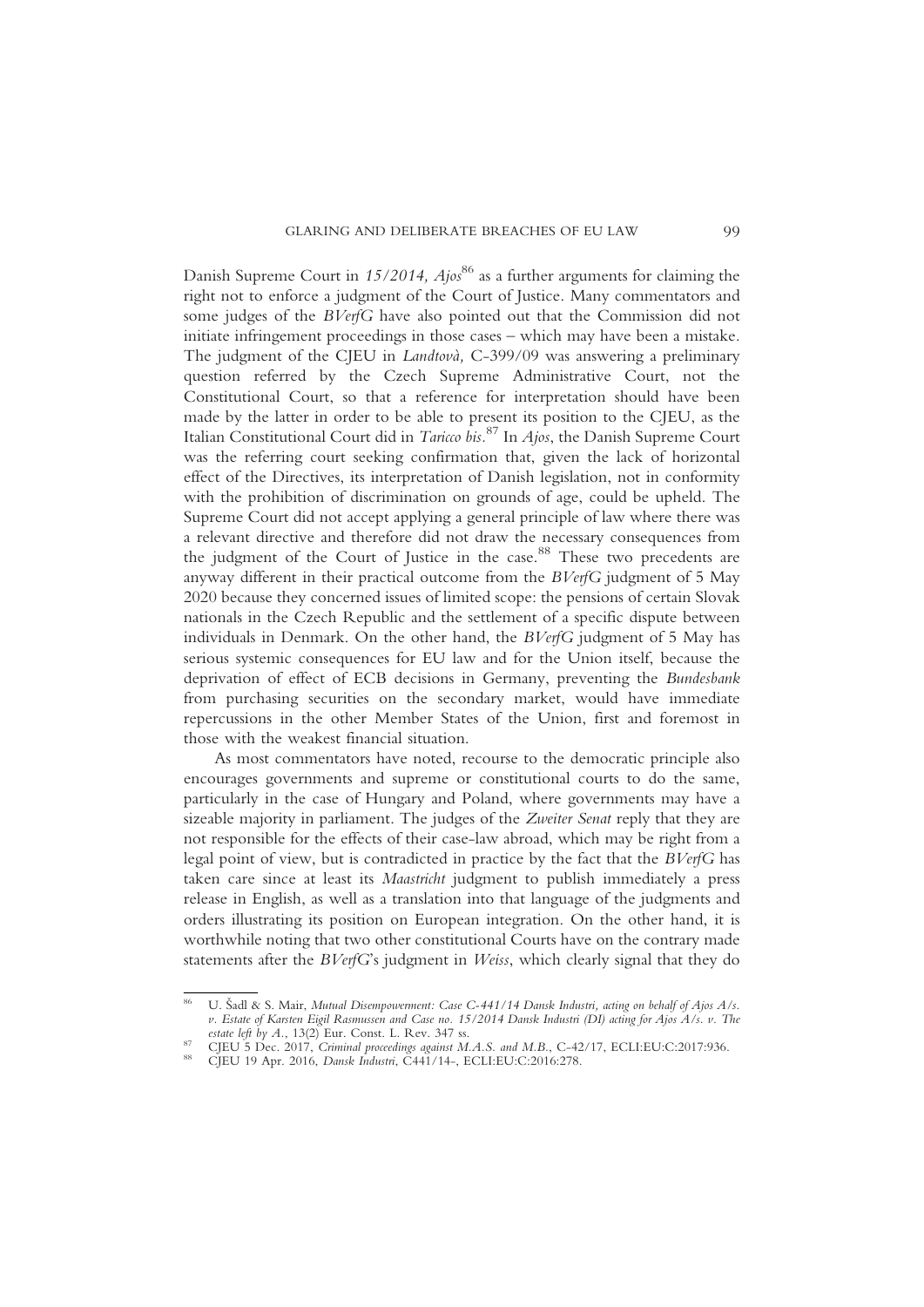not intend to tread on the path opened by Karlsruhe: on 8 July 2020 the Italian Constitutional Court decided to refer to the CJEU a question for preliminary ruling on the interpretation of Article 34 Charter on Social security and social assistance vis-à-vis the status of third-country nationals that 'it cannot be ruled out that a number of further references for a preliminary ruling by the ordinary courts may be made' 89; on 15 July, the Portuguese Constitutional Court specified that it was not competent to assess the validity of an EU norm on the basis of the principles consecrated by the Portuguese constitution.<sup>90</sup>

In press interviews the two judges of the Zweiter Senat referred to France and the CJEU because the Conseil d'Etat had failed to make a reference to the Court of Justice.<sup>91</sup> The *Conseil d'Etat* had wrongly thought there was an obvious interpretation 'while it could not be certain that its reasoning would be equally obvious to the Court'. <sup>92</sup> As far as is known, the error was not subsequently repeated. Either the German constitutional judges admit by such statements that it is normal for infringement proceedings to be opened against Germany and that Germany will have to comply with the eventual CJEU judgment, or they consider that the German Federal Constitutional Court, the Bundersverfassungsgericht, cannot be put on the same level as the French Supreme Administrative Court, the Conseil d'Etat.

In our view, it would be appropriate for the Commission to initiate infringement proceedings against Germany. The argument often put forward that this would put the German Government in the awkward position that the independence of the BVerfG is guaranteed by the Constitution (and indeed also by Union law and the case-law of the Court of Justice itself) is hardly convincing. It may be useful to point out that in the operative part of its  $A$ *jos* judgment, the CJEU took care to specify that '[n]either the principles of legal certainty and the protection of legitimate expectations nor the fact that it is possible for the private person who considers that he has been wronged by the application of a provision of national law that is at odds with EU law to bring proceedings to establish the liability of the Member State concerned for breach of EU law can alter' the obligation of interpretation in conformity nor the principle of primacy.<sup>93</sup> There is no doubt

<sup>&</sup>lt;sup>89</sup> Corte Costituzionale, Ruling n° 182, 2020.<br><sup>90</sup> See J.-L. da Crus Vilaça, O acórdão n.º 422/2020 do Tribunal Constitucional português e a inibição de acesso ao direito da UE: um ponto final no 'diálogo de surdos'?, https://www.cruzvilaca.eu/pt/noticias/Oacordao-n-4222020-do-Tribunal-Constitucional-portugues-e-a-inibicao-de-acesso-ao-direito-da-

CJEU 4 Oct. 2015, Commission v. France, C-416/17, ECLI:EU:C:2018:811.<br>Paragraph 111 'the judgment of 15 Sept. 2011, Accor (C-310/09, EU:C:2011:581), being silent in that respect, the Conseil d'État (Council of State) chose to depart from the judgment of 13 Nov. 2012, Test Claimants in the FII Group Litigation (C-35/11, EU:C:2012:707), on the ground that the British scheme at issue was different from the French tax credit and advance payment scheme, while it could not be certain that its reasoning would be equally obvious to the Court'.<br> *93* See supra n. 88, para. 43.